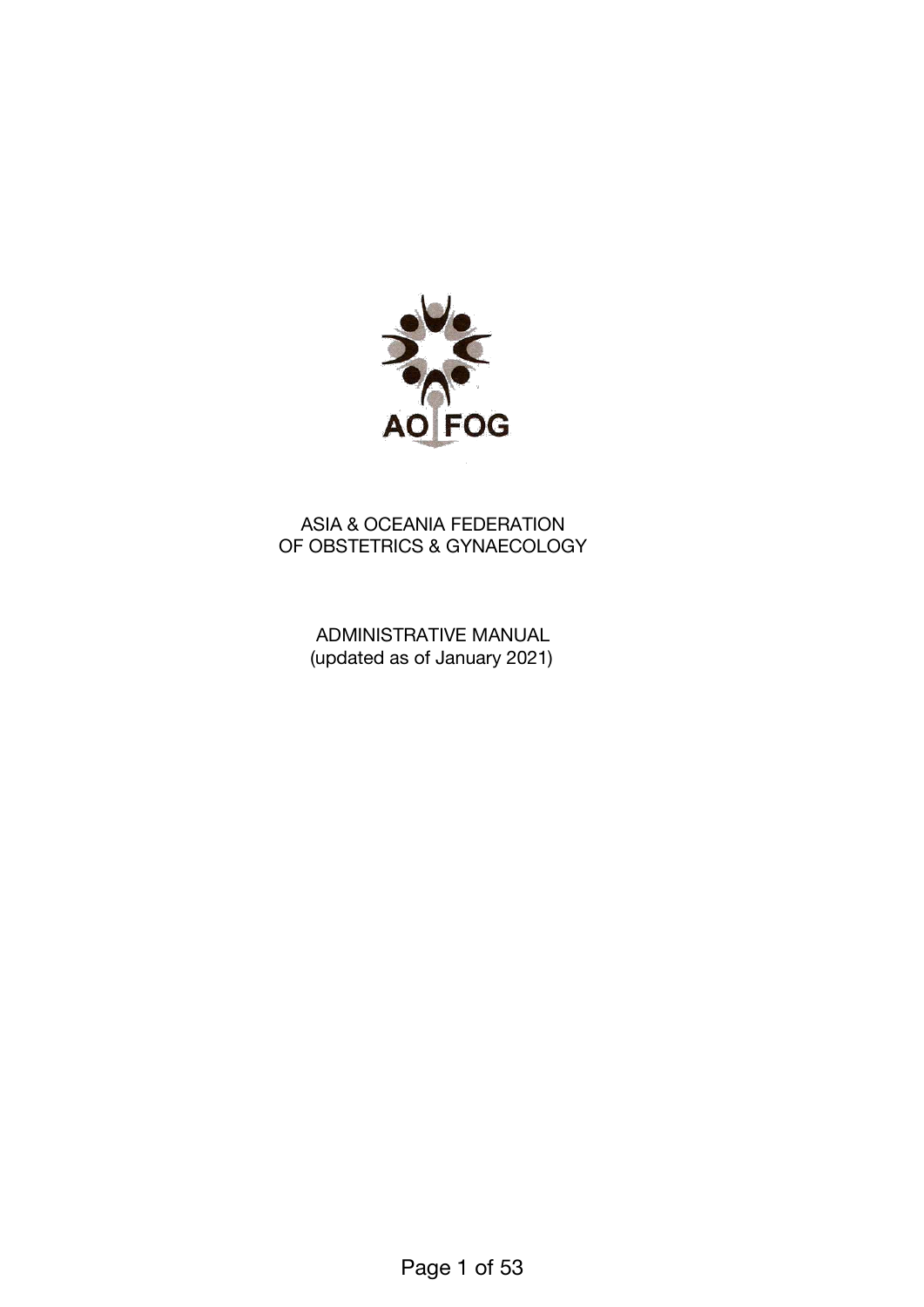# **TABLE OF CONTENTS**

| Item<br>Number |                                                             | Page<br>Number |
|----------------|-------------------------------------------------------------|----------------|
| 1              | <b>Election of Officers &amp; Standing Committee Chairs</b> | 4              |
| $\mathbf 2$    | <b>Guidance for Committee Chairs</b>                        | 5              |
| 3              | <b>Membership</b>                                           | 9              |
| 4              | <b>Meetings</b>                                             |                |
| 4.1            | <b>Action Plan Meetings</b>                                 | 10             |
| 4.2            | <b>Council Meetings</b>                                     | 10             |
| 4.3            | <b>Executive Board Meetings</b>                             | 11             |
| 4.4            | <b>General Assembly</b>                                     | 11             |
| 4.5            | <b>New Council Meetings</b>                                 | 11             |
| 4.6            | Miscellaneous                                               | 12             |
| 5              | <b>AOFOG Congress</b>                                       |                |
| 5.1            | <b>Bidding</b>                                              | 13             |
| 5.2            | <b>Obligations of the Host Society</b>                      | 14             |
| 5.3            | <b>Opening Ceremony</b>                                     | 16             |
| 5.4            | <b>Closing Ceremony</b>                                     | 17             |
| 6              | <b>Presidents Night</b>                                     | 18             |
| $\overline{7}$ | <b>Congress Banquet</b>                                     | 20             |
| 8              | <b>Fellowship / Honorary Fellowship</b>                     | 22             |
| 9              | <b>Chien Tien Hsu Memorial Lecture</b>                      | 27             |
| 10             | <b>Shan S Ratnam Memorial Lecture</b>                       | 29             |
| 11             | <b>Malaysia Lecture</b>                                     | 30             |
| 12             | <b>Young Scientist Award (YSA)</b>                          | 31             |
| 13             | <b>Y S Chang Endowment Award</b>                            | 33             |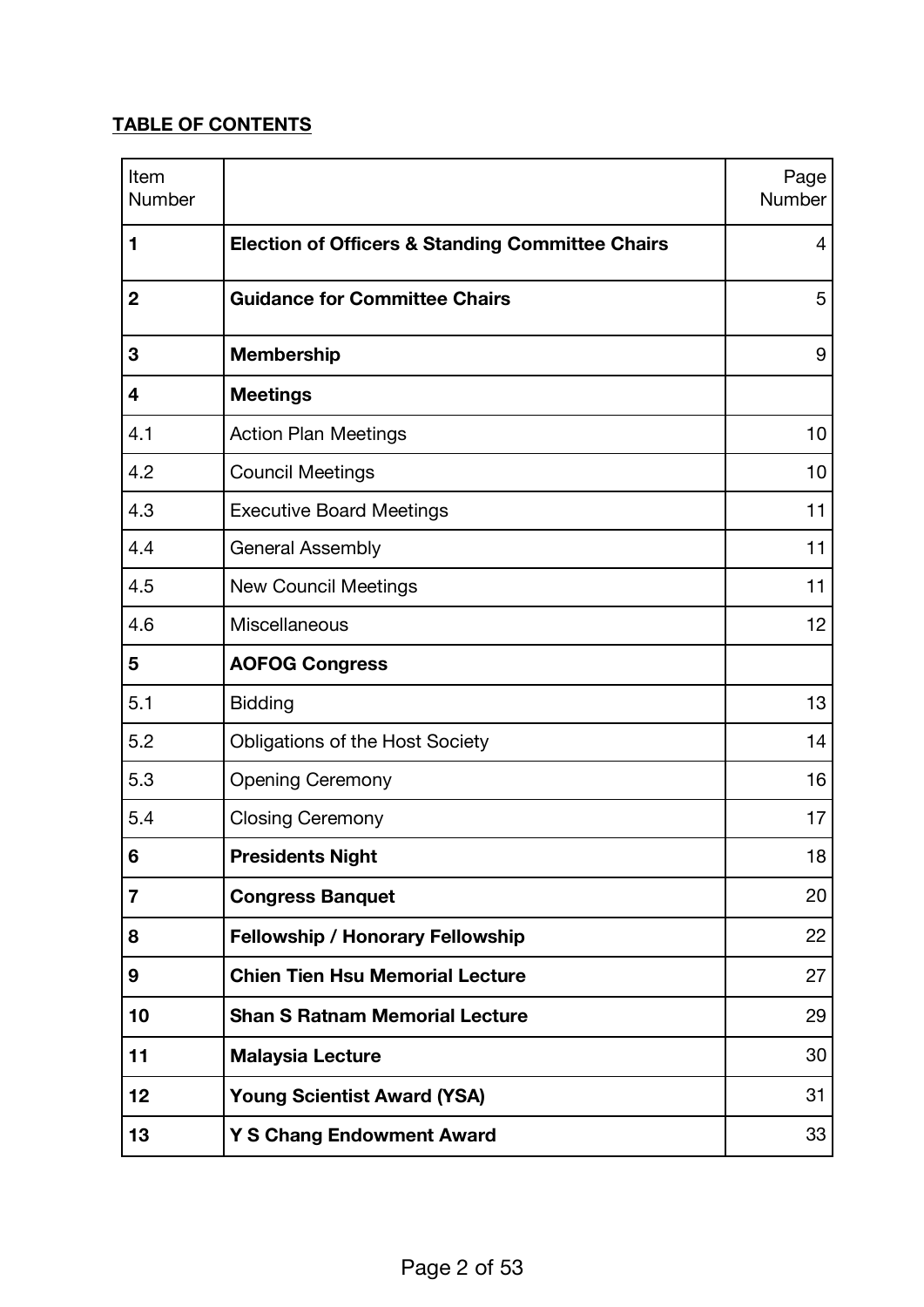| 14 | Yuji Murata Endowment Award                      | 35 |
|----|--------------------------------------------------|----|
| 15 | S S Ratnam - Young Gynecologist Award (SSR-YGA)  | 37 |
| 16 | <b>Community Fellowship Program</b>              | 42 |
| 17 | <b>AOFOG KSGO Young Gynae Oncologist Program</b> | 43 |
| 18 | <b>AOFOG Sponsored Educational Program</b>       | 46 |
| 19 | <b>Publication of Books</b>                      | 52 |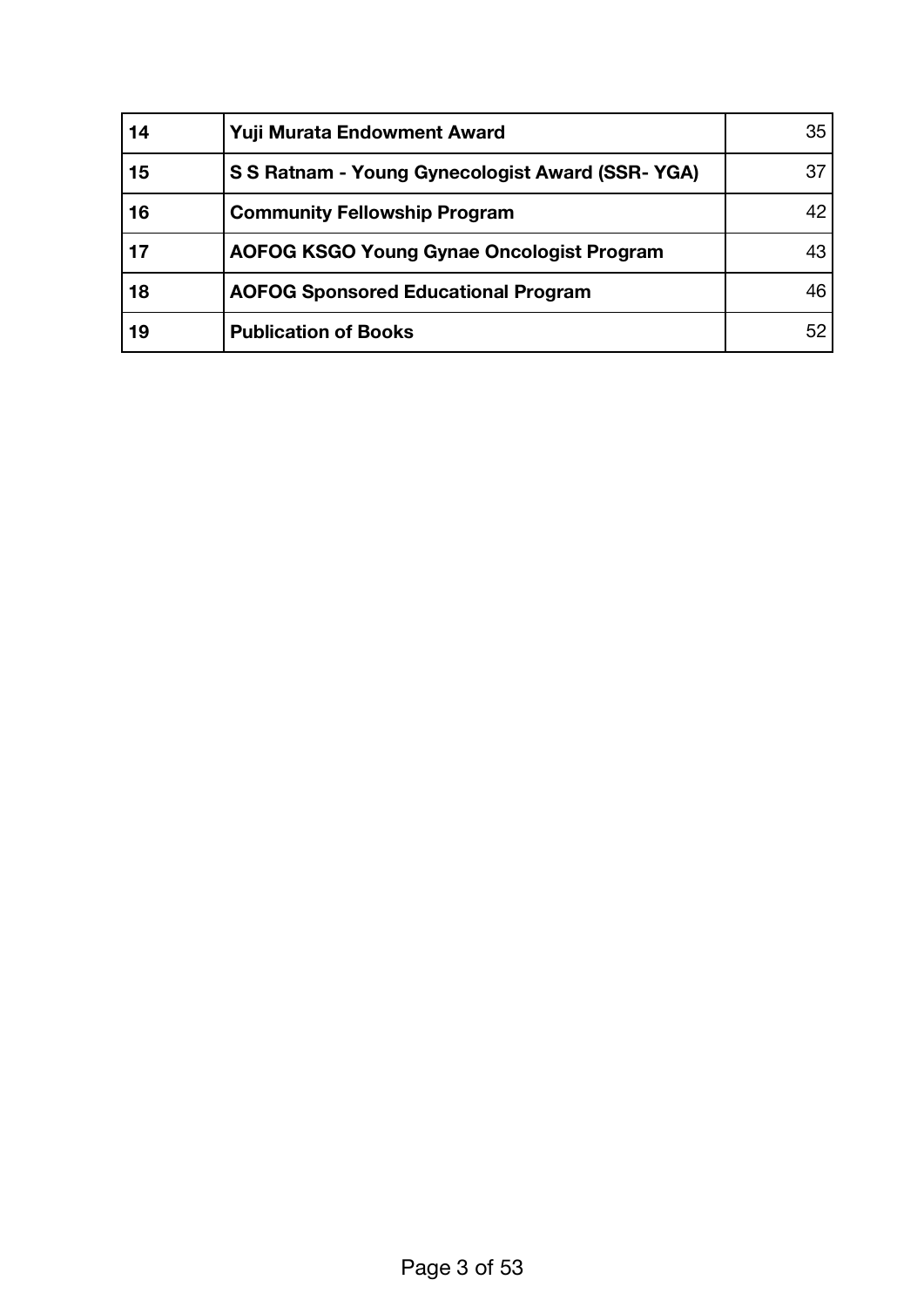# **1. ELECTION OF OFFICERS & STANDING COMMITTEE CHAIRS**

### **1.1 NOMINATION**

#### **1.1.1**

It is the duty of the Secretary General to write to all the National Societies, **at least six (6) months** prior to the General Assembly, to request nominations for Office Bearers and Standing Committee Chairs to be presented to the Council.

### **1.1.2**

#### **Nominations received after the stipulated deadline will not be considered**.

### **1.2 ELECTION**

#### **1.2.1**

The Election shall be carried out in accordance with By-Law XII for Office Bearers (Executive Board) and By-Law XIII for Standing Committee Chairs.

# **1.2.2**

The Council shall then submit the names of the successful candidates for ratification by the General Assembly in accordance with By-Law XV (5).

### **1.2.3**

Office Bearers and Standing Committee Chairs will perform their duties as enumerated in the Constitution and are expected to familiarize themselves with the Constitution and the Administrative Manual

#### **1.3 NOTIFICATION**

The list of elected Office Bearers and Committee Chairs shall be included in the Minutes of the Meeting and shall be circulated to all the National Societies and Council **within one (1) month of the meeting.**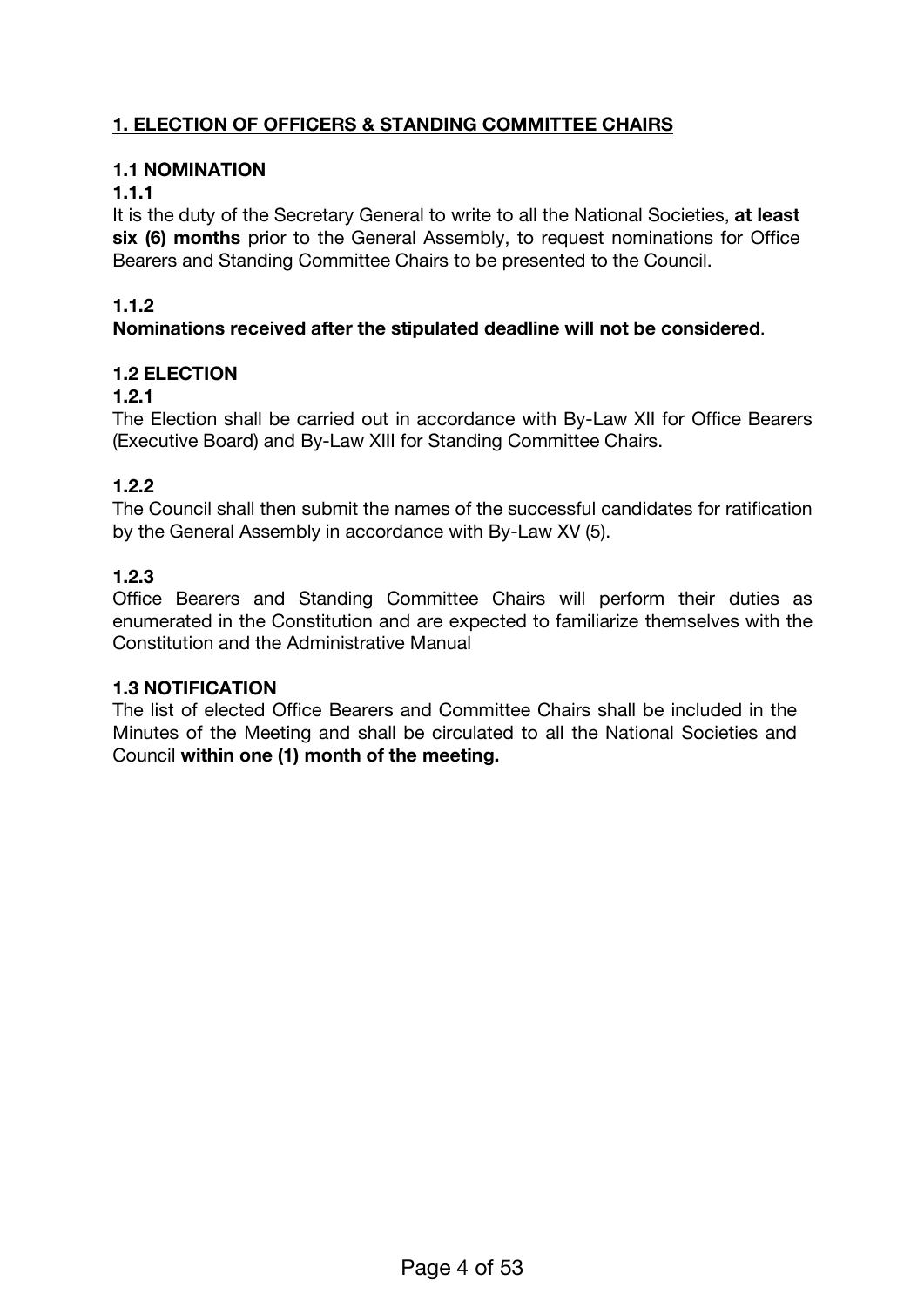# **2 GUIDANCE FOR COMMITTEE CHAIRS**

### **2.1 SELECTION OF COMMITTEE MEMBERS**

#### **2.1.1**

As the Chair, you are responsible for constituting your Committee which should have 4 to 6 members.

# **2.1.2**

As per By-Law XVII of our Constitution, please appoint at least one member from each of the 4 different zones from the list supplied by the Secretary General. If you are unable to identify appropriate members, please bring this to the attention of the Secretary General who will be in a position to help you.

# **2.1.3**

Please also identify a co-chair or deputy chair who will be able to function in your absence. We also recommend that you try and retain the outgoing Chair in your Committee so that there is some continuity to your projects.

# **2.1.4**

The Chair will inform the Secretary General of its Committee members within one (1) month. Committee activities should not be delayed even if the full complement of members is not on board. The Chair with "core" members should be ready to commence activities after one (1) month of the AOFOG Congress.

# **2.2 ACTIVITIES TO BE ORGANISED**

#### **2.2.1 Workshops**

Most National Societies (NS) appreciate some form of workshop especially if it incorporates a hands-on or practical component. This can be organized as a standalone activity or part of a pre-congress activity at a NS Congress.

#### **2.2.2 Symposia**

Some NS request an AOFOG lecture symposium during their NS Congress. The AOFOG Secretariat is usually informed of this and will communicate with the Committee Chairs directly to organize this. However, Chairs may wish to be proactive and contact the NS directly to offer to run such Symposia independent of the NS Congress. In such cases, please keep the Secretariat informed whenever a NS is approached.

#### **2.2.3 Research**

Research projects relevant to your Committee and which can be concluded within a period of 2 – 4 years are encouraged. Please submit your proposal to the Executive Board which will consider the merits of the research proposal and the relevant grant if required. Executive Board approval is required for all research projects.

#### **2.2.4 Publications**

It would be ideal if some of the Committee work culminates in a publication in the JOGR. It can be in the form of Guidelines, Recommendations or Scientific Papers. This has been done successfully in the past – guidelines on consent for normal /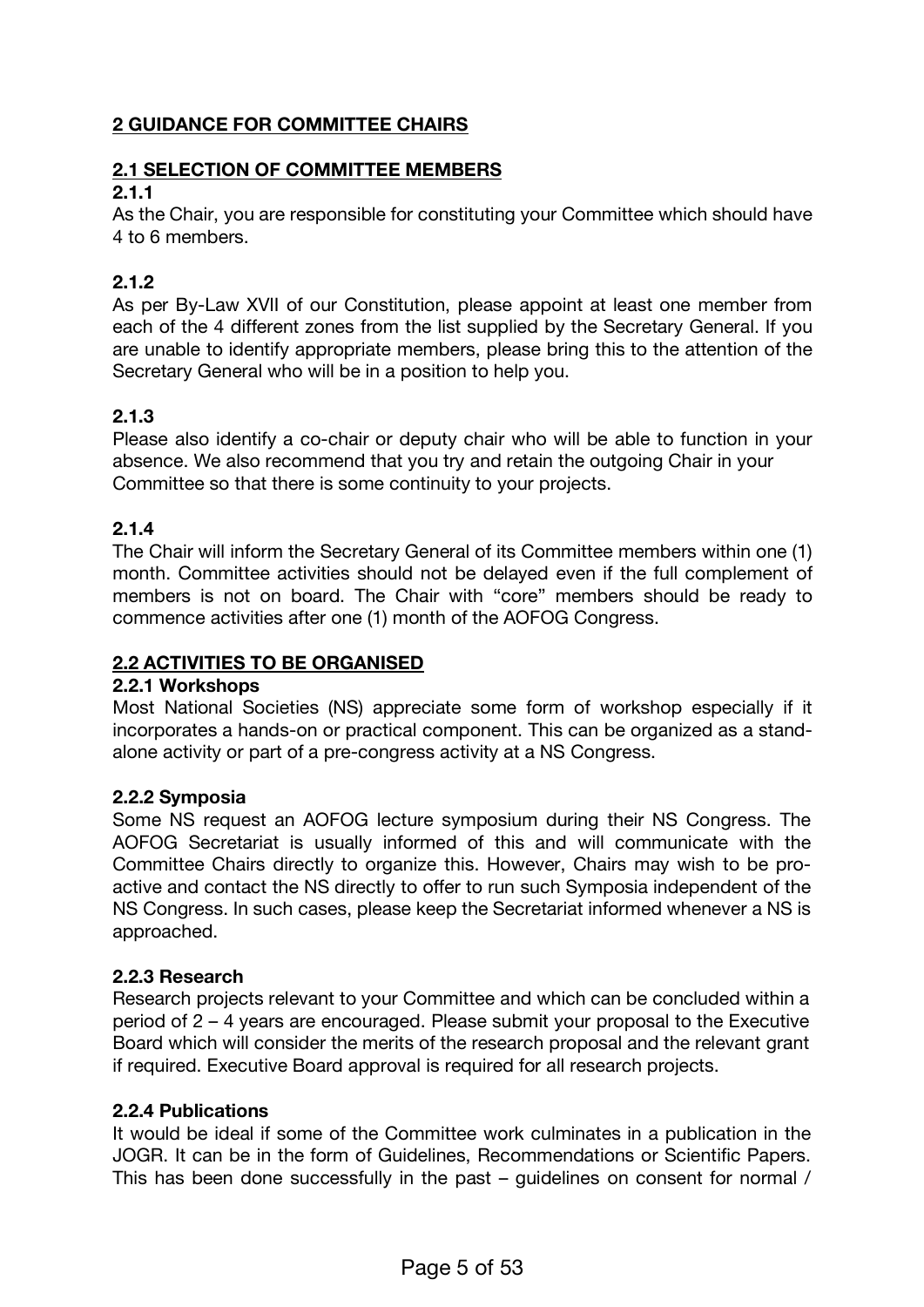instrumental deliveries, VBAC and Caesarean sections (MFM Committee), Booklet on Preterm Labour (MFM Committee), CD on Basic Obstetric Ultrasound (Ultrasound Committee), patterns of ART in the AOFOG region (REI Committee). All publications require prior approval from the Executive Board before submission

### **2.3 Number of Activities**

Chairs are encouraged to organize as many activities as possible during their tenure. The expectation is at least 2 activities per year i.e. 4 activities during your tenure.

#### **2.4 Venue for the activites**

Where possible, these activities should be carried out in the lower resource NS members of our Federation. No more than 1 activity should be carried out in the home country of the Committee Chair.

# **2.5 FUNDING**

### **2.5.1**

In general, funding of up to USD 5000 is available for a workshop. Please refer to the section on "AOFOG Sponsored Educational Programs" for more details. Please bear in mind that funding requests should be submitted at least 3 months before the event with the appropriate documentation for consideration and approval by the Executive Board. A Financial Report and Feedback will be required after the event.

### **2.5.2**

For Symposia, AOFOG only provides return economy airfare for our resource persons upon submission of appropriate boarding passes, invoices and receipts. Submission of incomplete documentation may result in delay or rejection of reimbursement. Registration, Accommodation and Local Hospitality should be covered by the host NS. Once again, prior approval from the Executive Board is required.

# **2.5.3**

Where possible, you are encouraged to source your own funds. In the past, Committees have obtained funding from Ultrasound companies as well as Pharma companies dealing with vaccines, PPH, ART etc. When seeking such funds however, care should be taken not to place the AOFOG in any indelicate situations vis a vis ethical issues. When in doubt, please consult the Executive Board especially when approached directly by commercial entities.

#### **2.6 MEETINGS**

You will be required to attend 2 meetings a year:

# **2.6.1**

#### **Action Plan Meeting**

This is a meeting with the Executive Board where you outline your plans and report on completed activities. This meeting also allows you to highlight any difficulties that you may have faced and allows the Executive Board to give you direction and suggestions for future activities.

# **2.6.2**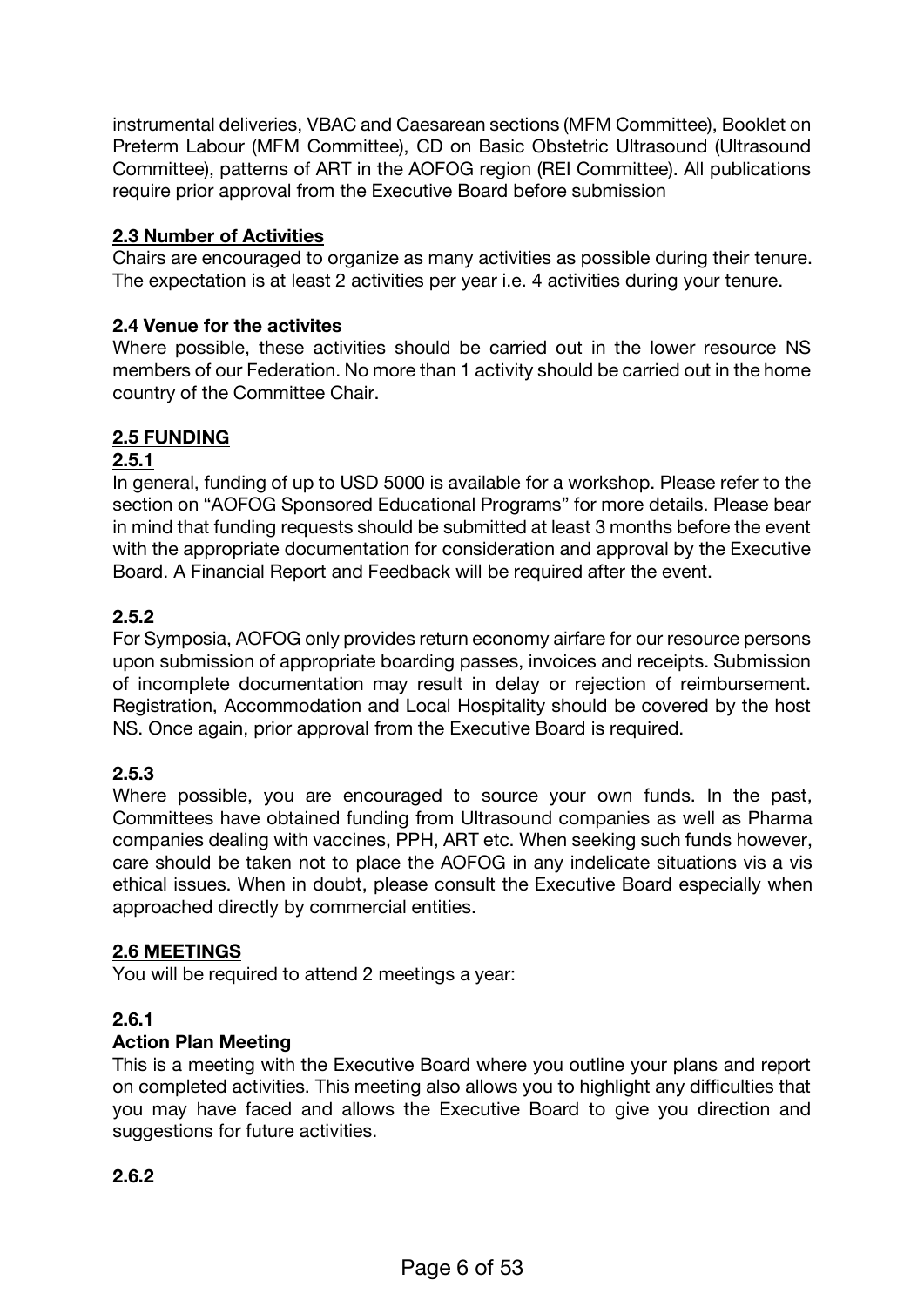# **Council Meeting**

During this meeting, you are required to submit your report of activities to the whole Council. This is also an opportunity to network with the various NS representatives who may require the expertise of your Committee.

# **2.7 REPORTS**

A report should be submitted **every 3 months** *after* **the first Action Plan Meeting**. You will also be required to submit a report at least 6 weeks before every subsequent Action Plan Meeting and Council Meeting. To ensure uniformity and to enable ease of reporting, the Secretariat will advise on the required format.

# **2.8 ENTITLEMENTS**

### **2.8.1**

Please be reminded that although you are part of the Council, **you do not have voting rights.** This remains the prerogative of the Executive Board and the representatives of the NS members in benefit.

# **2.8.2**

However, you will receive the following benefits:

#### **2.8.2.a**

### **Committee Work**

USD 500.00 per calendar year to cover the cost of paperwork involved in organising activities including telephone calls, stationery and postage. However, this is at the discretion of the Executive Board and no payment will be made if it is deemed that there have been no activities organised in that year.

# **2.8.2.b**

#### **Action Plan Meeting**

AOFOG will cover airport transfers and accommodation.

# **2.8.2.c**

#### **Council Meeting**

USD 500.00 provided you attend in person to present your report and have carried out your Committee activities to the satisfaction of the Executive Board. Committee Chairs who double up as the NS representative will only receive one stipend of USD500.00.

# **2.8.2.d**

#### **AOFOG Congress**

Complimentary Registration and complimentary attendance at the President's Night and Congress Banquet.

# **2.9 LIAISON WITH THE EXECUTIVE BOARD / NS / OTHER ORGANISATIONS 2.9.1**

Pursuant to By-Law XVI (4), the President, President-Elect and Secretary General are ex-officio members of your Committee and you are encouraged to approach any one of them for advice.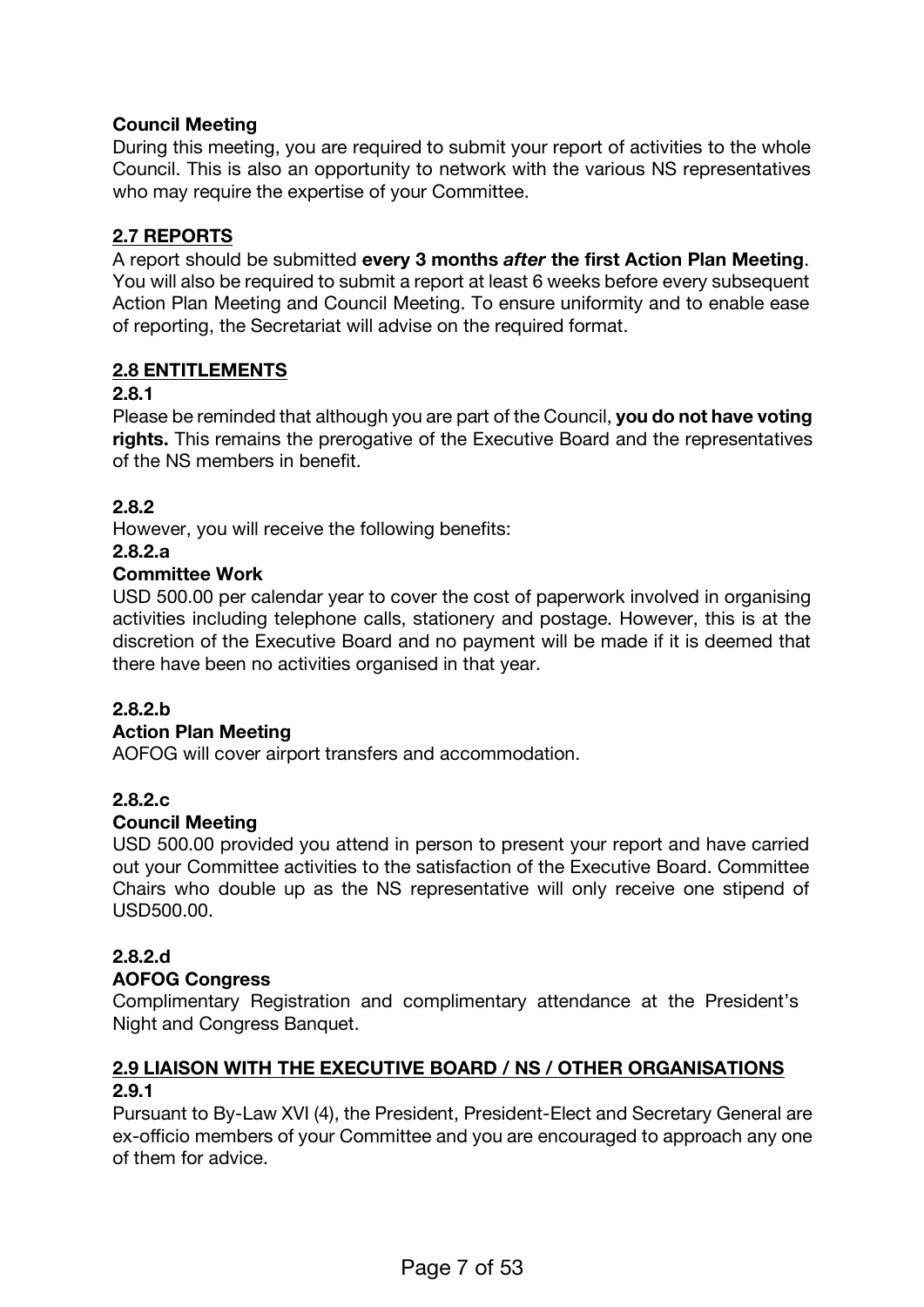# **2.9.2**

Committee Chairs are reminded to always keep the Secretariat informed of any communication with any NS or any other body. When dealing with other regional or international organizations or commercial sponsors, Committee Chairs are not authorized to represent the AOFOG without prior consultation with the Executive Board.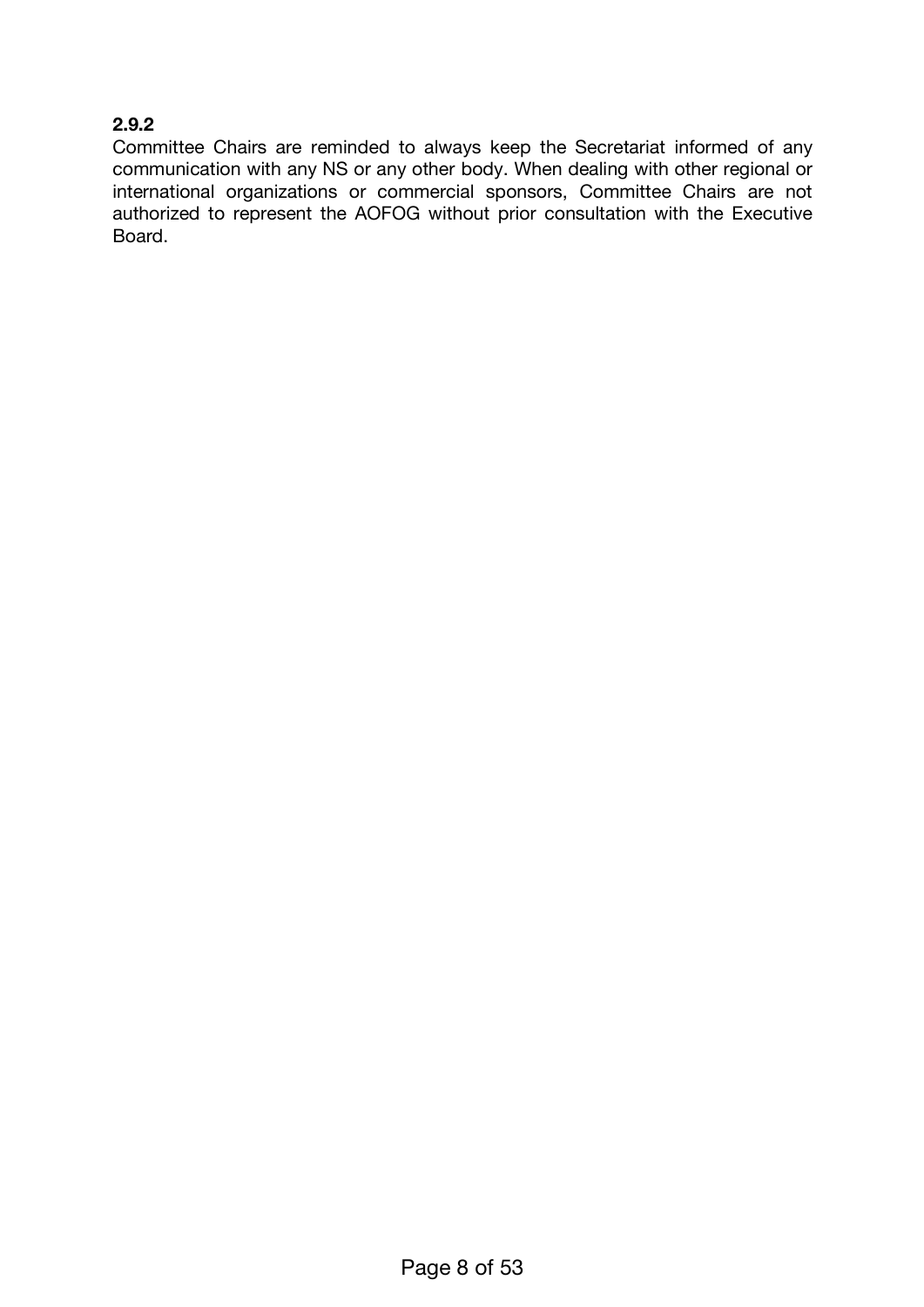# **3 MEMBERSHIP**

# **3.1 DIRECTORY**

The Secretariat will maintain a current directory of all its NS members and will make updates as and when it is informed by a NS of any changes. This notwithstanding, the Secretariat will write to all NS in June of every year to ensure that the Directory is current and accurate.

### **3.2 SUBSCRIPTIONS**

#### **3.2.1**

The Secretary General in conjunction with the Treasurer, will issue a Notice for subscriptions in January of each year.

### **3.2.2**

As subscriptions should preferably be received by 30th June, a reminder will be sent for outstanding subscriptions in July of each year.

### **3.2.3**

The Secretariat will maintain an accurate record of all subscriptions received and receipts issued.

#### **3.2.4**

The Treasurer will review the Subscription Fee every 2 years and will formally advise the Council to be subsequently ratified at the General Assembly.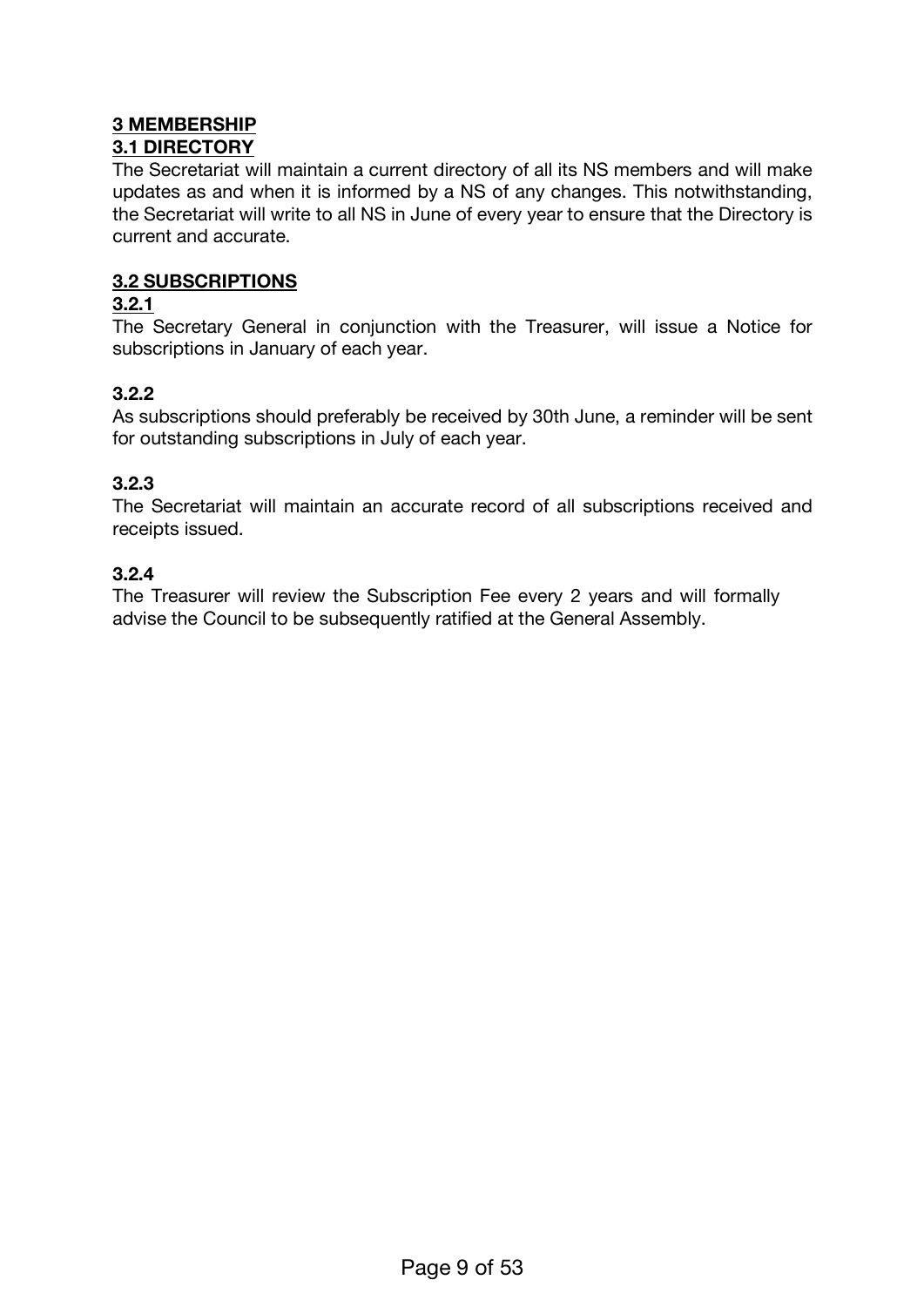# **4 MEETINGS 4.1 ACTION PLAN MEETINGS**

| <b>Frequency</b>  | once per calendar year to plan the activities of the various                                                                                                                                                                                                                          |  |
|-------------------|---------------------------------------------------------------------------------------------------------------------------------------------------------------------------------------------------------------------------------------------------------------------------------------|--|
|                   | Committees.                                                                                                                                                                                                                                                                           |  |
| <b>Attendance</b> | <b>Executive Board and Committee Chairs.</b>                                                                                                                                                                                                                                          |  |
| <b>Notice</b>     | not later than 3 months before the meeting.                                                                                                                                                                                                                                           |  |
| Agenda            | not later than 1 month before the meeting.                                                                                                                                                                                                                                            |  |
| <b>Minutes</b>    | not later than 1 month after the meeting.                                                                                                                                                                                                                                             |  |
| <b>Support</b>    | AOFOG covers airport transfers plus board and lodging only.                                                                                                                                                                                                                           |  |
| Set-Up            | U-shaped arrangement for 25 pax/ one LCD projector with<br>screen adequate number of microphones (preferably I for<br>every 3 members) / audio recording / Wi- fi / on -site<br>photocopying and printing facilities / adequate connectors<br>and plug points for individual laptops. |  |
| Catering          | Tea & coffee breaks / Lunch / Dinner by AOFOG.                                                                                                                                                                                                                                        |  |

# **4.2 COUNCIL MEETINGS**

| <b>Frequency</b>  | once per calendar year.                                                                                                                                                                                                                                                                                                                                                                                                                                                                                                                                                                                                                                                        |  |  |
|-------------------|--------------------------------------------------------------------------------------------------------------------------------------------------------------------------------------------------------------------------------------------------------------------------------------------------------------------------------------------------------------------------------------------------------------------------------------------------------------------------------------------------------------------------------------------------------------------------------------------------------------------------------------------------------------------------------|--|--|
| <b>Attendance</b> | Council (Executive Board / Committee<br><b>NS</b><br>Chairs                                                                                                                                                                                                                                                                                                                                                                                                                                                                                                                                                                                                                    |  |  |
|                   | representatives). Past Presidents / Fellows may attend as                                                                                                                                                                                                                                                                                                                                                                                                                                                                                                                                                                                                                      |  |  |
|                   | Observers.                                                                                                                                                                                                                                                                                                                                                                                                                                                                                                                                                                                                                                                                     |  |  |
| <b>Notice</b>     | not later than 3 months before the meeting.                                                                                                                                                                                                                                                                                                                                                                                                                                                                                                                                                                                                                                    |  |  |
| Agenda            | not later than 1 month before the meeting.                                                                                                                                                                                                                                                                                                                                                                                                                                                                                                                                                                                                                                     |  |  |
| <b>Minutes</b>    | not later than 1 month after the meeting.                                                                                                                                                                                                                                                                                                                                                                                                                                                                                                                                                                                                                                      |  |  |
| <b>Support</b>    | Host National Society covers cost of Venue and Catering.<br>AOFOG defrays cost of accommodation by giving USD500 to<br>Executive Board members, Committee Chairs and NS<br>representatives attending. Only NS representatives officially<br>registered with the Secretariat are entitled to receive this<br>stipend; their proxies will only qualify if official notification has<br>been received by the Secretariat at least 2 weeks before the<br>meeting. YGAs acting as proxies are not eligible as they would<br>already have received a stipend for attending the Congress.<br>Committee Chairs doubling up as NS representatives will only<br>be eligible for USD 500. |  |  |
| Set-Up            | Room capacity for 80 pax / U-shaped arrangement for 50 pax<br>to seat Exec Board, Committee Chairs and NS Council<br>Representatives with appropriate name plates indicating seat<br>allocation / separate seating area for Observers / one LCD<br>projector with large screen / one lectern with microphone /<br>adequate number of microphones (preferably 1 for every 3<br>members) / audio recording / Wi-fi / on-site photocopying and<br>printing facilities / adequate connectors and plug points for<br>individual laptops.                                                                                                                                            |  |  |
| Catering          | Tea & coffee breaks / Lunch / Dinner by Host Society.                                                                                                                                                                                                                                                                                                                                                                                                                                                                                                                                                                                                                          |  |  |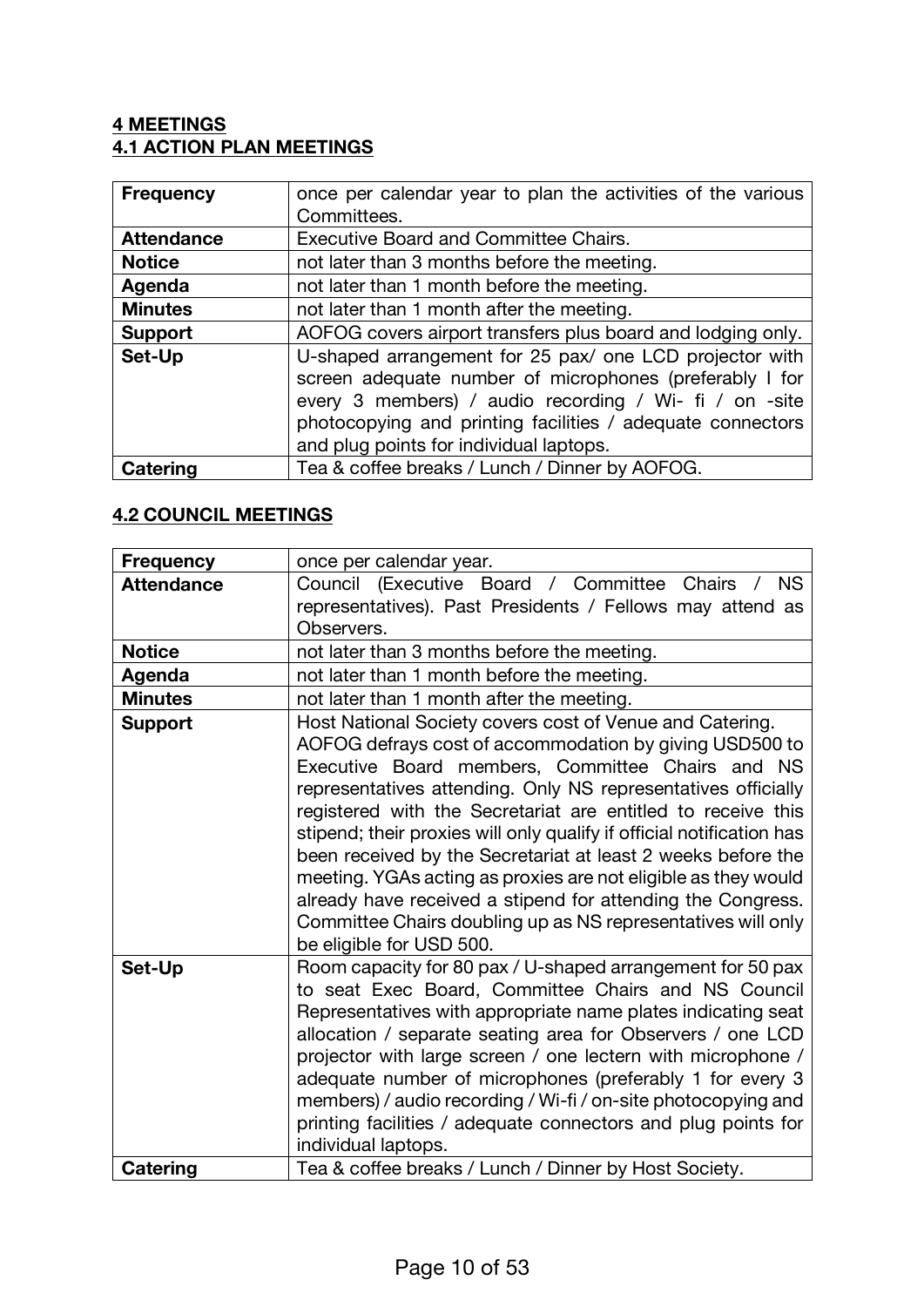# **4.3 EXECUTIVE BOARD MEETINGS**

| <b>Frequency</b>  | twice per calendar year (a day before the Action Plan Meeting                                                                                                                                                                                                                           |  |
|-------------------|-----------------------------------------------------------------------------------------------------------------------------------------------------------------------------------------------------------------------------------------------------------------------------------------|--|
|                   | and a day before the Council Meeting).                                                                                                                                                                                                                                                  |  |
| <b>Attendance</b> | <b>Executive Board.</b>                                                                                                                                                                                                                                                                 |  |
| <b>Notice</b>     | not later than 3 months before the meeting.                                                                                                                                                                                                                                             |  |
| Agenda            | not later than 1 month before the meeting.                                                                                                                                                                                                                                              |  |
| <b>Minutes</b>    | not later than 1 month after the meeting.                                                                                                                                                                                                                                               |  |
| <b>Support</b>    | covered under Action Plan Meeting and Council Meeting.                                                                                                                                                                                                                                  |  |
| <b>Set Up</b>     | U shaped arrangement for 12 pax / one LCD projector with<br>screen / adequate number of microphones (prefereably 1 for<br>every 3 members) / audio recording / Wi-Fi / on site<br>photocopying and printing facilities / adequate connectors<br>and plug points for individual laptops. |  |
| Catering          | As for Action Plan Meeting / Council Meeting.                                                                                                                                                                                                                                           |  |

# **4.4 GENERAL ASSEMBLY**

| <b>Frequency</b>  | Once every 2 years with the AOFOG Congress.                                                                                                                                                                                                                                                                                                                                                                                                |  |
|-------------------|--------------------------------------------------------------------------------------------------------------------------------------------------------------------------------------------------------------------------------------------------------------------------------------------------------------------------------------------------------------------------------------------------------------------------------------------|--|
| <b>Attendance</b> | Council (Executive Board / Committee Chairs<br><b>NS</b>                                                                                                                                                                                                                                                                                                                                                                                   |  |
|                   | representatives) and NS delegates. Past Presidents / Fellows                                                                                                                                                                                                                                                                                                                                                                               |  |
|                   | may attend as observers.                                                                                                                                                                                                                                                                                                                                                                                                                   |  |
| <b>Notice</b>     | not later than 6 months before the meeting.                                                                                                                                                                                                                                                                                                                                                                                                |  |
| Agenda            | not later than 3 months before the meeting.                                                                                                                                                                                                                                                                                                                                                                                                |  |
| <b>Minutes</b>    | not later than 2 months after the meeting.                                                                                                                                                                                                                                                                                                                                                                                                 |  |
| <b>Support</b>    | Host National Society covers cost of Venue and Catering.                                                                                                                                                                                                                                                                                                                                                                                   |  |
| <b>Set Up</b>     | Theatre seating for 100 pax / one lectern with microphone<br>projector with large screen / head table for<br>/ one LCD<br>Executive Board with 4 microphones / theatre seating for<br>the rest with designated areas for Voting Delegates, Non -<br>voting Delegates and Observers / adequate number of<br>microphones in the aisles / audio recording / on-site<br>photocopying and printing facilities / 1 White Board or Flip<br>Board. |  |
| Catering          | Tea break by Host Society.                                                                                                                                                                                                                                                                                                                                                                                                                 |  |

# **4.5 NEW COUNCIL MEETINGS**

| <b>Frequency</b>  | Once every 2 years after the General Assembly.              |  |
|-------------------|-------------------------------------------------------------|--|
| <b>Attendance</b> | new Council (Executive Board / Committee Chairs / NS        |  |
|                   | representatives).                                           |  |
| <b>Notice</b>     | will be indicated on the Congress Program.                  |  |
| Agenda            | will be determined by the in-coming President and Secretary |  |
|                   | General.                                                    |  |
| <b>Minutes</b>    | not later than 1 month after the meeting.                   |  |
| <b>Support</b>    | Host National Society covers cost of Venue and Catering.    |  |
| <b>Set Up</b>     | as for Council Meeting                                      |  |
| <b>Catering</b>   | Tea break by Host Society.                                  |  |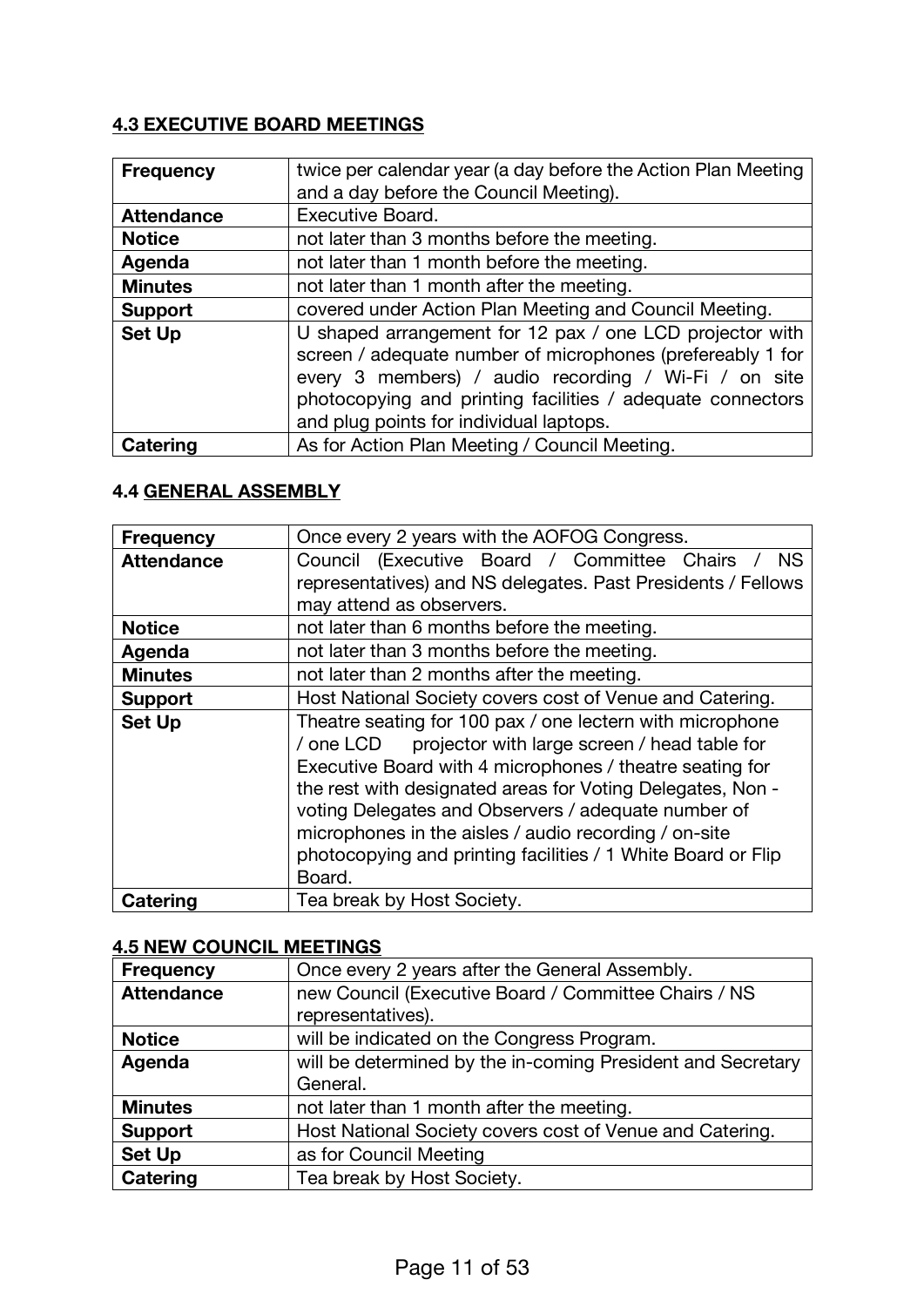### **4.6 MISCELLANEOUS**

#### **4.6.1 Secretarial Assistance**

Whilst there will be secretary/ies from the AOFOG Secretariat to help with the business meetings, additional assistance from the Local Organising Committee will be needed – at least two persons who can serve as runners and facilitators because the secretary/ies will not be familiar with the facilities in the conference venue.

#### **4.6.2 Room for AOFOG Secretariat**

During the AOFOG Congress, a room near the Congress Secretariat site is needed so that members of Council and National Societies can approach the AOFOG Secretariat staff for advice and assistance.

#### **4.6.3 Hotel accommodation for AOFOG Secretariat Staff**

During the AOFOG Congress, the Host Society will provide a complimentary twin-room at the Congress Hotel for the secretary/ies accompanying the Secretary General to help with the meetings.

#### **4.6.4 AOFOG Gowns**

The Secretariat should be advised on how best the AOFOG gowns could be transported to the congress venue and back to the Secretariat after the congress and the appropriate procedures for customs clearance. During the AOFOG Congress, a separate room close to the venue of the Opening Ceremony should be designated to store the pressed gowns and to enable officers to gown comfortably prior to the official procession.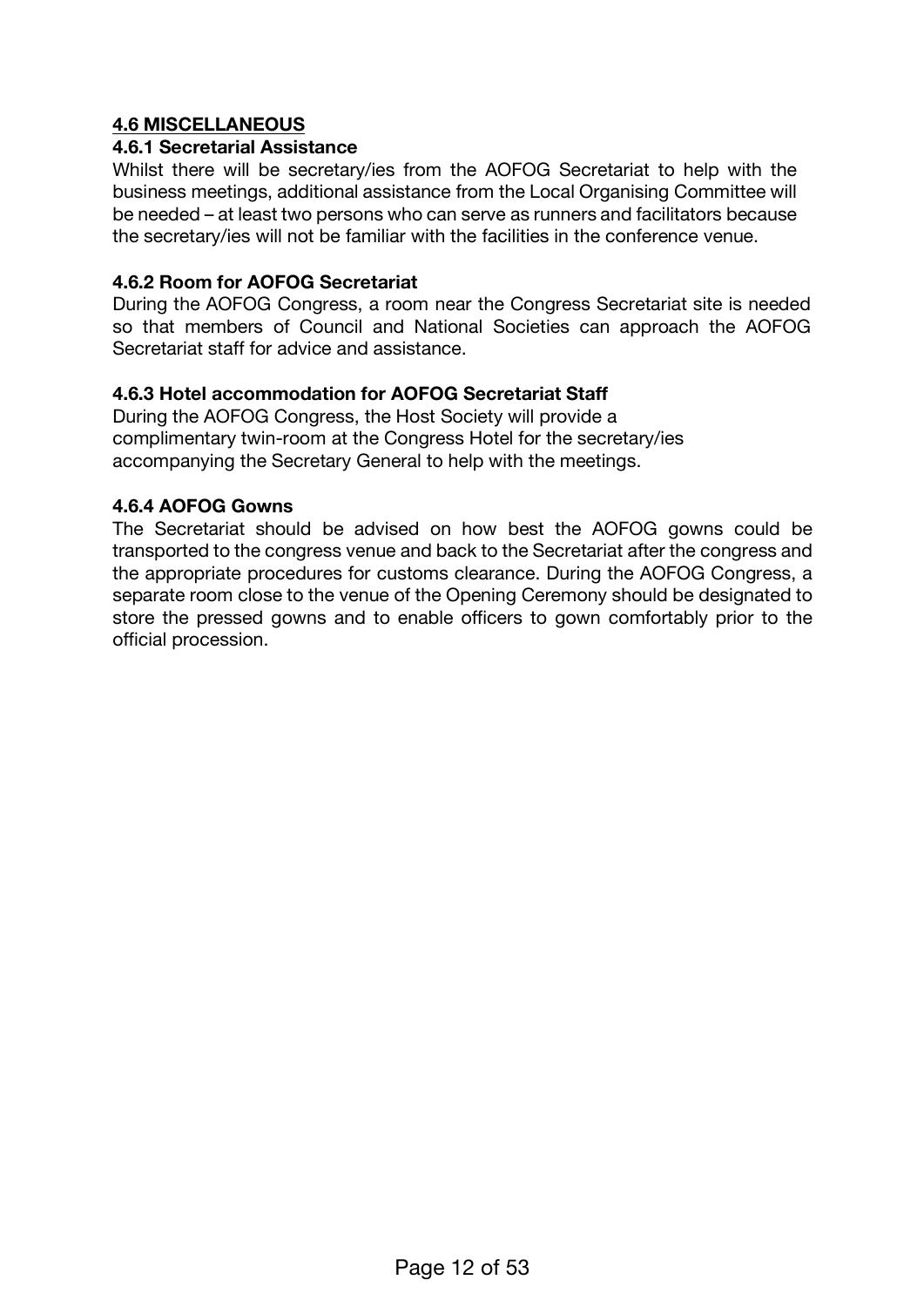# **5 AOFOG CONGRESS**

The first Congress held in 1957 was called the Asian Congress but as our numbers grew and the Congresses became larger, it evolved into the Asia-Oceania Congress of Obstetrics & Gynaecology (AOCOG) and this name was retained when the Constitution was updated in 2015. As the abbreviation AOCOG was causing some confusion, the General Assembly of 2017 decided to rebrand it as the AOFOG Congress from 2019 onwards. This change will be reflected in the Constitution when it is next amended.

### **5.1 BIDDING**

### **5.1.1**

The Secretariat will send out a notice to all members **twelve (12) months before the AOFOG Congress** requesting for bids to host the AOFOG Congress in 4 years' time. A **reminder will be sent nine (9) months before the Congress**.

#### **5.1.2**

If a national society is keen to bid to host an AOFOG Congress, it must indicate its interest to the AOFOG Secretariat two congresses ahead. To assist the Council and the General Assembly to make a decision and to allow sufficient time to make copies for circulation before the meeting, a one -page summary on the proposed venue, supporting facilities and justification for its claims to host the Congress shall be sent to the Secretariat **five (5) months before the next Council meeting at the AOFOG Congress.**

#### **5.1.3**

A time of 10 minutes will be given during the Council Meeting and another 10 minutes during the General Assembly to each candidate to make a presentation justifying the bid. Following this, voting will take place at the General Assembly by formal balloting by delegates entitled to vote and the winner will be decided on a simple majority. A record of the votes obtained by each candidate will be kept on file and made available to the candidate upon request. The congresses are often heavily bid and it would be helpful for representatives of national societies to come well prepared with promotional materials.

#### **5.1.4**

Candidates must be aware of the following activities that will take place at each Congress:

- 1. Pre-Congress Workshops
- 2. Community Fellowship Program for Young Gynaecologist Awardees
- 3. Opening Ceremony (AOFOG President's Address / Conferment of Fellowships if any / Young Scientist Award / Yuji Murata Award / YS Chang Award)
- 4. Welcome Reception
- 5. Meetings one Executive Board Meeting, one Council Meeting, one General Assembly and one New Council Meeting
- 6. Named Plenary Lectures President's Lecture / CT Hsu Lecture / SS Ratnam Lecture / Malaysia Lecture
- 7. Special session for 10 best oral paper presentations by the Young Gynaecologist Awardees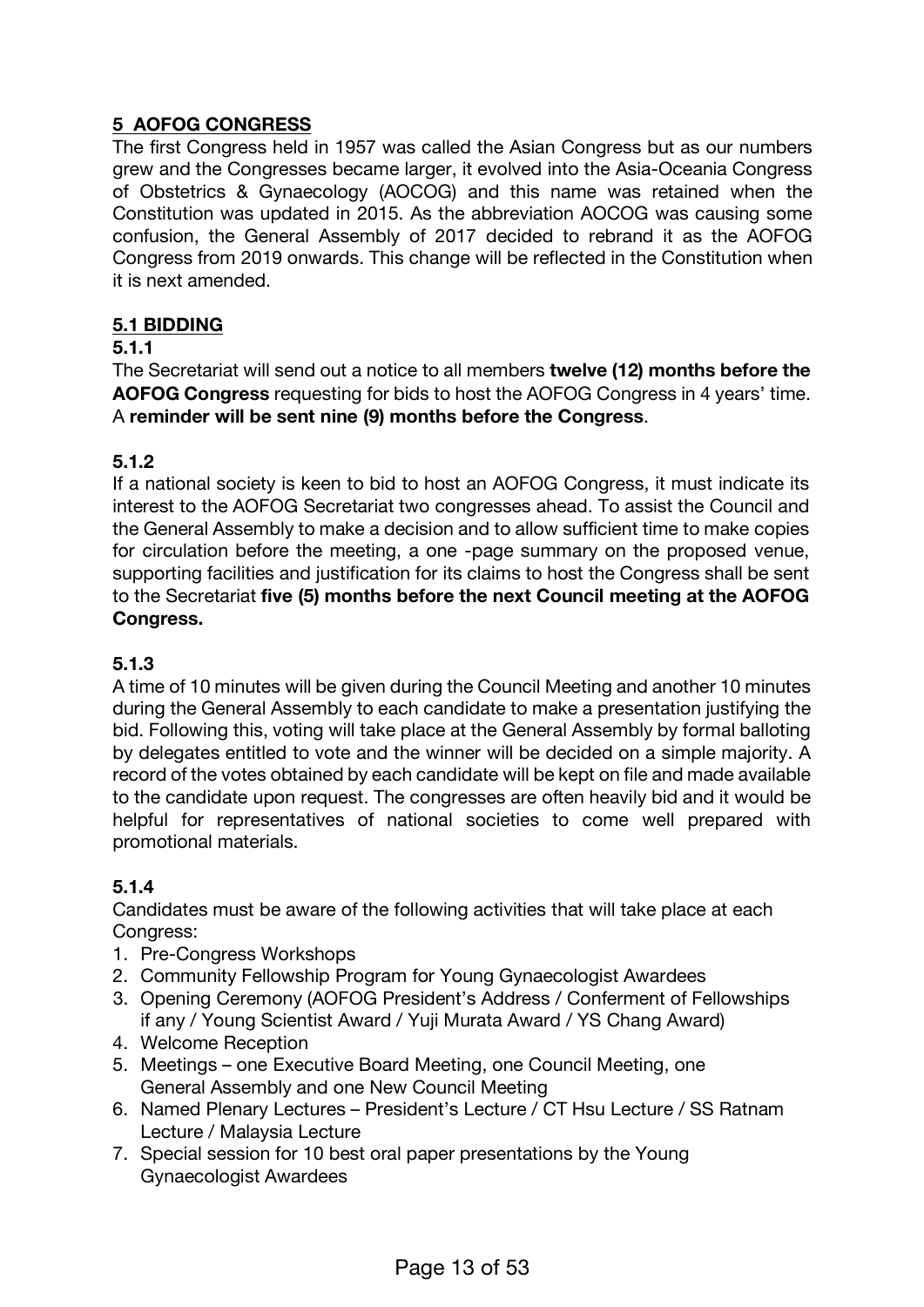- 8. Special session for the Young Gynaecologist Awardees Alumni presentation President's Night.
- 9. Congress Banquet incorporating the installation of the incoming President.
- 10.Closing Ceremony (Closing remarks by the Organising Chair / AOFOG President / Hand over of the AOFOG flag to the next Congress Organising Committee)

# **5.2 OBLIGATIONS OF THE HOST SOCIETY**

#### **5.2.1 Congress Arrangements**

The Chair of the Local Organising Committee will automatically become a member the AOFOG Council and will be responsible for updating the Council on the progress of the Scientific and Social aspects of the Congress.

### **5.2.2 Financial**

### **5.2.2.a**

25% of the Registration fee collected from delegates for both the Main Congress and Pre/Post Congress meetings must be remitted to the AOFOG Federation Account within months of the Congress.

### **5.2.2.b**

15% of the gross income generated from Exhibitors / Sponsors must be remitted to the AOFOG Education Fund within 12 months of the Congress.

### **5.2.2.c**

**In addition to (1) and (2) above**, commencing from the AOFOG Congress in 2023, 20% of the net profits must also be remitted to the AOFOG Federation Account.

#### **5.2.2.d**

For Executive Board members / Standing Committee Chairs / YGAs / Past Presidents / Fellows, the AOFOG will reimburse 15% of the Registration Fee to the Host Society for each person in the above categories to defray the cost of complimentary Registration and complimentary attendance at the Congress Banquet.

# **5.2.2.e**

AOFOG will also reimburse 5% of the Registration fee to the Host Society to defray the cost of complimentary Registration for YGAs from the last AOFOG Congress. These amounts shall be deducted from the Congress proceeds to be remitted to the AOFOG Federation and must be clearly indicated in the Financial Report.

# **5.2.2.f**

For the Community Fellowship Program, the Host Society is responsible for one way airport transfer on arrival as well as board and lodging for ALL YGAs (from Developing and Developed countries) for the duration of the CFP. AOFOG will only be responsible for the return economy airfare and the accommodation during the main congress for YGAs from Developing countries; for YGAs from Developed countries, this will be covered by their respective NS. Please refer to the section on Community Fellowship Program and YGAs for further details.

#### **5.2.2.g**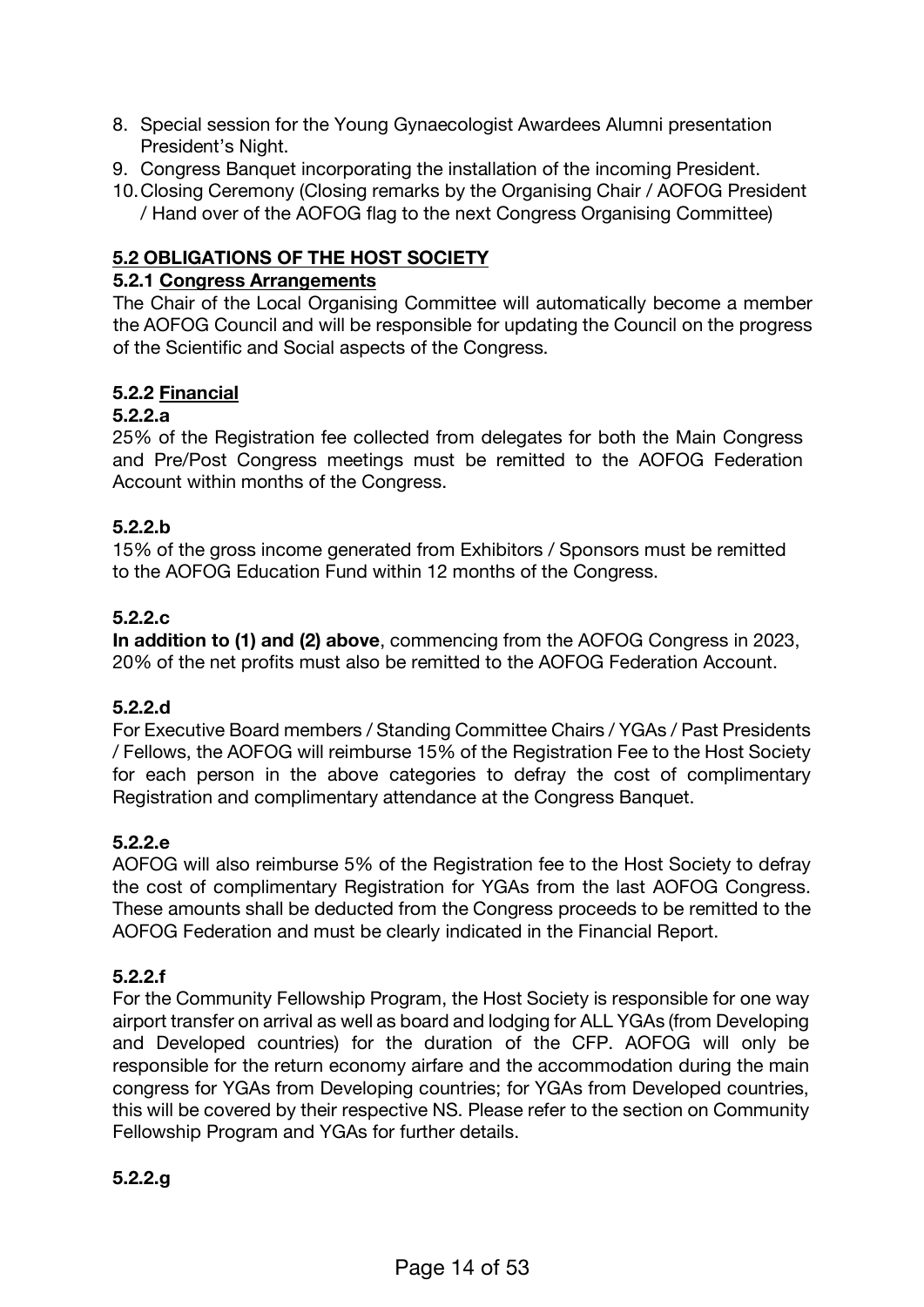The cost of publishing the scientific abstracts in the JOGR will be borne by the AOFOG and this payment will only be effected after the Congress.

# **5.2.2.h**

A Financial Report and an Event Report should be submitted to the Executive Board and Council within twelve (12) months of the Congress. The Financial Report should contain details of Income and Expenditure while the Event Report should give a breakdown of delegates by nationality as well as feedback from delegates and recommendations from the organizers for future Congresses.

# **5.2.3 Complimentary Entitlements**

### **5.2.3.a**

Executive Board members will receive complimentary Registration, Airport transfers, Accommodation and attendance at the President's Night and Congress Banquet.

# **5.2.3.b**

Standing Committee Chairs / Past Presidents / Fellows / YGAs will receive complimentary Registration and attendance at the President's Night and Congress Banquet.

# **5.2.3.c**

YGAs from the last AOFOG Congress will receive complimentary Registration only.

### **5.2.4 Business Meetings**

The Host Society will organize and cover the Venue and Catering for:

1.one (1) Executive Board Meeting two days prior to the main Congress

2.one (1) Council Meeting one day prior to the main Congress.

3.one (1) General Assembly Meeting on the second day of the main Congress.

4.one (1) New Council Meeting the day after the General Assembly.

Please refer to section on Meetings for details.

# **5.2.5 Social Events**

#### **5.2.5.a**

A welcome reception will be organized by the Host Society immediately after the Opening Ceremony. This will be complimentary for all registered delegates and accompanying persons.

# **5.2.5.b**

A President's Night will be held to honor the YGAs. This will be funded by the AOFOG. Please refer to section on President's Night for details.

# **5.2.5.c**

A Congress Banquet will be organised by the Host Society. This will be complimentary for Executive Board members, Standing Committee Chairs, YGAs, Past Presidents and Fellows. The Host Society may levy a reasonable fee for other delegates to cover the cost of catering and entertainment. This event incorporates the Installation of the incoming AOFOG President as well as presentation of prizes to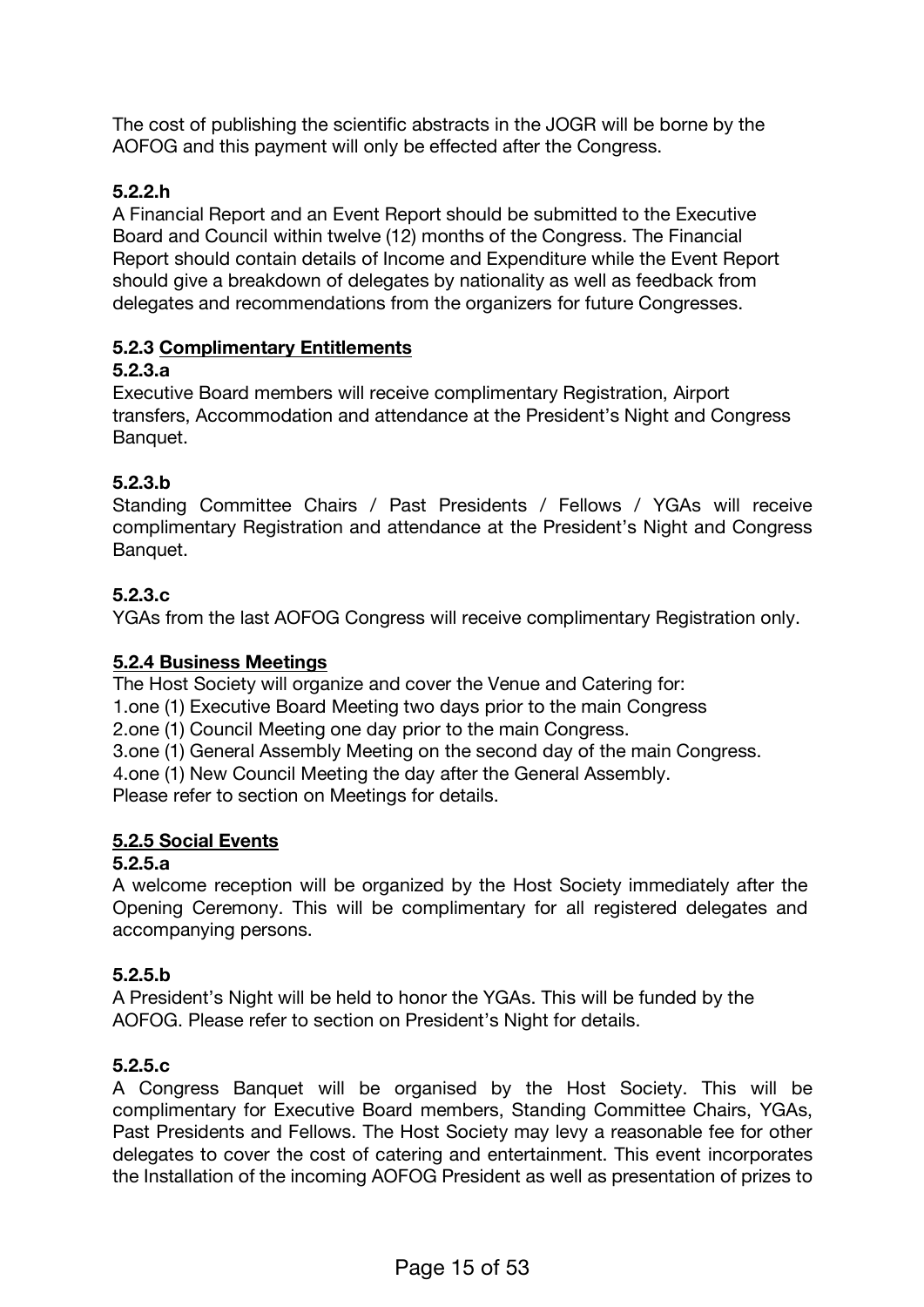the 3 best oral YGA papers and as such, the venue and arrangements must befit the prestige of this occasion.

### **5.3 OPENING CEREMONY**

#### **5.3.1 Formal Procession**

The Formal Procession at the Opening Ceremony of the Congress shall enter the hall in the following manner:

- 1) Members of the Council of the Host Society
- 2) Host Society Past Presidents
- 3) AOFOG Council, Past Presidents & Fellows
- 4) Congress Organising Committee
- 5) VIP Party which will include the following:
- (a) Congress Organising Committee Chair

| (b) AOFOG ExecutiveBoard              | <b>Council Representative</b><br><b>Editor JOGR</b><br>Treasurer<br>Deputy Secretary General<br><b>Secretary General</b><br>Immediate Past President |
|---------------------------------------|------------------------------------------------------------------------------------------------------------------------------------------------------|
|                                       | <b>President Elect</b><br><b>Vice President</b>                                                                                                      |
|                                       | President                                                                                                                                            |
| $(a)$ Uset Conjetul Euresittua Denual | T                                                                                                                                                    |

- (c) Host Society Executive Board Treasurer **Secretary** Vice President President
- (d) Guest of Honour The Guest of Honour accompanied by the President of the Host Society and the President of AOFOG shall form the rear of the procession.

# **5.3.2 Seating 5.3.2.a VIP PARTY (to be seated on the stage)**

Host Society AOFOG Congress Organising Committee Chair Council Representative Executive Members of Host Treasurer Editor,JOGR Treasurer Secretary Deputy Secretary Vice President General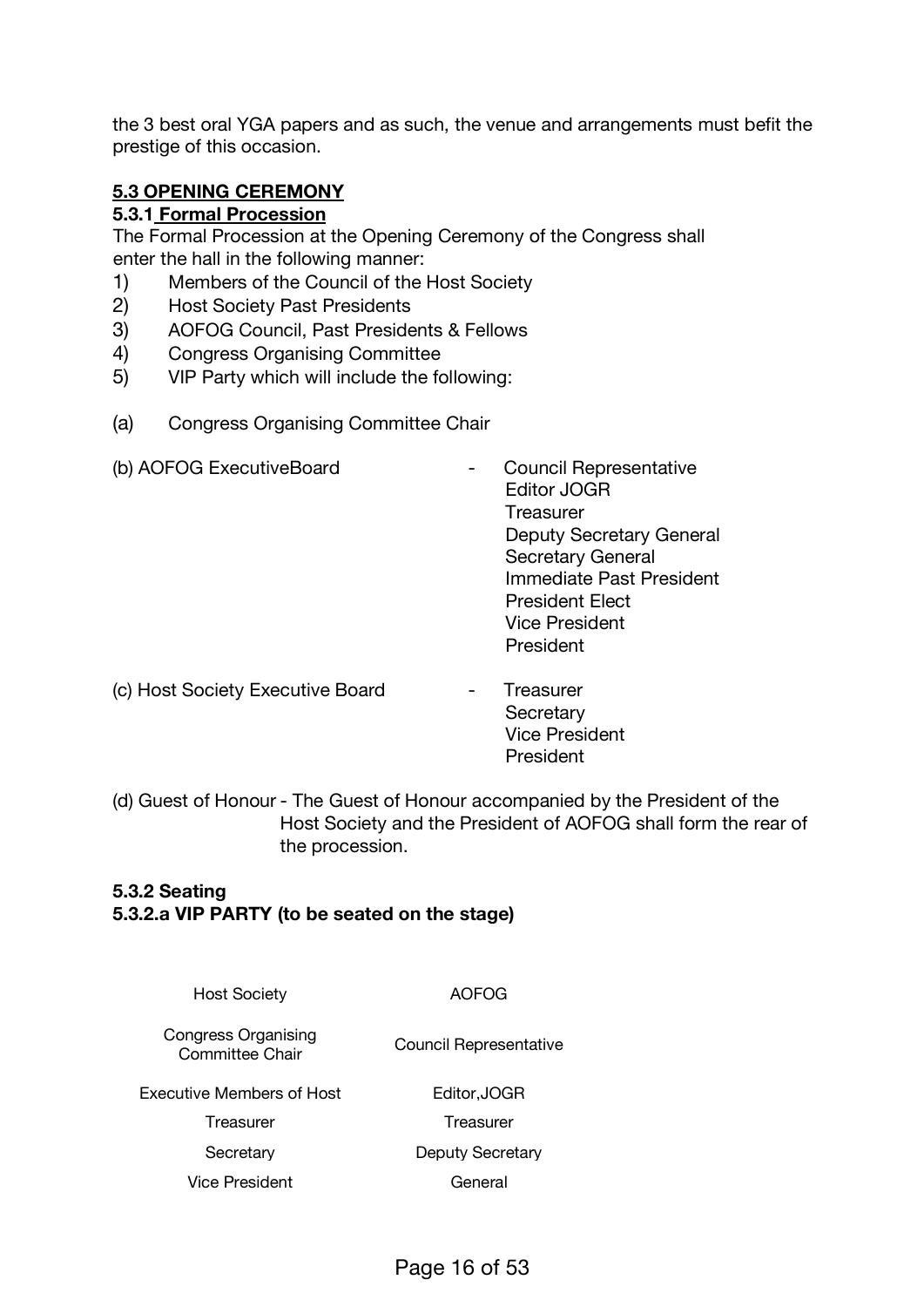President Secretary General

Immediate Past President

President Elect

Vice President

President

#### **5.3.2.b Seating in the first three rows:**

Members of Council by alphabetical order Past Presidents of Society Members of Congress Organizing Committee

#### **5.3.3 Order of Ceremony**

Welcome Address by the Chairman of the Local Organising Committee Addres*s* by the President of AOFOG Address by the Guest of Honour Citation of Candidates for Fellowship (if any) Conferring of Fellowships by the President of AOFOG (if any) Presentation of Young Scientist Award Presentation of YS Chang Endowment Award Presentation of Y Murata Endowment Award Vote of thanks by the Secretary General of AOFOG (for details of Conferment of Fellowship, Young Scientist Awards, YS Chang Award and Murata Award, please refer to the relevant section in this Manual)

#### **5.4 CLOSING CEREMONY**

Speech by the new AOFOG President Speech by the Chair, Local Organising Committee Handing Over of AOFOG Flag to representative of National Society hosting the next Congress Brief Presentation by the next Host National Society Formal Closing of Congress by the President of Host National Society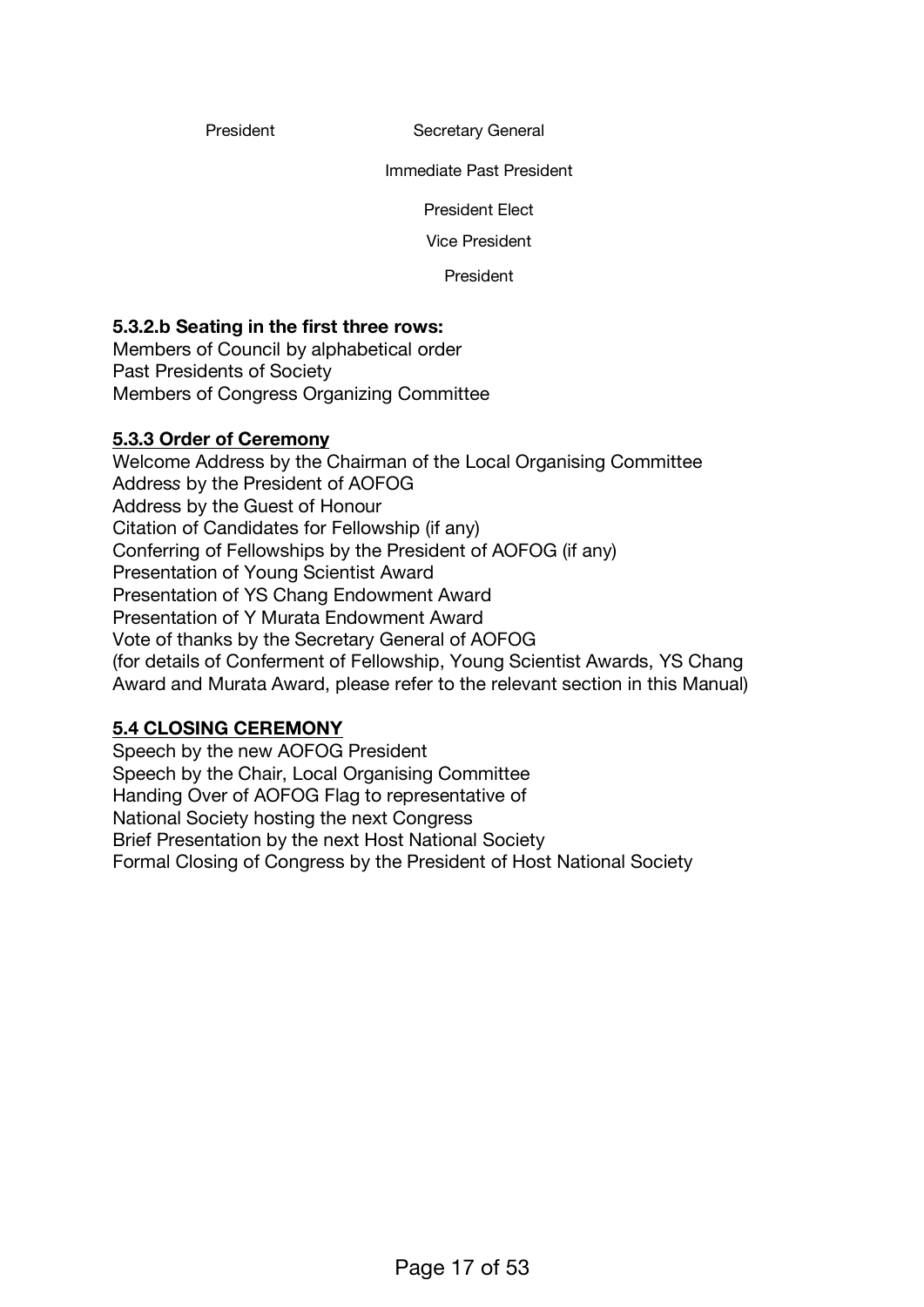# **6 PRESIDENT'S NIGHT**

In a special meeting held in Tokyo, Japan in 1990, the Executive Board approved the President's night to be held at every AOFOG Congress. The very first President's Night was held during the AOFOG Congress in Bangkok in 1991. Although it started off as a cocktail reception, this event is now a sit down dinner in a semi-formal atmosphere. Attire will be National Costumes or Lounge Suits.

The main purpose of the President's Night is to recognize the Young Gynaecologist Awardees (YGAs) and to give them an opportunity to network with the Executive Board and Council of the AOFOG.

### **6.1 FUNDING**

This event is funded by the AOFOG for up to approximately 200 persons. The Host Society will provide the Executive Board with details of the event (timing, venue, seating arrangements, menu, alcoholic drinks, AV facilities etc) with **cost estimates 6 months before the event**. The Executive Board will consider the proposals before giving final **approval not later than 5 months before the event**. The final amount will be deducted from the Congress dues to the Federation and will be so reflected in the Congress Financial Report.

# **6.2 INVITEES**

### **6.2.1**

The following are entitled to complimentary invitations: Executive Board members and partners Standing Committee Chairs and partners National Society representatives to Council and partners Past Presidents and partners Fellows and partners Host Society Executive Board and partners Local Organising Committee and partners Plenary Speakers and partners Presidents of National Society members and partners Presidents of International Organisations (when applicable) and partners Winners of YSA, Murata and Chang awards and partners YGAs

# **6.2.2**

In principle, spouses and parents of YGAs are not encouraged to attend so as to allow the YGAs every opportunity to network with their peers and seniors. However, if spouses or parents of YGAs wish to attend, they can write in to the Secretariat. This will be decided on a case by case basis and a "first come first served" policy depending on availability of seats. Currently, not more than 2 family members per YGA will be allowed for a fee to be determined by the AOFOG Secretariat. This arrangement will be reviewed from time to time.

#### **6.3 INVITATIONS**

The list of invitees will be compiled by the AOFOG Secretariat with input from the Host Society. The invitations will be sent out by the AOFOG Secretariat **4 months before the event** and the closing date for replies should be **3 months before the**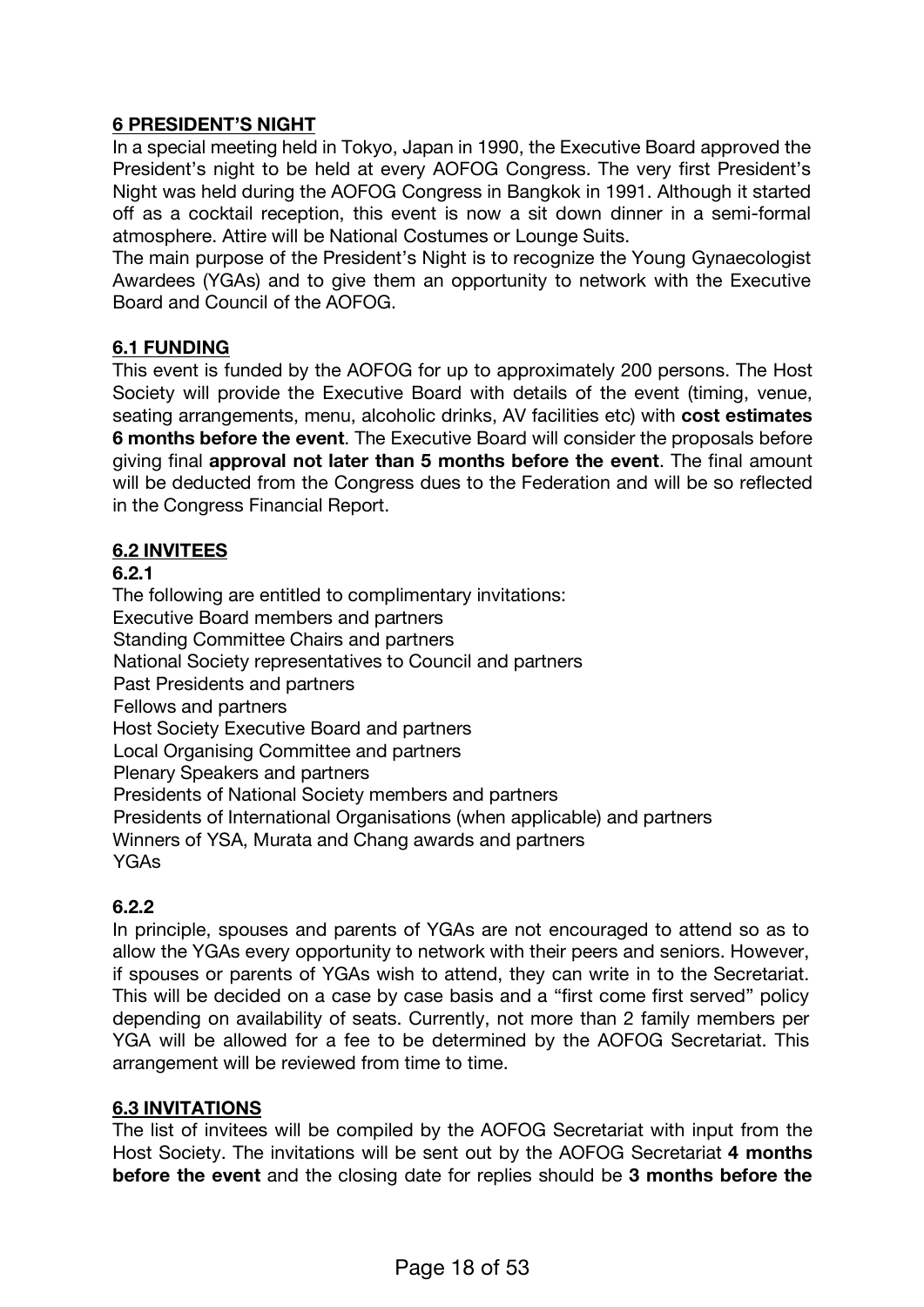**event**. The AOFOG Secretariat will forward the final list to the Host Society to ensure adequate seating and catering. As this event is by invitation only, the Host Society will maintain a check-list at the entrance to ensure that only confirmed attendees are allowed access.

# **6.4 SEATING ARRANGEMENTS**

Starting from the Congress in Kuching in 2015, the seating of the YGAs was interspersed with Executive Board members, Past Presidents, Fellows and Committee Chairs to allow for maximum interaction with the senior members of the Federation. The Host Society will organize the seating arrangements accordingly and display the seating arrangement prominently at the entrance. Ushers should be on hand to direct the individuals to their respective seats.

In situations where spouses and parents of YGAs are given special approval to attend, this list must be forwarded to the Host Society by the AOFOG Secretariat and the Host Society will ensure that these individuals are seated together at a separate table and not with any YGA.

#### **6.5 PROCEEDINGS**

Welcome by Chair of Local Organizing Committee Welcome by AOFOG President Community Fellowship Program Report by Local Coordinator Community Fellowship Program Experience by YGAs Presentation of Certificates to YGAs by AOFOG President Group Photograph Closing remarks by AOFOG Secretary General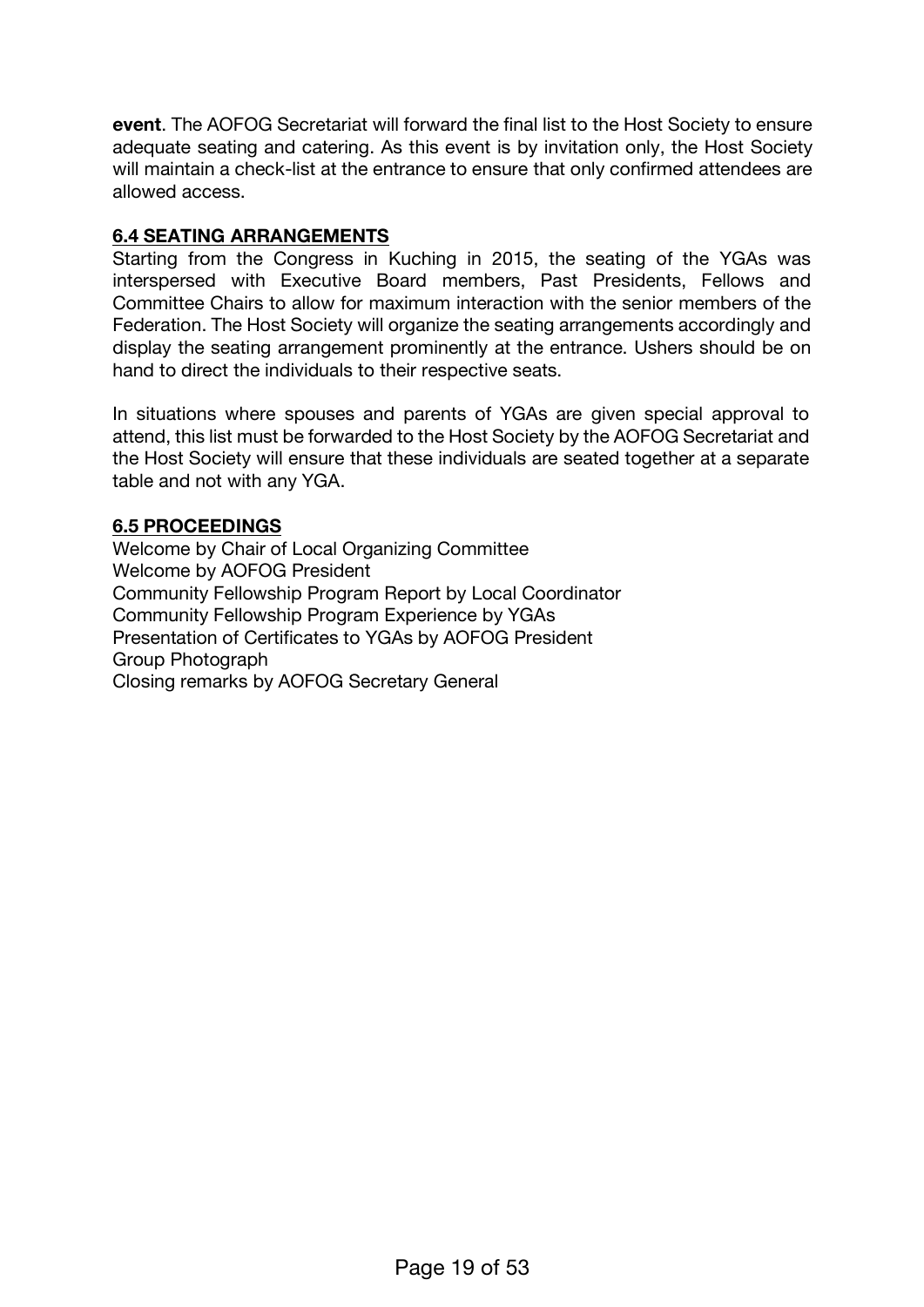# **7. CONGRESS BANQUET**

The Congress Banquet is a formal affair which incorporates the Installation of the Incoming AOFOG President and the presentation of prizes for the 3 best YGA oral paper presentations. As such, the venue, catering and entertainment must be commensurate with the prestige of the occasion. Once the formal parts of the event have been concluded, attendees should have the opportunity to enjoy the rest of the evening in a more relaxed atmosphere.

### **7.1 FUNDING**

This is the responsibility of the Host National Society. Apart from the Complimentary invitees, the Host Society may levy a reasonable charge for delegates wising to attend the Banquet in order to cover the cost of hosting the Banquet.

#### **7.2 INVITEES**

The following are entitled to complimentary invitations: Executive Board members and partners Standing Committee Chairs and partners Past Presidents and partners Fellows and partners Local Organising Committee and partners Plenary Speakers and partners Winners of YSA, Murata and Chang awards and partners YGAs The partners / parents / family of YGAs are not entitled to complimentary invitations.

The Host National Society is of course at liberty to extend complimentary invitations to whoever else they deem fit to attend bearing in mind that **the event is solely funded by the Host Society.**

# **7.3 INVITATIONS**

It is the responsibility of the Host Society to send the invitations directly to all those entitled to receive complimentary invitations. The details of this event including the cost of tickets should be clearly advertised on the official Congress website 6 months before the event.

# **7.4 SEATING ARRANGEMENTS**

Approximately 3 - 5 VIP tables at the front should be reserved for the AOFOG Executive Board and partners, Host Society Executive Board and partners and Plenary speakers and partners. Ideally, there should be name cards on the respective tables indicating the seating. The seating arrangement should be prominently displayed at the entrance and ushers should be on hand to direct or escort the VIPs to their respective tables.

#### **7.5 PROCEEDINGS**

Speech by President of Host National Society Speech by Outgoing President of AOFOG Installation of the Incoming AOFOG President Installation of the Immediate Past President of AOFOG Speech by the Incoming President of AOFOG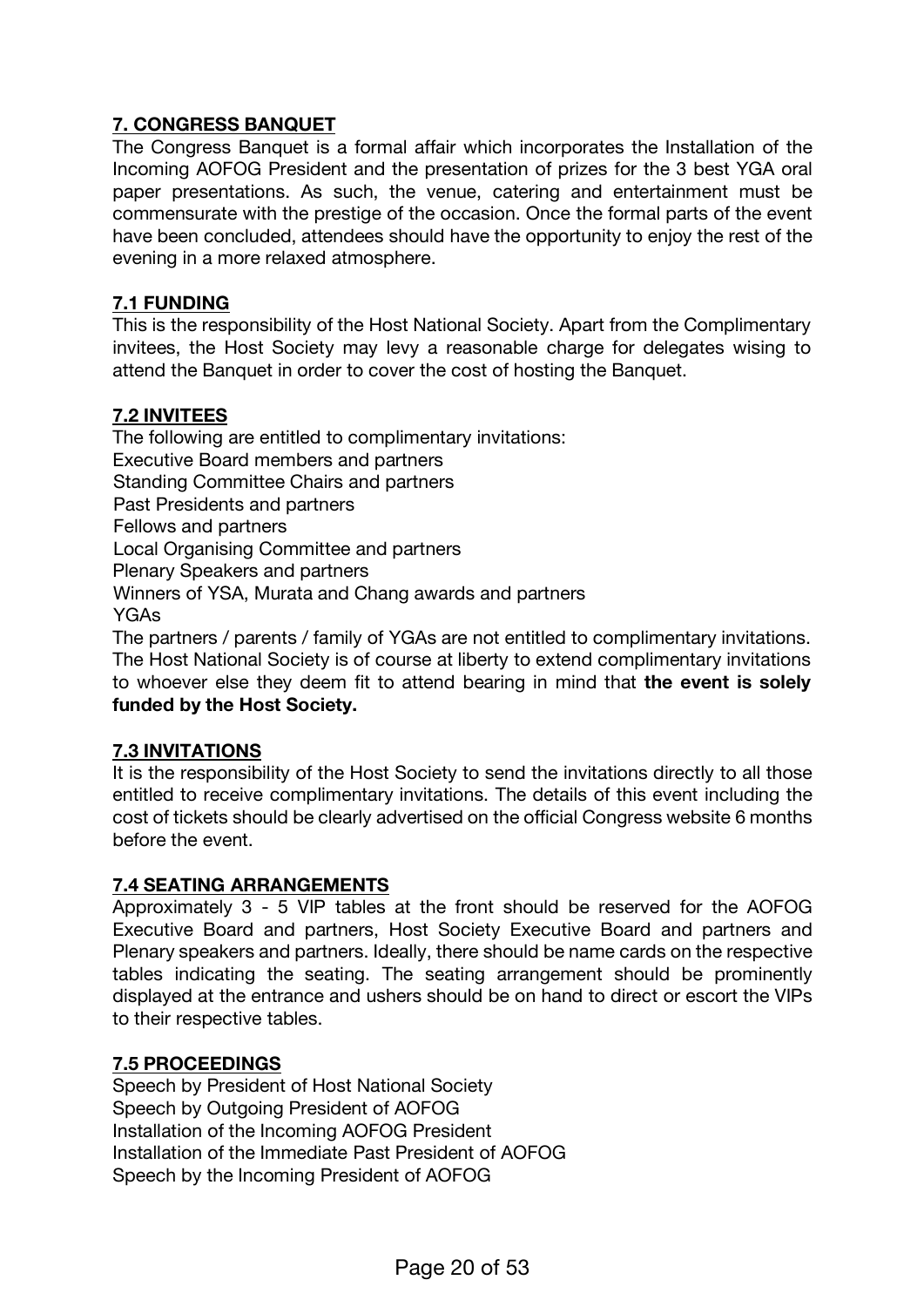Introduction of the AOFOG Executive Board Speech by Guest of Honor (if any) Presentation of Prizes to the 3 best YGA oral papers Toast by a representative of the Foreign Faculty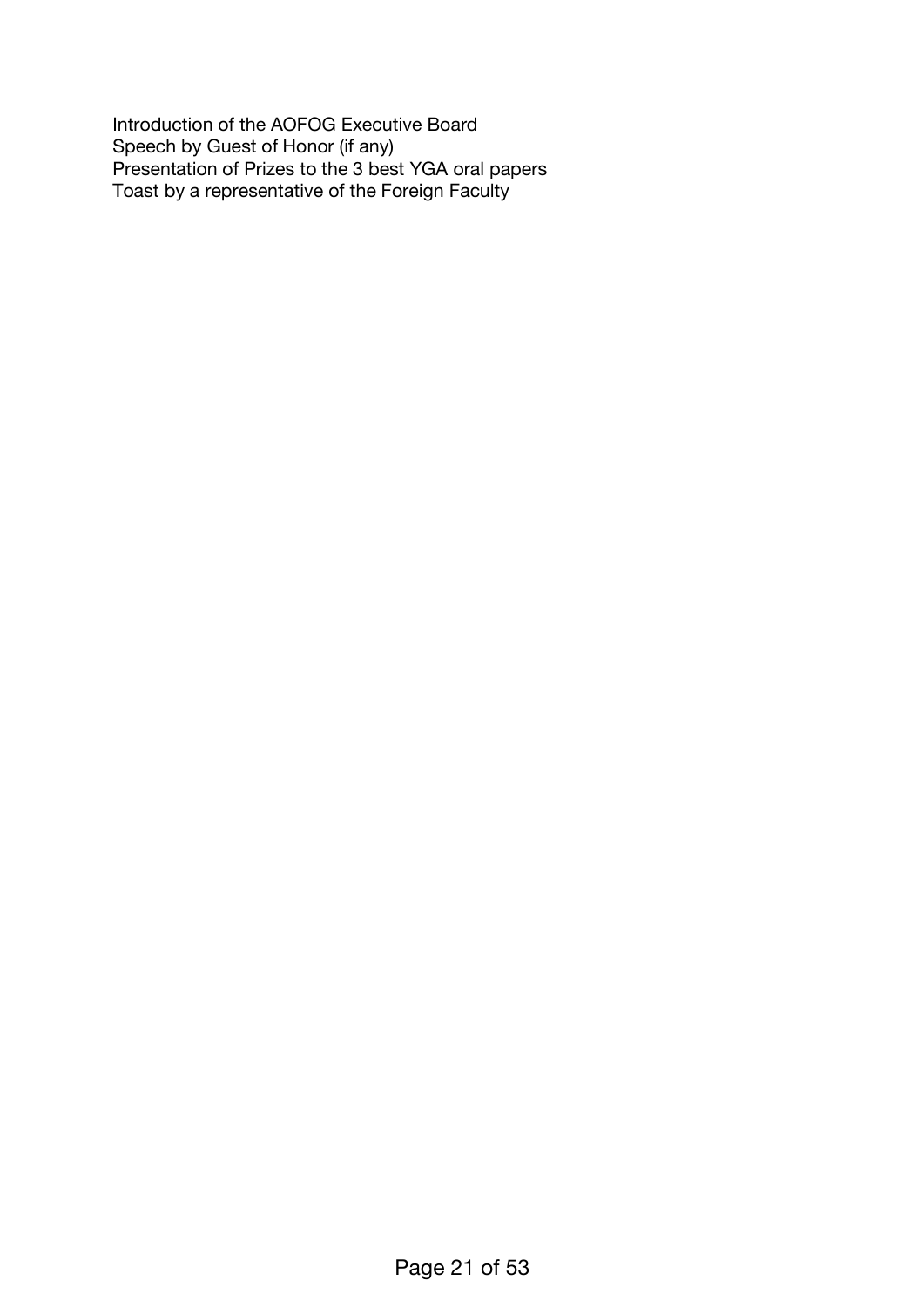# **8 FELLOWSHIP / HONORARY FELLOWSHIP**

#### **8.1 FELLOWSHIP**

The Fellowship of AOFOG is awarded to Obstetricians and Gynecologistsfrom member National Societies in benefit for their outstanding contributions to Obstetrics & Gynaecology and to the development of the discipline in their own countries, in the region or for having made significant contributions to the Federation. The total number of such Fellows shall not be restricted but **not more than 2 Fellows will be inducted at each AOFOG Congress. It is not a requirement that Fellows be inducted at every Congress and Fellowships will not be conferred in the absence of any suitable candidate.**

# **8.1.1 NOMINATION**

### **8.1.1.a**

Invitation to nominate for Fellowship of the Federation will be sent from the AOFOG Secretariat to member societies in benefit **one (1) year before the next AOFOG Congress**.

### **8.1.1.b**

A National Society can **only nominate one candidate** using the Nomination Form below. A copy of the full CV and a covering letter from the National Society President must accompany the application.

### **8.1.1.c**

It is the responsibility of the respective National Society to ensure that the Nomination Form is complete. Incomplete forms will not be considered.

# **8.1.1.d**

The Executive Board reserves the right to make nominations independent of any National Society. This right will only be exercised sparingly and after due consideration. Current members of the Executive Board are not eligible for nomination.

# **8.1.2 SELECTION**

#### **8.1.2.a**

The Fellowship Selection Committee, comprising three senior Fellows of the Federation, will consider the contributions of the candidate to the AOFOG Federation and region, to International Organisations and to the National Societies.

# **8.1.2.b**

The President and Secretary General will be ex-officio members who serve in an advisory capacity without any votes.

# **8.1.2.c**

It is important therefore that the Nomination Form be filled up accurately and completely justifying the nomination and a detailed CV attached to enable the Committee to make a fair and objective assessment.

#### **8.1.2.d**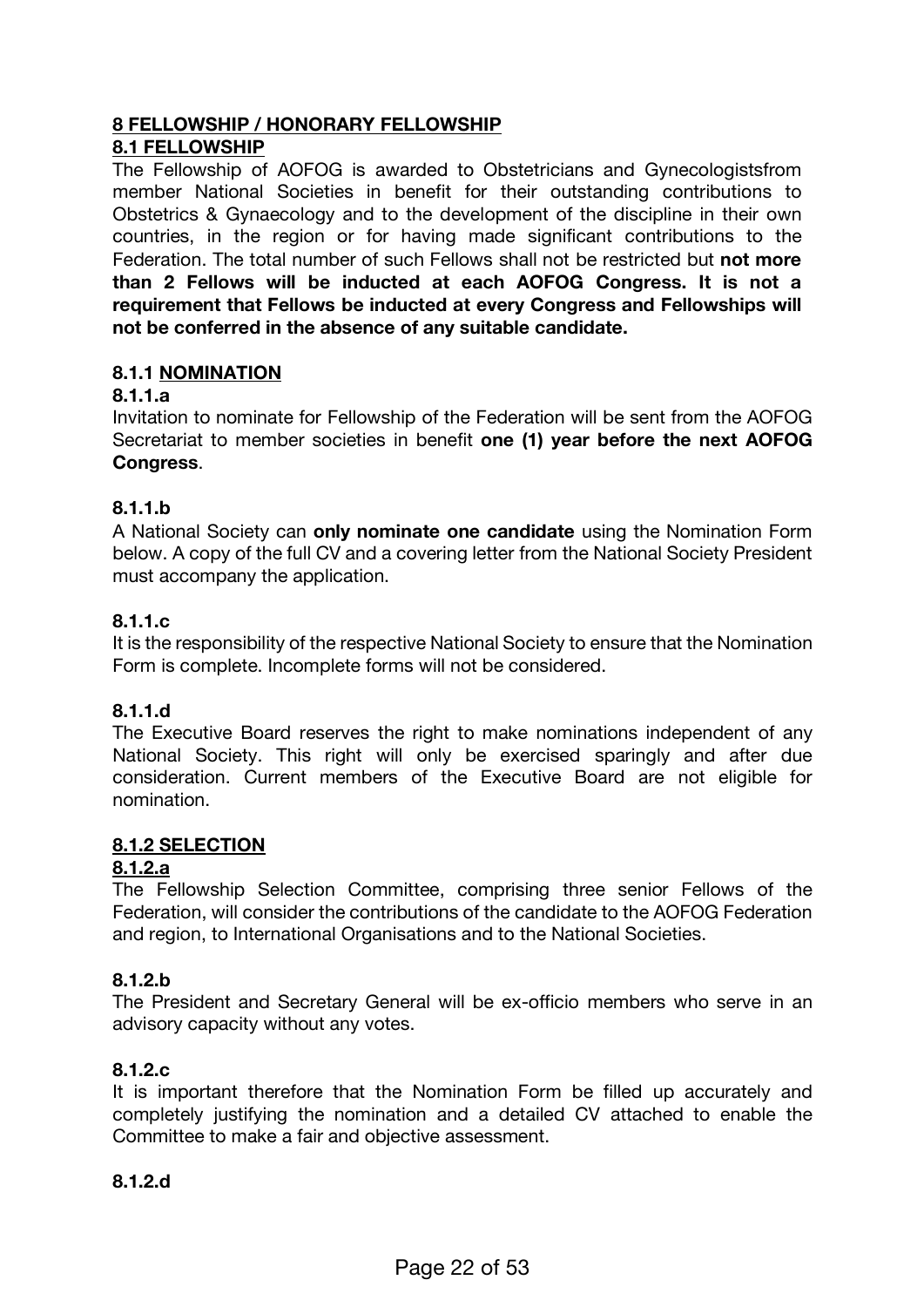The Fellowship Selection Committee will then submit its recommendations to the Executive Board for its consideration and subsequent ratification by Council and the General Assembly.

### **8.1.3 CONFERMENT**

#### **8.1.3.a**

This will be held during the Opening Ceremony of the AOFOG Congress. A citation will be read by a senior member of the Federation chosen by the recipient. The Fellow will be presented with a certificate, a gold-plated medal and a gown/bonnet by the President and assisted by the Secretary General.

# **8.1.3.b**

Unfortunately, the Federation is not in a position to cover travel and accommodation. The Fellow, therefore, will have to make his/her own travel and accommodation arrangements. However, the registration fee will be waived for the Congress of conferment and all future AOFOG Congresses.

### **8.1.3.c**

There will be no posthumous award of the Fellowship except where the award was confirmed by the General Assembly prior to the demise.

# **8.1.4 ENTITLEMENTS**

### **8.1.4.a**

Fellows will be invited to attend Council Meetings and General Assemblies as observers with no voting rights.

# **8.1.4.b**

Fellows shall not hold positions on the Executive Board or Chair Standing Committees. They may write in to the respective Standing Committee Chair indicating their interest in participating and contributing to the activity of the respective Standing Committee.

# **8.1.4.c**

At each AOFOG Congress, Fellows will receive complimentary Registration and complimentary attendance at the President's Night and Congress Banquet.

#### **8.1.4.d**

Fellows may use the abbreviation FAOFOG.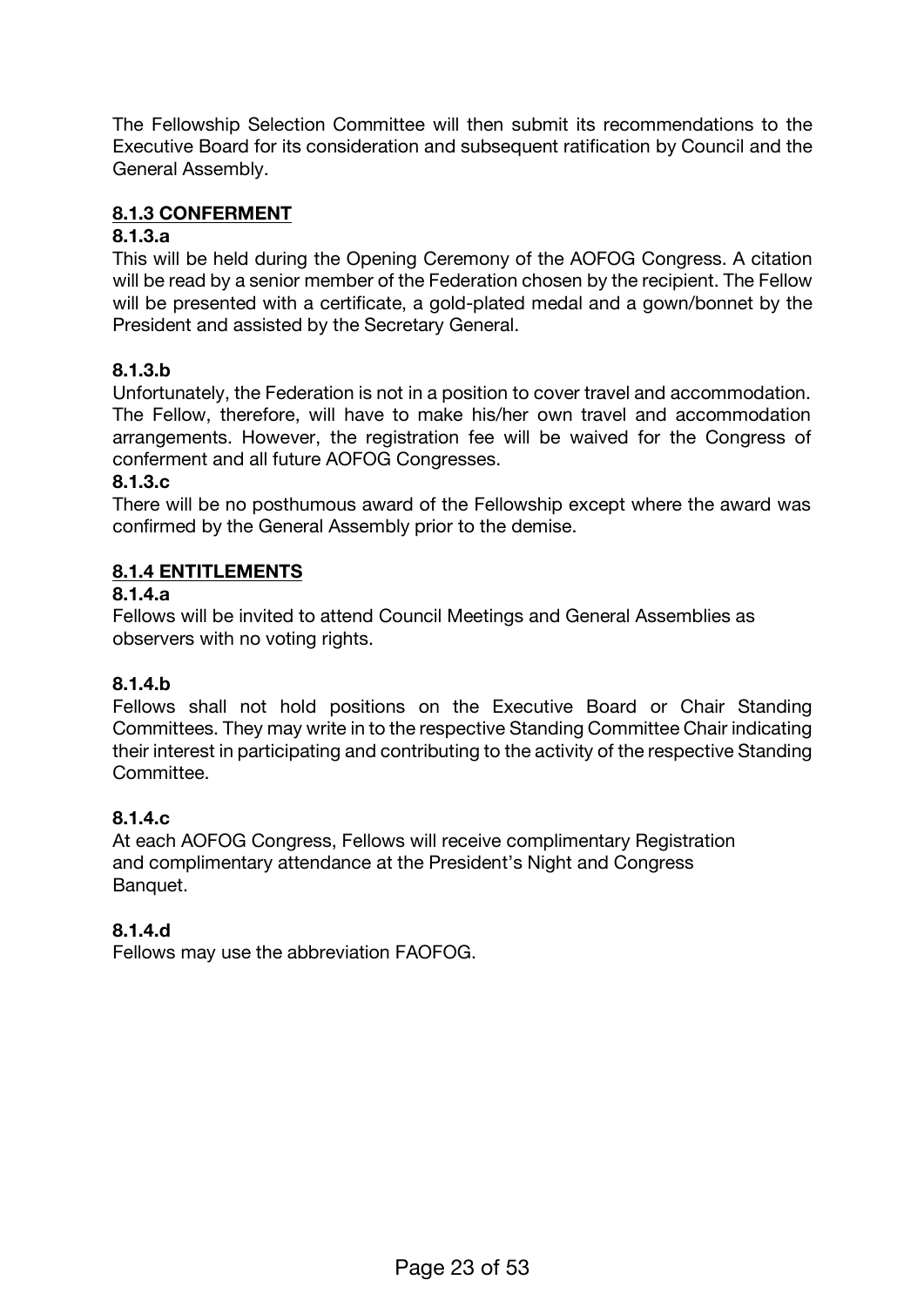

# **NOMINATION FORM FOR AOFOG FELLOWSHIP**

**NAME:**

**DATE OF BIRTH:**

**CURRENT POSITION:**

**NATIONAL SOCIETY:**

**CONTACTADDRESS:**

Affix passport size photograph here

# **CONTACT EMAIL:**

# **CONTRIBUTIONS TO AOFOG (60 POINTS)**

- 1.
- 2.
- 3.
- 4.
- 5.
- 6.

# **CONTRIBUTIONS TO INTERNATIONAL ORGANIZATIONS (30 POINTS)**

- 1.
- 2.
- 3.
- 4.
- 5.

# **CONTRIBUTIONS TO NATIONAL SOCIETY (10 POINTS)**

- 1.
- 2.
- 3.
- 4.
- 5.

Please attach:

- 1. Copy of full CV
- 2. Cover letter from National Society President attesting to the authenticity and accuracy of the applicant and his CV.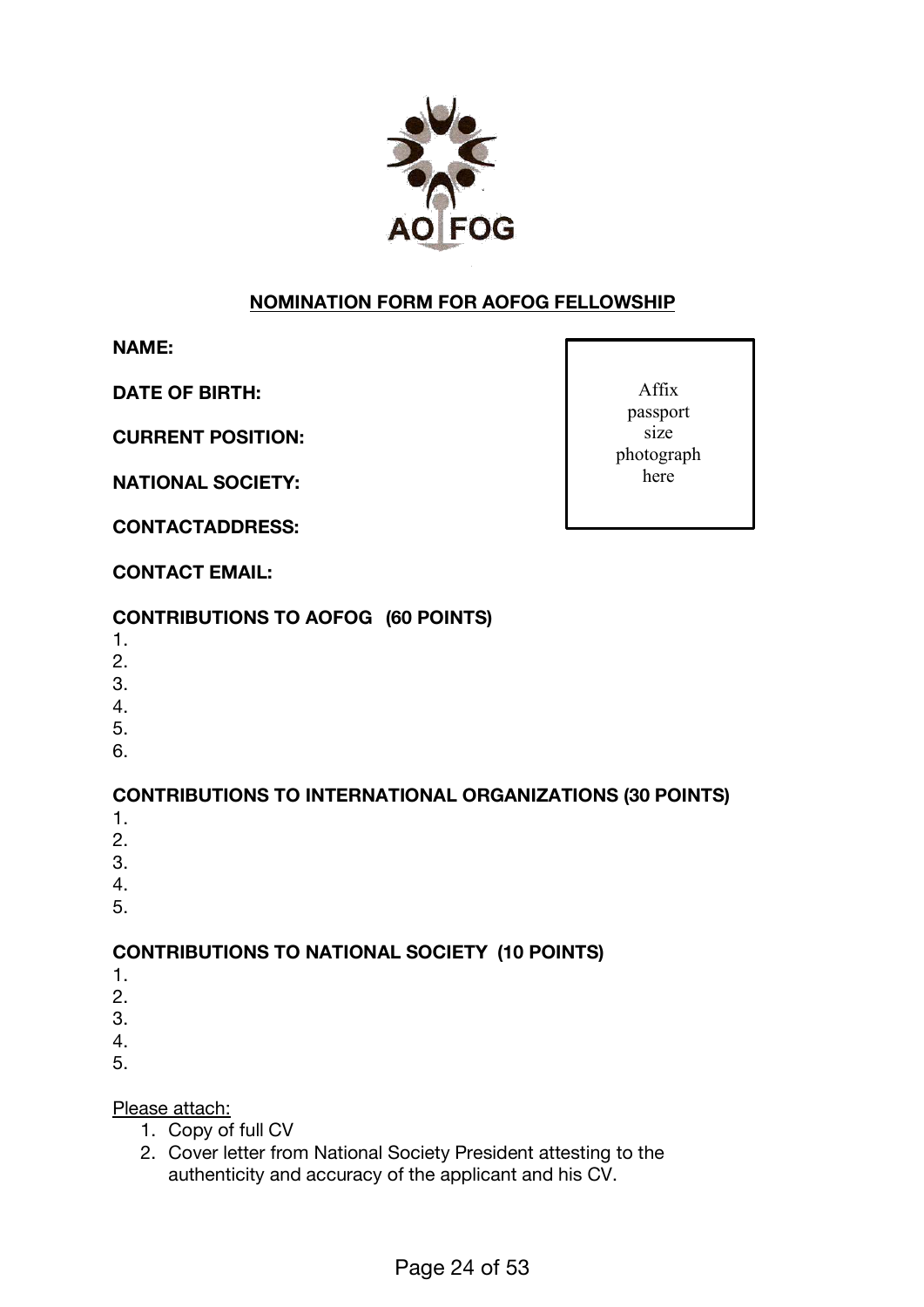### Please note:

- 1. A National Society/College can only nominate one (1) candidate.
- 2. All nominations will be considered by the Fellowship Selection Committee and finally approved and ratified by the Executive Board, Council and General Assembly of theAOFOG.
- 3. The Executive Board reserves the right to make nominations independent of any National Society/College.
- 4. It is not a requirement that Fellows be selected or conferred at every AOFOG Congress.
- 5. It is the responsibility of the Secretary of the National Society to ensure that the form is completed satisfactorily. Incomplete forms will not be considered.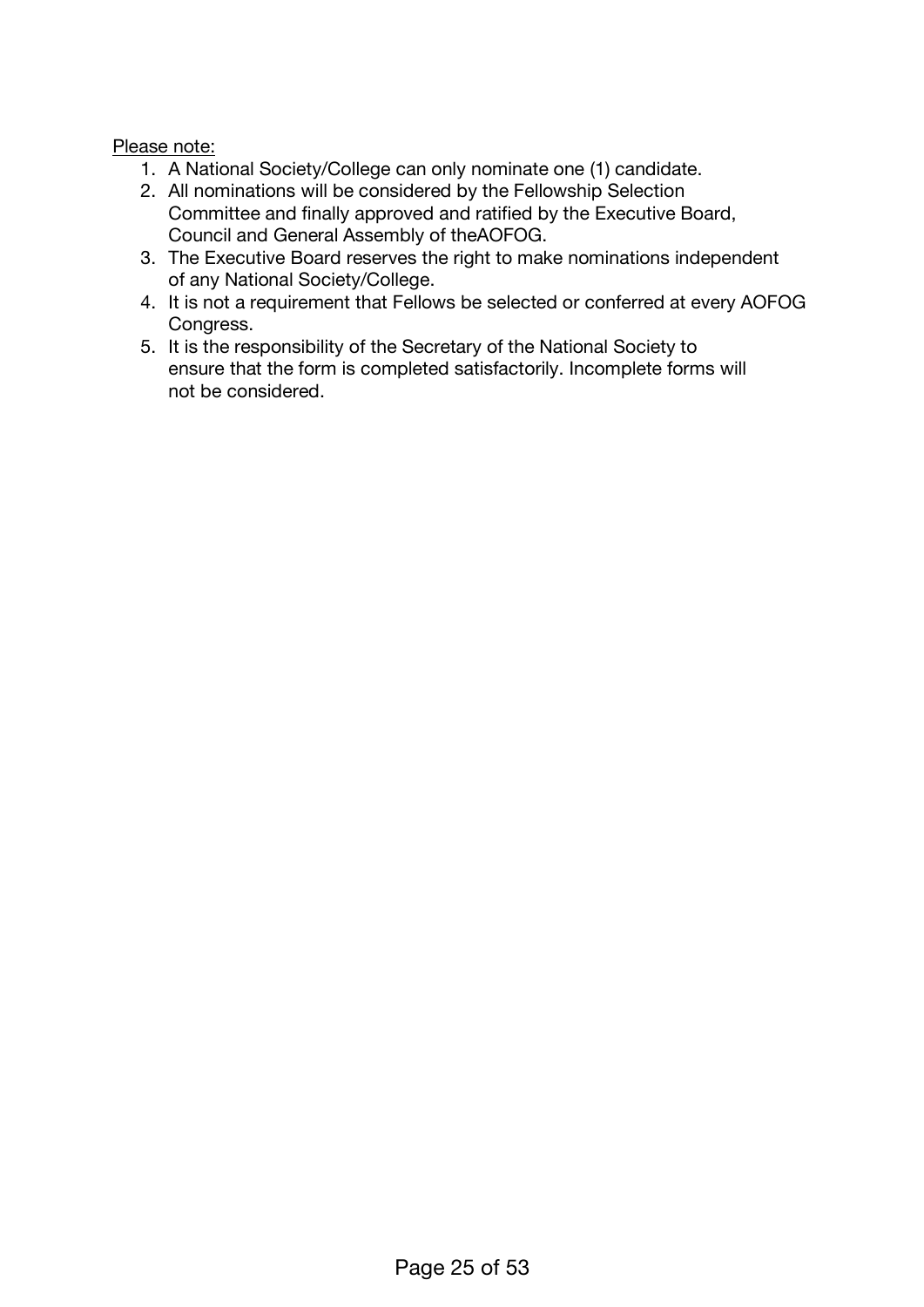### **8.2 HONORARY FELLOWSHIP**

The Honorary Fellowship may be conferred on eminent Obstetricians & Gynecologists who do not belong to any member National Society of the AOFOG. Renown medical professionals other than Obstetricians & Gynecologists and eminent non-medical persons may also be considered for this Fellowship. The total number of Honorary Fellows shall not be restricted **but not more than 2 Fellows will be inducted at each AOFOG Congress.** It is not a requirement that Fellows be inducted at every AOFOG Congress and Fellowships will not be conferred in the absence of any suitable candidate.

#### **8.2.1 SELECTION**

The Executive Board will proactively identify suitable candidates together with the Fellowship Selection Committee. The candidate so identified must not only be eminent in his / her field but must also be seen to be able to elevate the status of the AOFOG. Suitable names will be presented to the Council for approval and to the General Assembly for ratification.

#### **8.2.2 CONFERMENT**

This will be the same as set forth for Fellows in section 8.1.3 above.

# **8.2.3 ENTITLEMENTS**

#### **8.2.3.a**

At each AOFOG Congress, Honorary Fellows will receive complimentary Registration and complimentary attendance at the President's Night and Congress Banquet.

#### **8.2.3.b**

Honorary Fellows may use the abbreviation FAOFOG (Hon)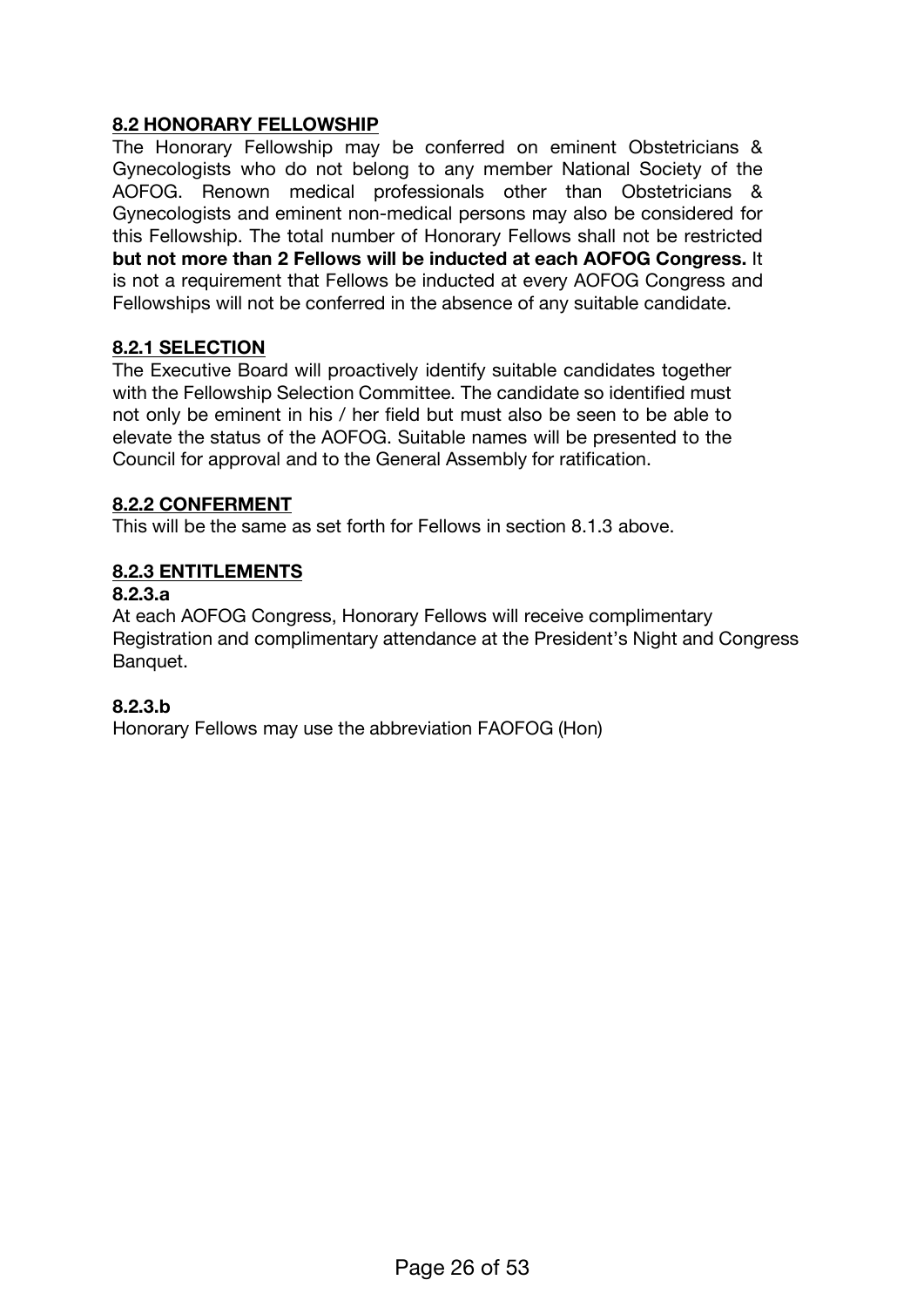# **9. CHIEN-TIEN HSU MEMORIAL LECTURE**

The Chien-Tien Hsu Memorial Lecture which is sponsored by the Chien-Tien Hsu Cancer Research Foundation is held during each AOFOG Congress. The Federation considers this to be the most prestigious lecture in any of its congresses.

### **9.1 NOMINATION / SELECTION**

### **9.1.1**

The Secretariat will write to all National Societies for nomination/s **eighteen (18) months before the AOFOG Congress**. Nomination/s should be submitted with the Curriculum Vitae and a brief note justifying the nomination.

# **9.1.2**

The nominee need not necessarily be from the same National Society but must preferably be from the AOFOG region and received global recognition for his/her contributions to Obstetrics and Gynaecology. The subject of the lecture should be pertinent to the art and science of Obstetrics & Gynaecology with emphasis on Gynaecological Cancer and Endocrinology which were particular interests of the late Professor Hsu.

### **9.1.3**

The closing date for nominations will be **fifteen (15) months before the AOFOG Congress**.

#### **9.1.4**

The nominations will be forwarded to the Selection Committee comprising the President of the Federation, Chairman of the Journal Committee of the Federation and a Representative of the Chien-Tien Hsu Cancer Research Foundation.

#### **9.1.5**

The Committee shall identify an outstanding individual to be the Lecturer from among the nominations received. Once identified, the invitation to deliver the Memorial Lecture shall be extended to the Lecturer, in writing, by the President of the Federation which shall normally be made **not later than twelve (12) months prior to the Congress.**

#### **9.1.6**

The Lecturer will be requested to submit the text of the Chien-Tien Hsu Memorial Lecture to the Chairman of the Journal Committee for publication in a subsequent edition of The Journal of Obstetrics & Gynaecology Research.

#### **9.1.7**

The Secretary-General of the Federation shall notify the Chairman of the Congress Organising Committee regarding the choice of the CT Hsu Lecturer and the necessary arrangements for the conferment.

# **9.2 CONFERMENT**

**9.2.1**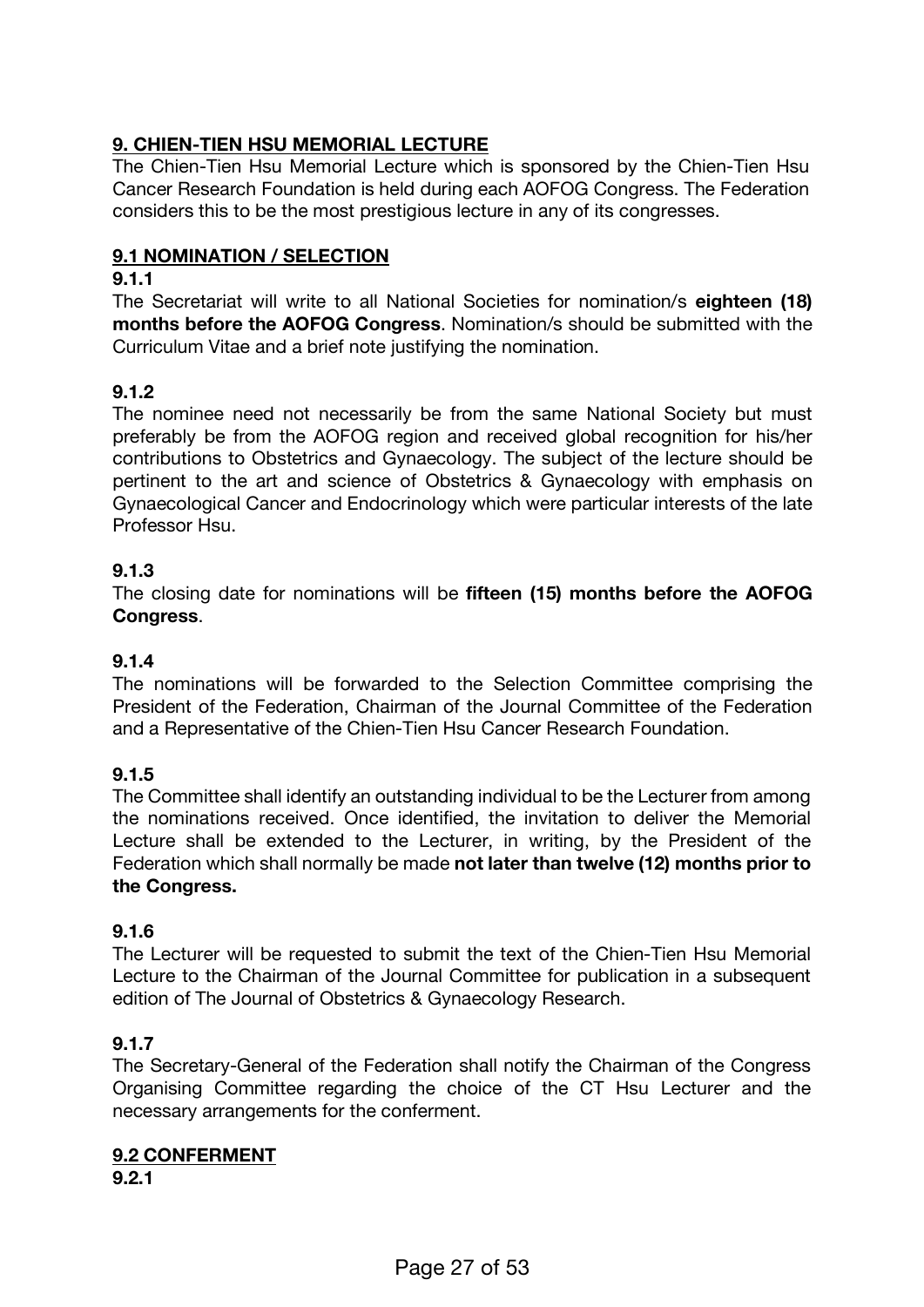The Lecture will normally be given on the first day of the Main Congress.

# **9.2.2**

The President of AOFOG shall preside at the Memorial Lecture and shall introduce the Lecturer. A vote of thanks to the Lecturer shall be made by the Chairman of the Chien-Tien Hsu Cancer Research Foundation or his/her nominee. The Gold medal will be presented by the President and the Chairman of the Chien-Tien Hsu Cancer research Foundation.

### **9.3 ENTITLEMENTS**

Return business class airfare from the country of origin to the Congress venue Airport transfers Accommodation at the Congress hotel for the duration of the Congress Complimentary Registration Complimentary tickets for the speaker and partner for the President's Night and Congress Banquet A Gold Medal An Honorarium of USD1000.00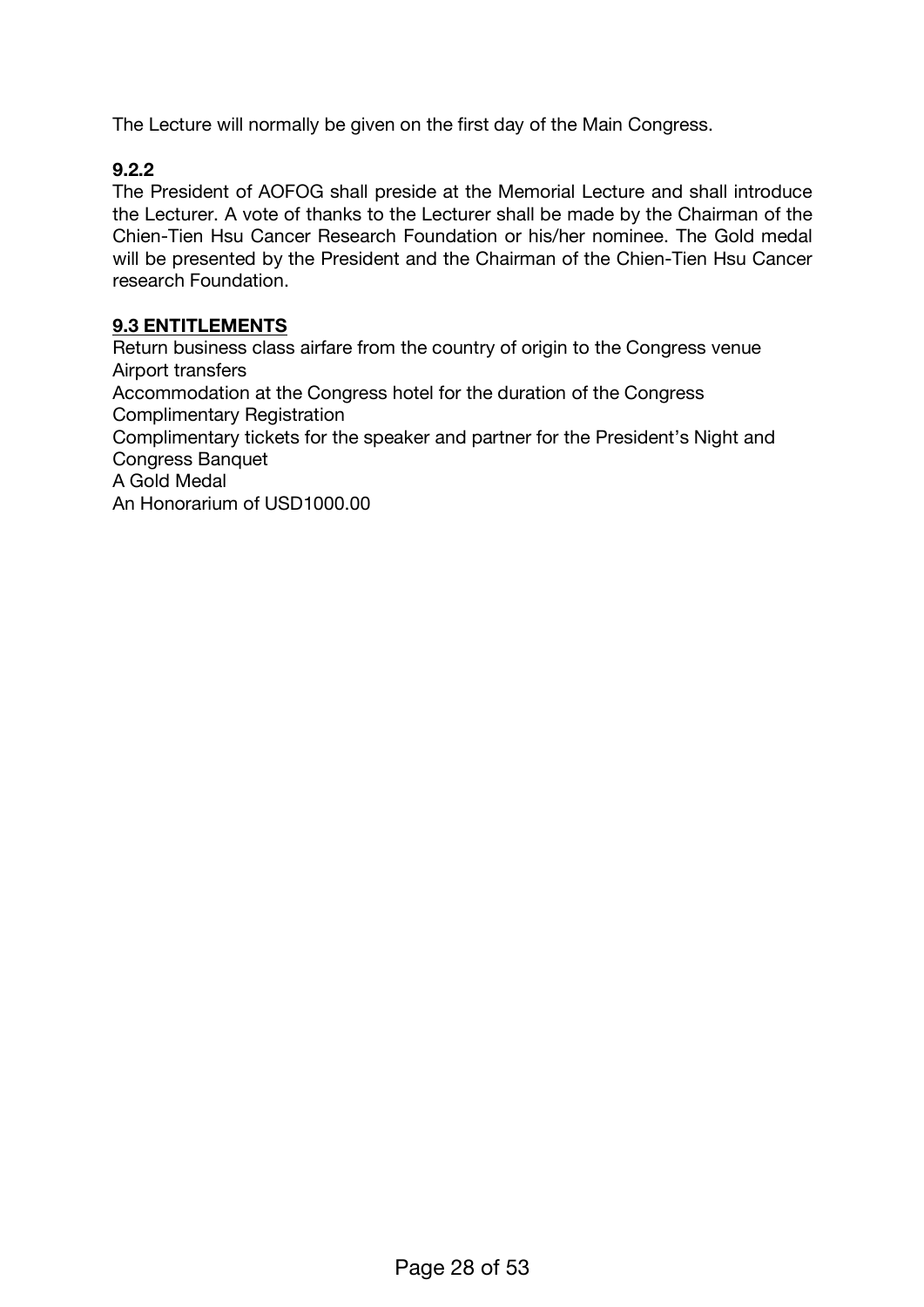# **10. SHAN S RATNAM MEMORIAL ORATION**

This Oration was established in 2001 in honor of the late Emeritus Professor Shan S Ratnam. The first Oration was given by Prof Geoffrey Bishop of Australia at the AOFOG Congress 2002 in Bangalore, India. Funding for this Oration was originally provided by the SSR Foundation in Singapore through the good offices of Dr C Anandakumar. After the AOFOG Congress 2019, funding was taken over by AOFOG. The total sum for this Oration is capped at USD 6000.00 with the AOFOG covering the cost of Travel and Honorarium as well as the Medal and Certificate. The Host National Society of the AOFOG Congress will cover the cost of Registration and Accommodation.

# **10.1 SELECTION**

The Selection Committee will comprise the AOFOG President, the AOFOG Secretary General and the Chair of the Local Organising Committee of the AOFOG Congress. The speaker should preferably be from the AOFOG region and be of good standing and recognised for his contributions to Obstetrics & Gynaecology in the region. The Oration can cover any aspect of Obstetrics & Gynaecology. The selection process should be completed not later than 12 months before the AOFOG Congress.

### **10.2 CONFERMENT**

The Oration will usually be given as the first Plenary Lecture on the second day of the Congress but may be changed with the consent of the Executive Board. Upon completion of the Oration, a Certificate and Medal will be presented to the speaker.

#### **10.3 ENTITLEMENTS**

Return business class airfare from the country of origin to the Congress venue Airport transfers Accommodation at the Congress hotel for the duration of the Congress Complimentary Registration Complimentary tickets for the speaker and partner for the President's Night and Congress Banquet **Certificate** Medal Honorarium of USD1000.00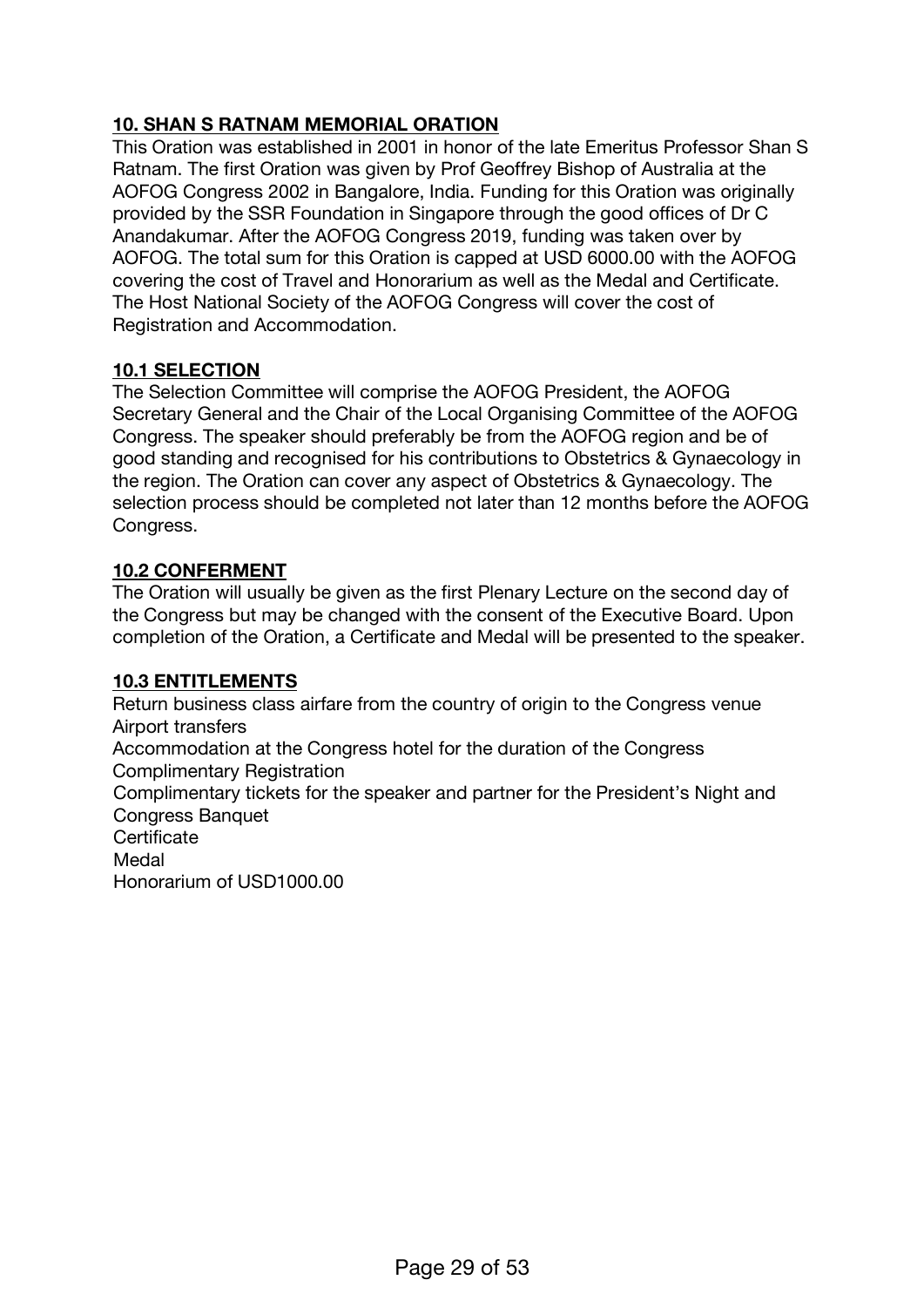# **11. MALAYSIA LECTURE**

The Malaysian Government through the Obstetrical & Gynaecological Society of Malaysia (OGSM) has made available a grant of USD40,000.00 for AOFOG to have a Malaysia Lecture for 5 successive AOFOG Congresses (USD8000.00 per Congress) from 2017 to 2025 with an option to extend beyond 2025. The first Malaysia Lecture was presented by Professor Mats Brannstrom from the University of Gothenburg, Sweden at the AOFOG Congress in Hong Kong in 2017.

#### **11.1 SELECTION**

The selection of the speaker and topic is at the discretion of the Local Organising Committee but must be within the scope and aspirations of the AOFOG. Final approval must be obtained from the Executive Board not later than one (1) year from the AOFOG Congress.

#### **11.2 CONFERMENT**

#### **11.2.1**

The Lecture should be scheduled for Day 1 or Day 2 of the main Congress and shall be co-chaired by the President or Secretary General of the AOFOG and the President of the OGSM. Upon completion of the Lecture, a Certificate and Medal will be presented to the speaker- the former by the President / Secretary General of AOFOG and the latter by the President of OGSM.

#### **11.2.2**

The sum of USD 8000.00 will be remitted to AOFOG upon successful completion of the AOFOG Congress. This sum is to subsidise the Registration, Travel and Accommodation of the speaker including an Honorarium of USD1000.00.

#### **11.3 ENTITLEMENTS**

Return business class airfare from the country of origin to the Congress venue Airport transfers

Accommodation at the Congress hotel for the duration of the Congress Complimentary Registration

Complimentary tickets for the speaker and partner for the President's Night and Congress Banquet

Certificate (prepared by AOFOG)

Medal (prepared by OGSM)

Honorarium of USD1000.00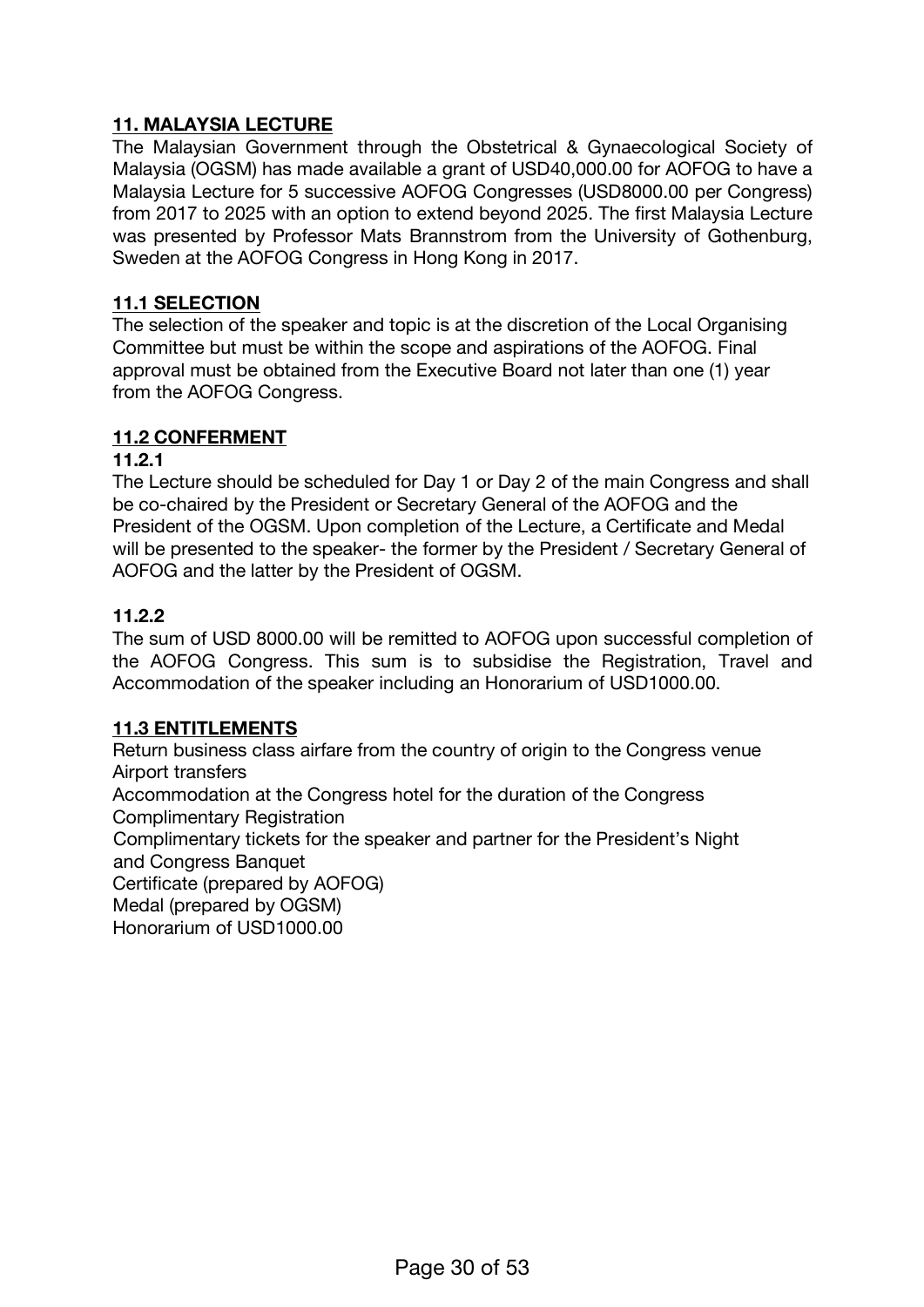# **12. YOUNG SCIENTIST AWARD (YSA)**

In 1990, the late Professor M. Mizuno (13th President of AOFOG, 1989-1991), through the support of the Japan Society of Obstetrics and Gynaecology, created funds for the Young Scientist Award. The Award is only open to member societies of AOFOG. Only one Award will be conferred at each AOFOG Congress.

### **12.1 SELECTION CRITERIA**

#### **12.1.1**

The Chairman of the Journal Committee / Editor in Chief (EIC) of the Journal of Obstetrics & Gynaecology Research will select the ten (10) best articles from those published in the Journal in the 2 years preceding the AOFOG Congress starting from January and ending in December of the following year. For example, for AOFOG 2019, all papers published from 1st January 2017 till 31st December 2018 will be considered.

### **12.1.2**

The candidate must be the first named author and must have been 45 years or below when the article was submitted.

### **12.1.3**

Authors from a National Society in arrears for more than 3 years at the time of consideration of the Awards are not eligible. The EIC will therefore request from the Honorary Treasurer a list of National Societies in arrears for more than 3 years.

#### **12.1.4**

The articles will then be sent to members of the Editorial Committee who will adjudicate based on originality, relevance, scientific content, methodology, discussion and other factors as determined by the EIC. The EIC will collate all the scores and determine the winner. In the case of a tie, the EIC will have absolute discretion to decide the winner.

#### **12.1.5**

The YSA winner is not eligible for the Murata or Chang Awards. In a situation where an author has the highest mark for both the YSA and Murata / Chang Awards, he will receive the YSA and the Murata / Chang Award will be given to the next author in order of merit.

#### **12.1.6**

The Secretariat will notify the Executive Board of the winners of the YSA, Murata and Chang Awards **4 months before the AOFOG Congress**. Once ratified, all 3 winners will be notified at the same time by the Secretariat.

#### **12.1.7**

The winner will be requested to receive the Award in person. The Congress Registration fee will be waived but the Award does not cover travel or accommodation expenses. If the Awardee is unable or unwilling to accept the Award in person, the Award will be offered to the next candidate in order of merit.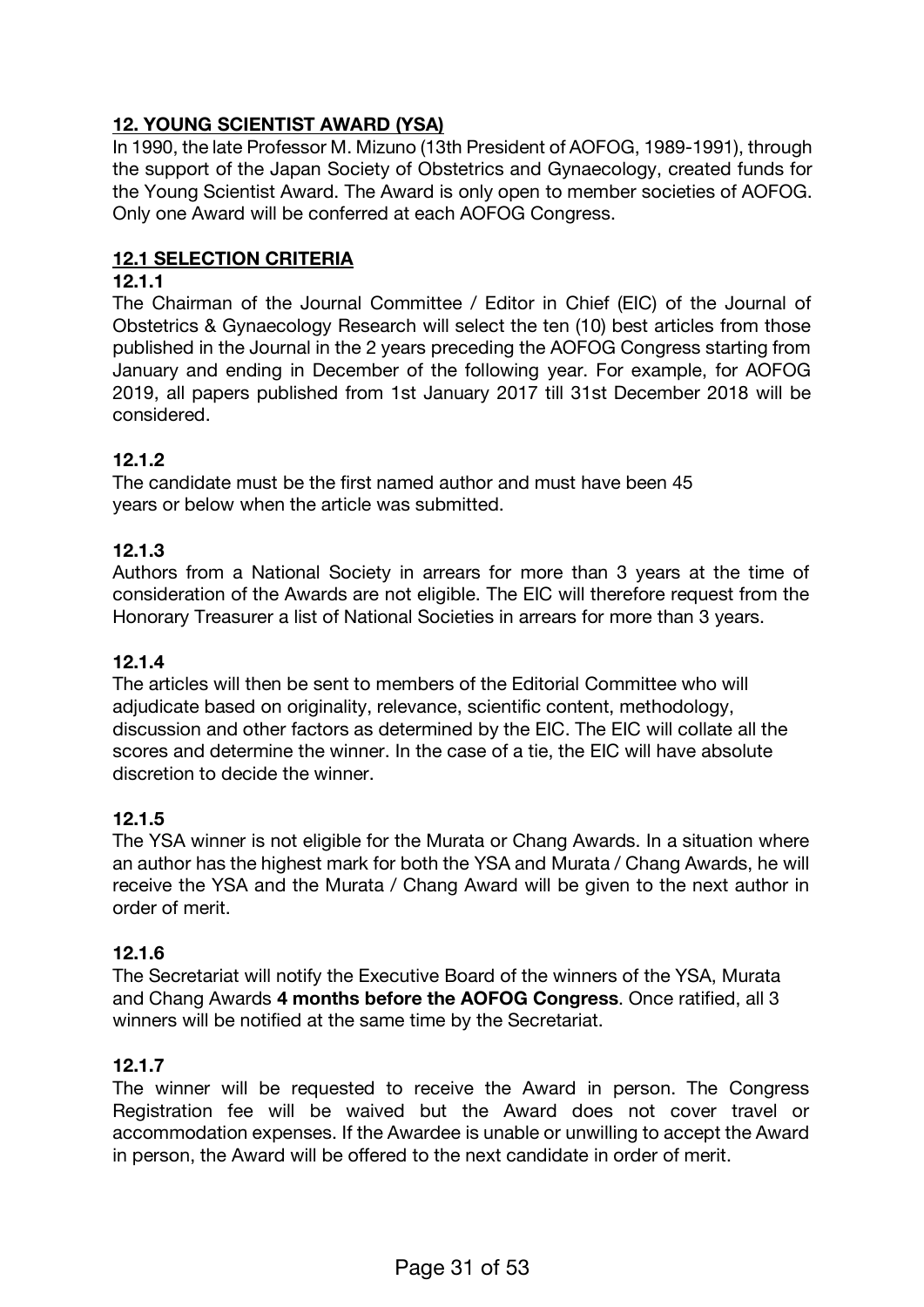#### **12.2 CONFERMENT**

The Award will be made at the Opening Ceremony following the conferment of Fellows. The Secretary General will describe the background and selection process of the Award as well as the details of the Award which includes a certificate called The AOFOG Young Scientist Award signed by the EIC and the President of AOFOG, a cash award of USD\$3,000 and a Silver Medal. He will then announce the winner and the title of the winning paper. The Certificate will be presented by the EIC, the cash award by a representative of the JSOG and the medal by the President of AOFOG.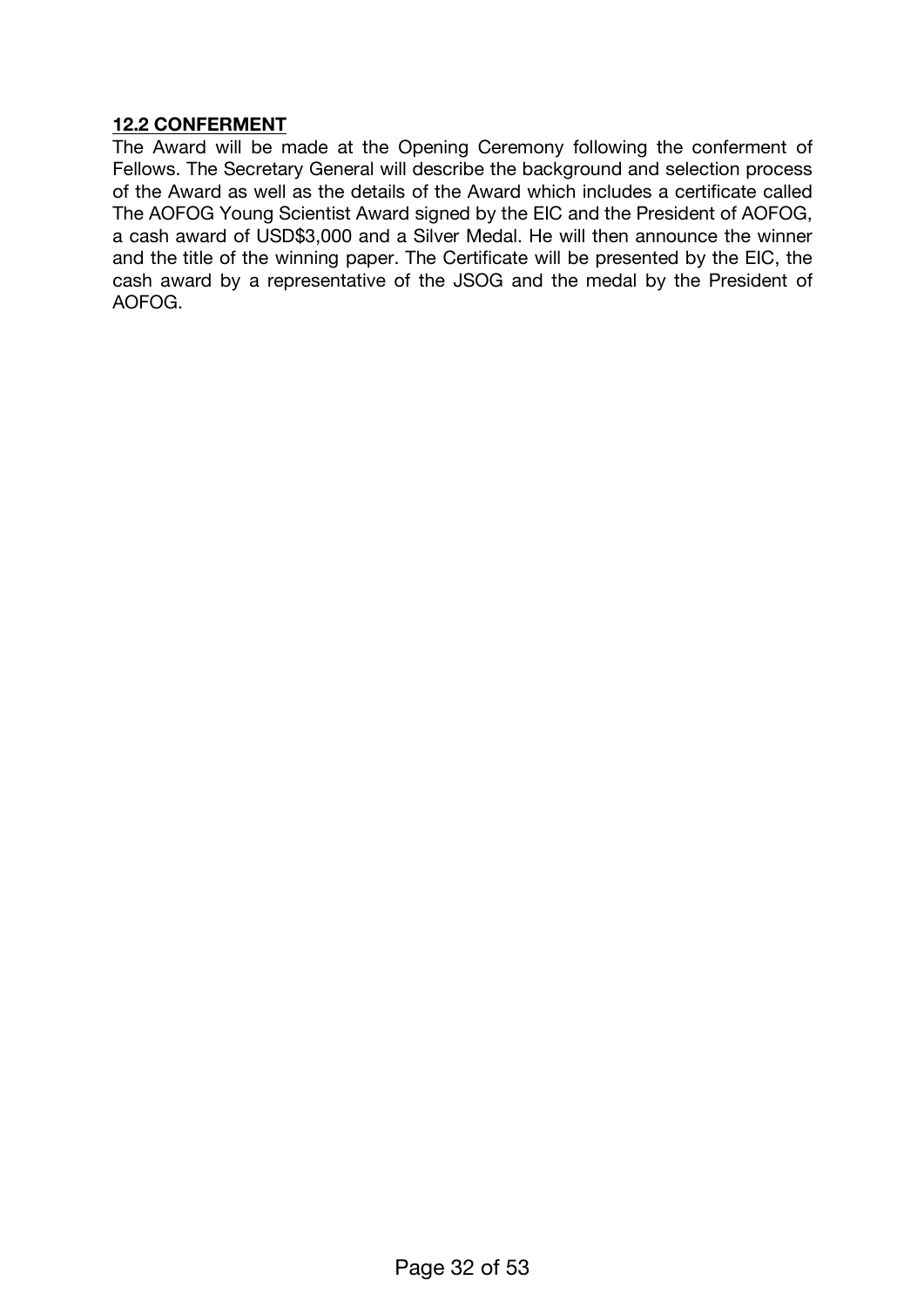# **13 Y S CHANG ENDOWMENT AWARD**

This Award was made available in 2013 by an endowment from Prof Y S Chang (22nd President of AOFOG, 2007-2009). Due to his keen interest in Reproductive Endocrinology and Infertility (REI), he established this Award to reward the best REI paper published in the Journal of Obstetrics & Gynaecology Research (JOGR) in the 2 years preceding the AOFOG Congress. The Award is only open to member societies of the AOFOG. Only one Award will be conferred at each AOFOG Congress.

# **13.1 SELECTION CRITERIA**

# **13.1.1**

The Editor in Chief (EIC) of the JOGR will select the 5 best REI papers published in the JOGR in the 2 years preceding the AOFOG Congress starting from January and ending in December of the following year. For example, for AOFOG 2019, all REI papers published from 1st January 2017 till 31st December 2018 will be considered.

# **13.1.2**

There is no age limit but the candidate must be the first named author.

### **13.1.3**

Authors from a National Society in arrears for more than 3 years at the time of consideration of the Awards are not eligible. The EIC will therefore request from the Honorary Treasurer a list of National Societies in arrears for more than 3 years.

### **13.1.4**

The articles will then be sent to members of the Selection Committee comprising the EIC, Chairman of the REI Committee and a Representative of the YS Chang Foundation, who will adjudicate based on originality, relevance, scientific content, methodology, discussion and other factors as determined by the EIC. The EIC will collate all the scores and determine the winner. In the case of a tie, the EIC will have absolute discretion to decide the winner.

# **13.1.5**

**The YS Chang winner is not eligible for the Young Scientist or Murata Awards. In a situation where an author has the highest mark for both the Chang Award and the YSA, he will receive the YSA and the Chang Award will then go to the next author in order of merit.**

# **13.1.6**

The Secretariat will notify the Executive Board of the winners of the YSA, Murata and Chang Awards **4 months before the AOFOG Congress**. Once ratified, all 3 winners will be notified at the same time by the Secretariat.

# **13.1.7**

The winner will be requested to receive the Award in person. The Congress Registration fee will be waived but the Award does not cover travel or accommodation expenses. If the Awardee is unable or unwilling to accept the Award in person, the Award will be offered to the next candidate in order of merit.

#### **13.2 CONFERMENT**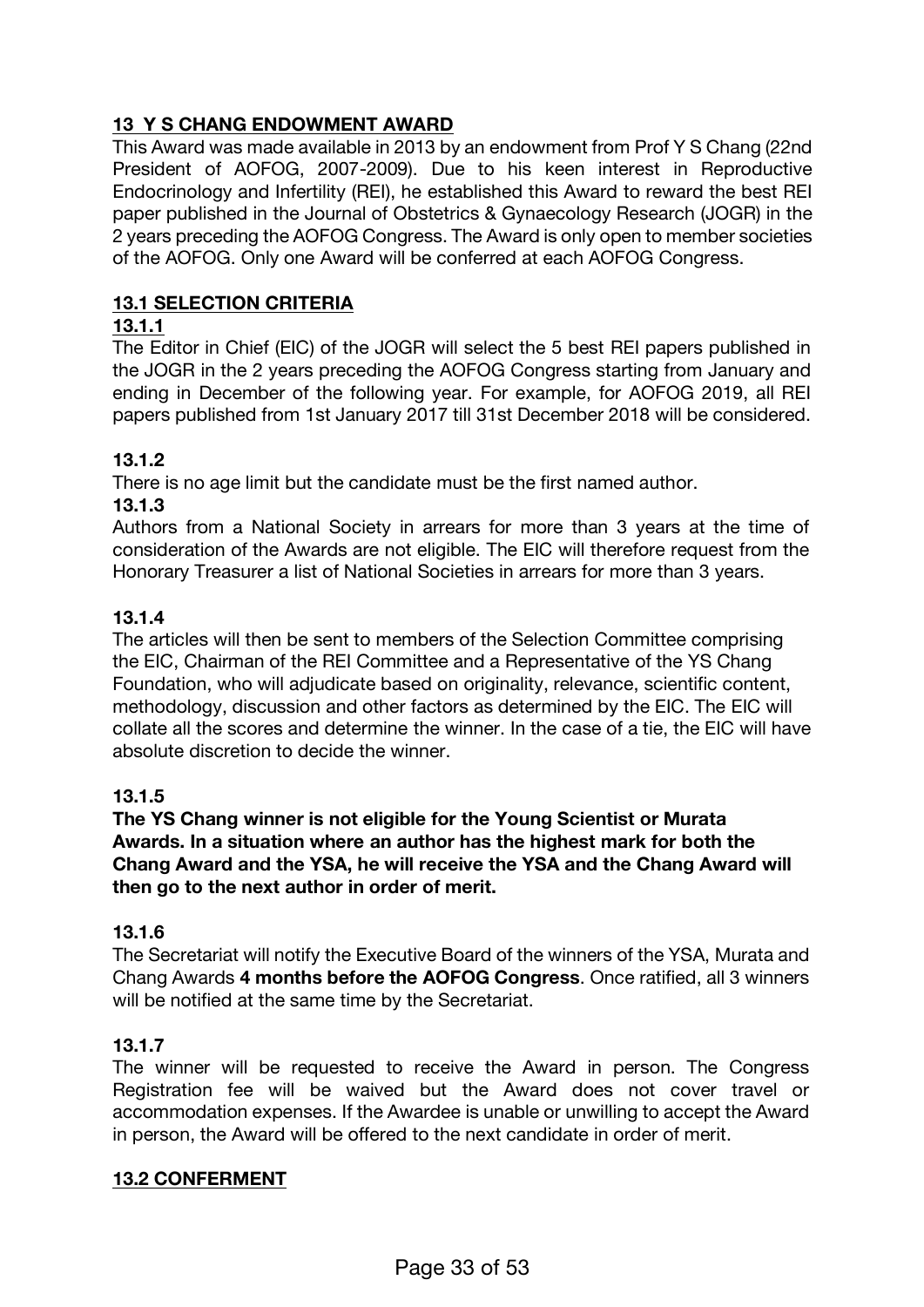The Award will be made at the Opening Ceremony following the conferment of Fellows. The Secretary General will describe the background and selection process of the Award as well as the details of the Award which includes a certificate called The YS Chang Endowment Award signed by the EIC and the President of AOFOG, a cash award of USD\$3,000 and a Silver Medal. He will then announce the winner and the title of the winning paper. The Certificate will be presented by the EIC, the cash award by a representative of the YS Chang Foundation and the medal by the President of AOFOG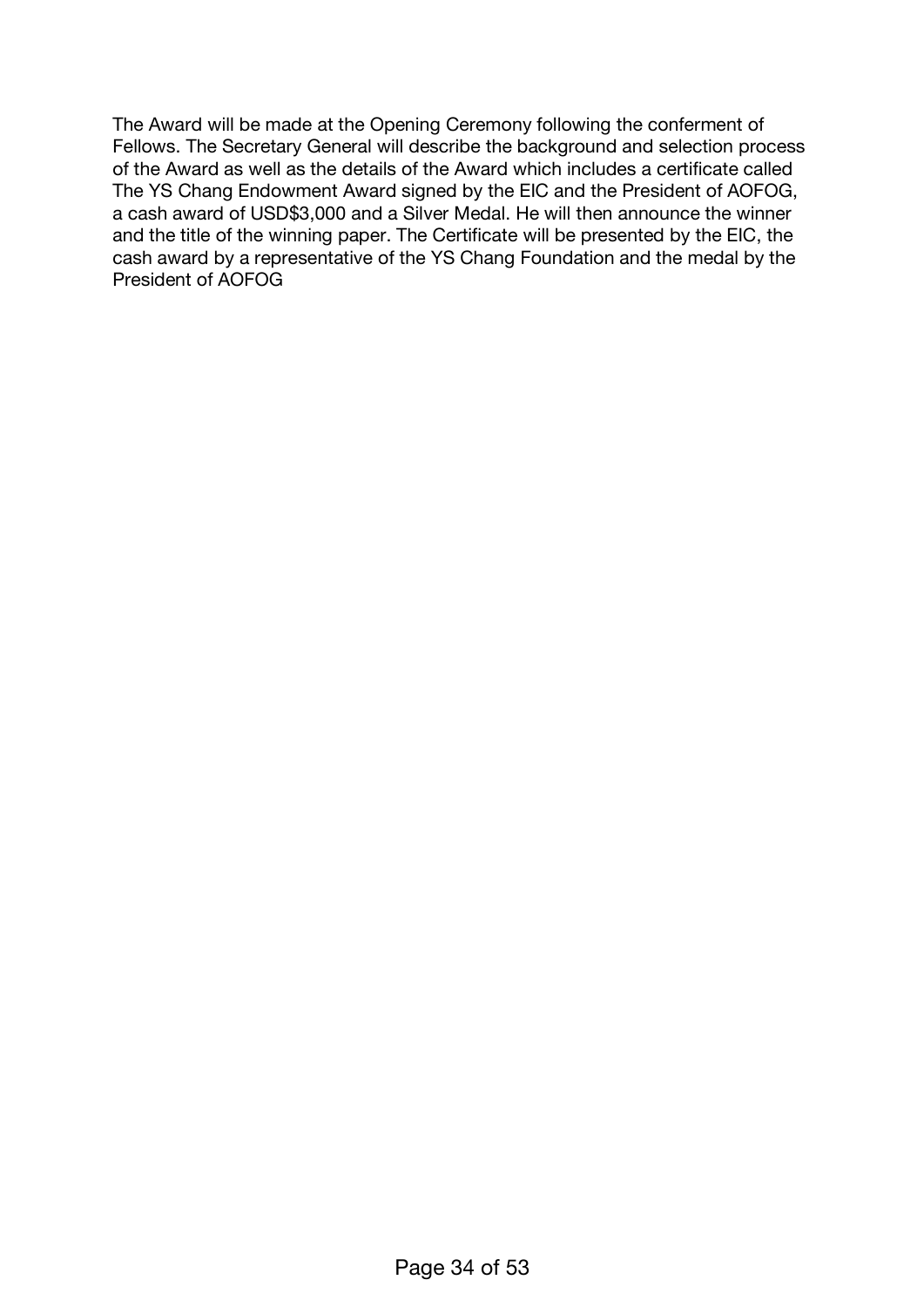# **14 YUJI MURATA ENDOWMENT AWARD**

This Award was made available in 2013 by an endowment from Prof Y Murata (21st President of AOFOG, 2006-2007). Due to his subspecialty research interest in Maternal Fetal Medicine (MFM), he established this Award to reward the best MFM paper published in the Journal of Obstetrics & Gynaecology Research (JOGR) in the 2 years preceding the AOFOG Congress. The Award is only open to member societies of the AOFOG. Only one Award will be conferred at each AOFOG Congress.

# **14.1 SELECTION CRITERIA**

# **14.1.1**

The Editor in Chief (EIC) of the JOGR will select the 5 best MFM papers published in the JOGR in the 2 years preceding the AOFOG Congress starting from January and ending in December of the following year. For example, for AOFOG 2019, all MFM papers published from 1st January 2017 till 31st December 2018 will be considered.

# **14.1.2**

There is no age limit but the candidate must be the first named author.

# **14.1.3**

Authors from a National Society in arrears for more than 3 years at the time of consideration of the Awards are not eligible. The EIC will therefore request from the Honorary Treasurer a list of National Societies in arrears for more than 3 years.

# **14.1.4**

The articles will then be sent to members of the Selection Committee comprising the EIC, Chairman of the MFM Committee and a Representative of the Y Murata Foundation, who will adjudicate based on originality, relevance, scientific content, methodology, discussion and other factors as determined by the EIC. The EIC will collate all the scores and determine the winner. In the case of a tie, the EIC will have absolute discretion to decide the winner.

# **14.1.5**

The Y Murata winner is not eligible for the Young Scientist or Chang Awards. In a situation where an author has the highest mark for both the Murata Award and the YSA, he will receive the YSA and the Murata Award will then go to the next author in order of merit.

# **14.1.6**

The Secretariat will notify the Executive Board of the winners of the YSA, Murata and Chang Awards **4 months before the AOFOG Congress**. Once ratified, all 3 winners will be notified at the same time by the Secretariat.

# **14.1.7**

The winner will be requested to receive the Award in person. The Congress Registration fee will be waived but the Award does not cover travel or accommodation expenses. If the Awardee is unable or unwilling to accept the Award in person, the Award will be offered to the next candidate in order of merit.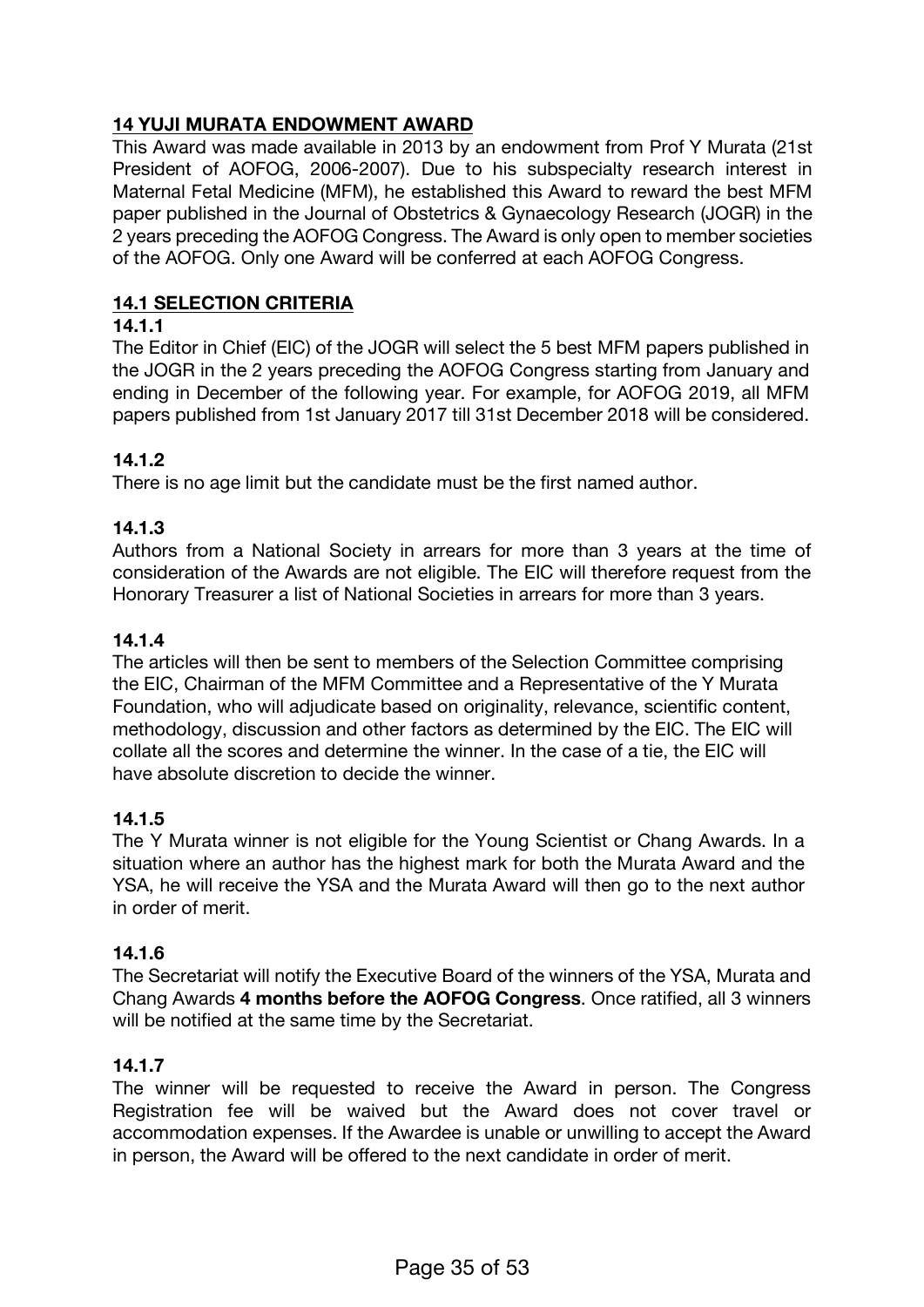#### **14.2 CONFERMENT**

The Award will be made at the Opening Ceremony following the conferment of Fellows. The Secretary General will describe the background and selection process of the Award as well as the details of the Award which includes a certificate called The Y Murata Endowment Award signed by the EIC and the President of AOFOG, a cash award of USD\$3,000 and a Silver Medal. He will then announce the winner and the title of the winning paper. The Certificate will be presented by the EIC, the cash award by a representative of the Y Murata Foundation and the medal by the President of AOFOG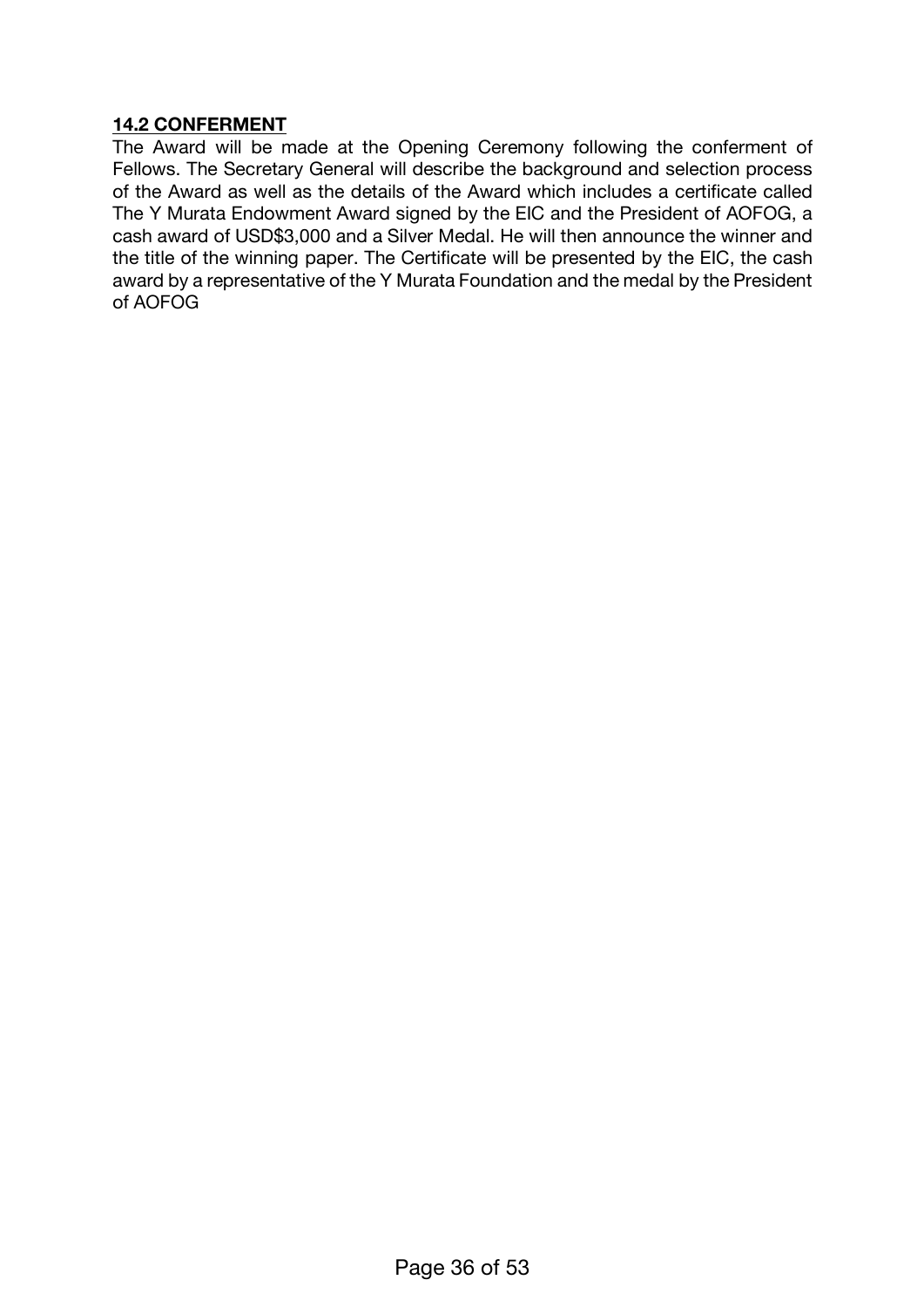# **15 S S Ratnam - Young Gynaecologist Award (SSR – YGA)**

# **15.1 OBJECTIVE**

The SSR - YGA enables promising young Obstetricians and Gynecologistsfrom all the member countries of the Asia and Oceania region to attend the congress of the AOFOG which is usually held biennially.

The participation of Young Gynaecologists:

- provides them an opportunity to update knowledge and skills of Obstetrics, Gynaecology and Reproductive Biology promotes social interaction between them, their peers and other delegates
- provides an insight into the functioning of the Federation by encouraging attendance at the General Assembly session

All these help to prepare them to become the future leaders of their National Societies (NS) of Obstetricians and Gynecologistsand hence of the Federation. The criteria of selection provided to the NS reflects this hope

### **15.2 HISTORY OF THE AWARD**

It was instituted in 1991 during the presidency of Professor Masahiko Mizuno through the support of the Japan Society of Obstetrics and Gynecology and subsequently supported by donor agencies and member societies on a voluntary basis. Ten years later in 2001, it was renamed the SS Ratnam - Young Gynecologists Award in memory of Emeritus Professor S. S. Ratnam, who was the President Elect of the AOFOG at the time of his demise and who had been its Secretary General for 21 years.

Initially restricted to only eight (8) developing countries, it was approved in the Bangalore Council meeting of 2002 that all National Societies will have YGAs. YGAs from the following 20 developing countries will be provided with the financial support from AOFOG whereas YGAs from the 8 developed countries

| <b>Developing Member Countries</b> |                    |                  |          |
|------------------------------------|--------------------|------------------|----------|
| Bangladesh                         | Malaysia           | Papua New Guinea | China    |
| Egypt                              | Mongolia           | Saudi Arabia     | Fiji     |
| India                              | Myanmar            | Sri Lanka        | Laos     |
| Indonesia                          | Nepal              | Thailand         | Cambodia |
| Macau                              | <b>Philippines</b> | Vietnam          | Pakistan |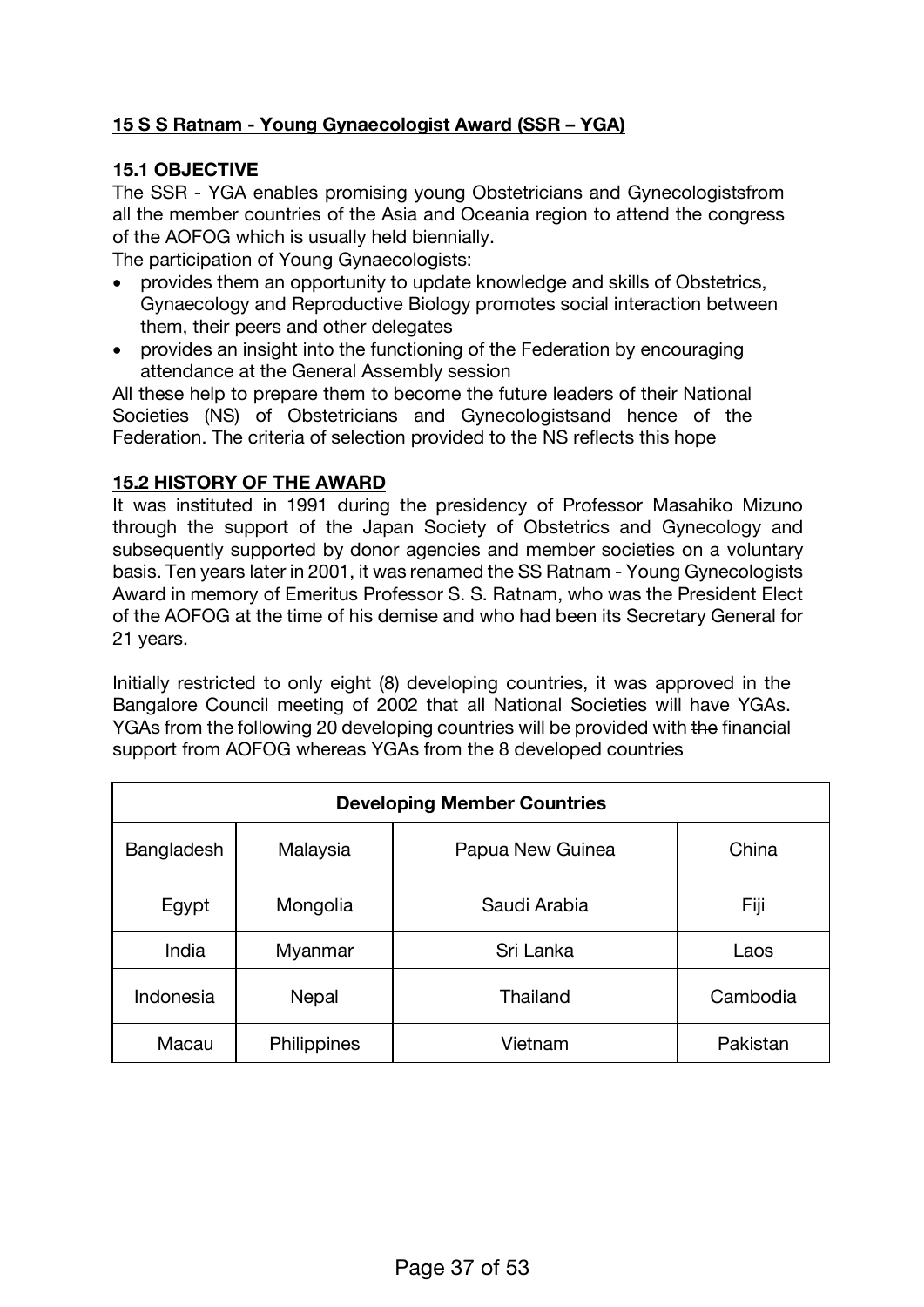|           | <b>Developed Countries</b> |           |               |
|-----------|----------------------------|-----------|---------------|
| Australia | Korea                      | Singapore | Japan         |
| Hong Kong | <b>New</b><br>Zealand      | Taiwan    | <b>Israel</b> |

# **15.3 DONORS**

The Secretary-General will write to all the NS requesting donations towards the objectiveof the S.S. Ratnam YGA Awards. The first request will be sent 18 months before the Congress and a reminder will be sent 12 months before the Congress. All donors will be acknowledged at the President's Night.

# **15.4 ENTITLEMENTS FROM AOFOG**

# **15.4.1 YGAs from Developing countries:**

- 1. Current AOFOG Congress
- a) Complimentary Registration
- b) Reimbursement of return economy airfare via the cheapest route
- c) Stipend for Accommodation for the duration of the Congress (4 nights)
- d) Complimentary attendance at President's Night and Congress Banquet

# 2. Next AOFOG Congress

Complimentary Registration only.

# **15.4.2 YGAs from Developed countries:**

- 1. Current AOFOG Congress
- a) Complimentary Registration
- b) Complimentary attendance at President's Night and Congress Banquet

2. Next AOFOG Congress

Complimentary Registration only.

# **15.5 ELIGIBILITY**

To qualify, the Young Gynaecologist must

- 1. be 40 years or below on 1st January in the year of the AOFOG Congress
- 2. have made a significant contribution to his National Society and demonstrated leadership qualities.
- 3. belong to a NS that is not in arrears for more than 3 years.

"All YGAs especially the winners shall be ENCOURAGED to submit their papers for publication in the JOGR."

# **15.6 GUIDELINES ON SELECTION**

# **15.6.1**

All communications regarding YGAs will come from the Secretariat. The first announcement will be sent out eighteen (18) months before and the second **announcement twelve (12) months before the AOFOG Congress. These** Announcements must clearly state the eligibility criteria, prizes on offer and the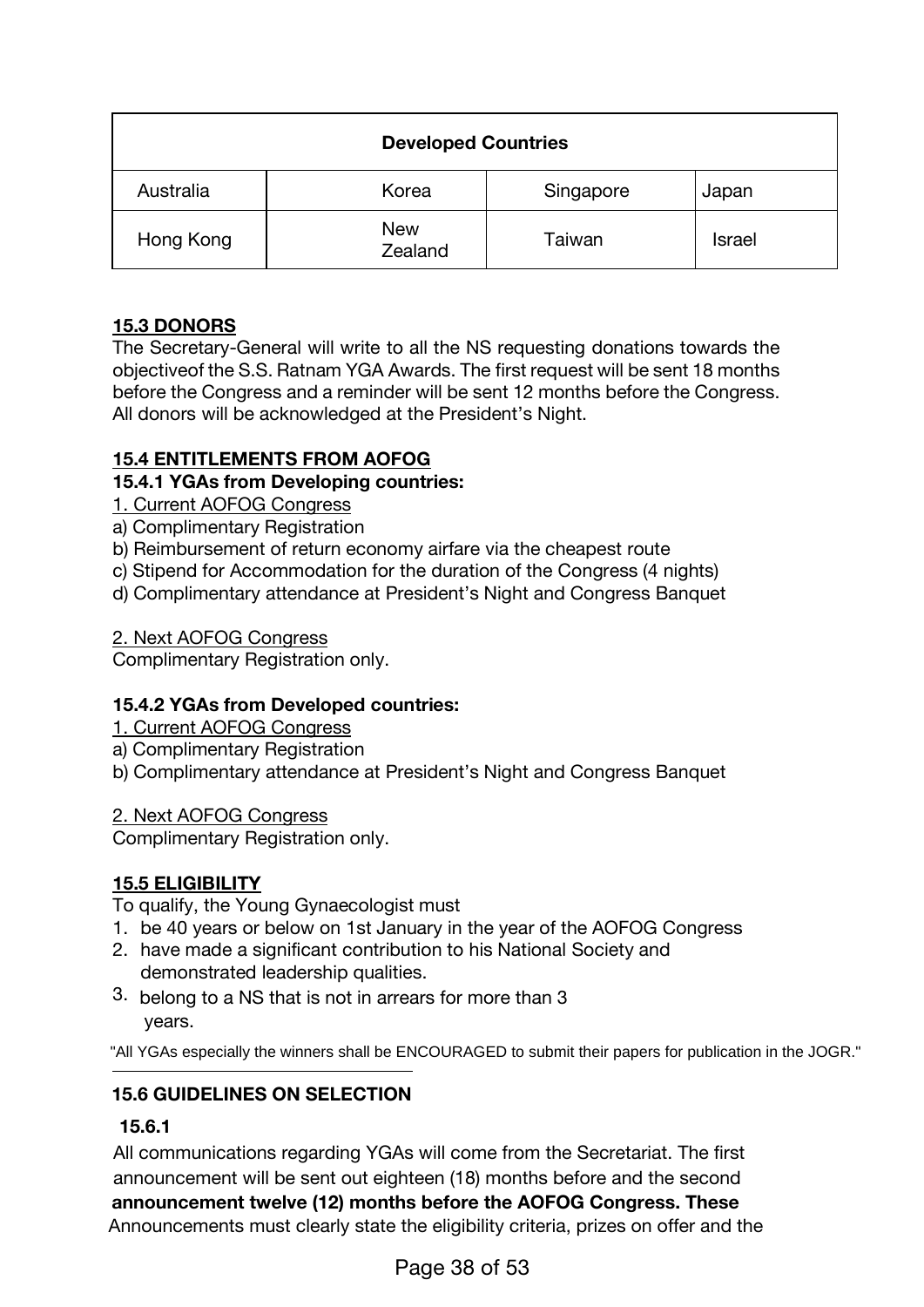closing date. The deadline for receipt of nominations is 6 months before the AOFOG Congress.

# **15.6.2**

The NS is encouraged to submit up to three (3) candidates for consideration together with their Curriculum Vitae and full papers but the Secretariat is not in a position to decide on the number of awards available to each country until funds come in from donor agencies and member societies. All papers submitted should have a covering letter from the Principal / Presenting author declaring (a) any conflict of interest (b) any sources of funding and (c) that the paper has not been presented or published in any part in any previous Regional or International Meeting.

# **15.6.3**

**Five (5) months before the AOFOG Congress**, all papers meeting the criteria willbe sent to the President Elect. The President Elect will form a Committee to select the best papers and communicate the final list to the Secretariat **four (4) months before the AOFOG Congress.** To enable an equitable distribution among member NS, a NS cannot be represented more than once in the final list of 10 papers.

# **15.6.4**

The final list of the YGA's shall be given to the host society **three (3) months before the AOFOG Congress.**

# **15.6.5**

On the presentation of the papers at the congress, the 10 best selected papers will be presented at a special YGA Session in the congress whereas other submitted papers will be presented as Oral Free Communication.

# **15.6.6**

The President Elect will preside over the YGA Session and he will select a panel of 3 judges to adjudicate the presentations. The three best presentations will receive a prize the nature and quantum of which will be decided by the incumbent Executive Board. Suggested amounts are USD 3000, USD 2000 and USD 1000 respectively for the 1st, 2nd and 3rd prizes. If the AOFOG Congress precedes the FIGO Congress in the same year, the Executive Board may at its discretion offer a part sponsorship to attend the FIGO Congress in lieu of these cash prizes.

# **15.6.7**

The NS is also required to inform the Secretariat on the cheapest round trip airfare to the Congress venue to facilitate preparation of the Federation's budget for reimbursement.

#### **15.6.8**

The reimbursement of the airfare and stipend for accommodation to each of the YGAs will be scheduled on the 2nd and 3rd day of the Congress. The YGAs will be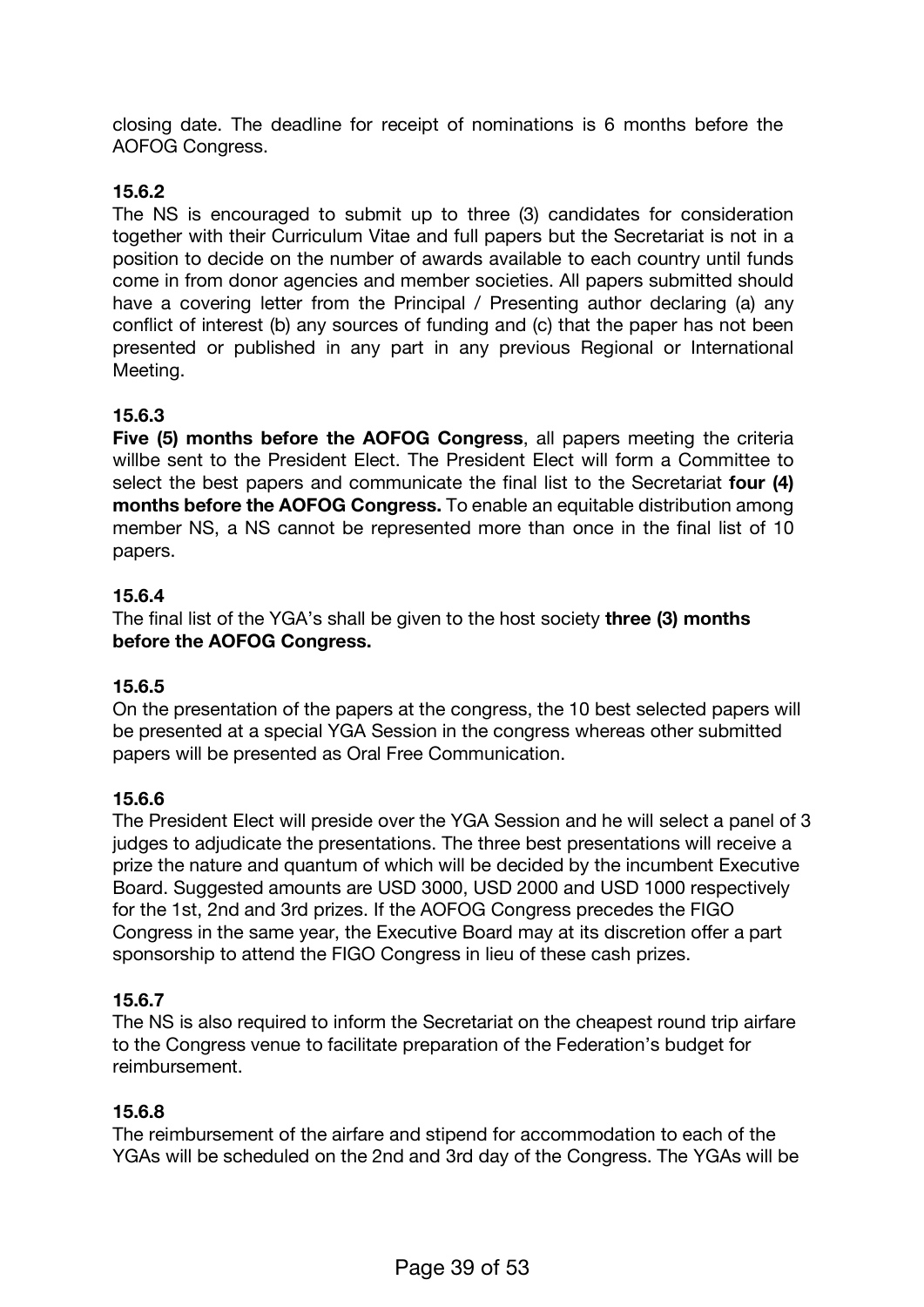required to present the Official Receipt, the ticket and other pertinent receipts (airport taxes, etc.) for reimbursement.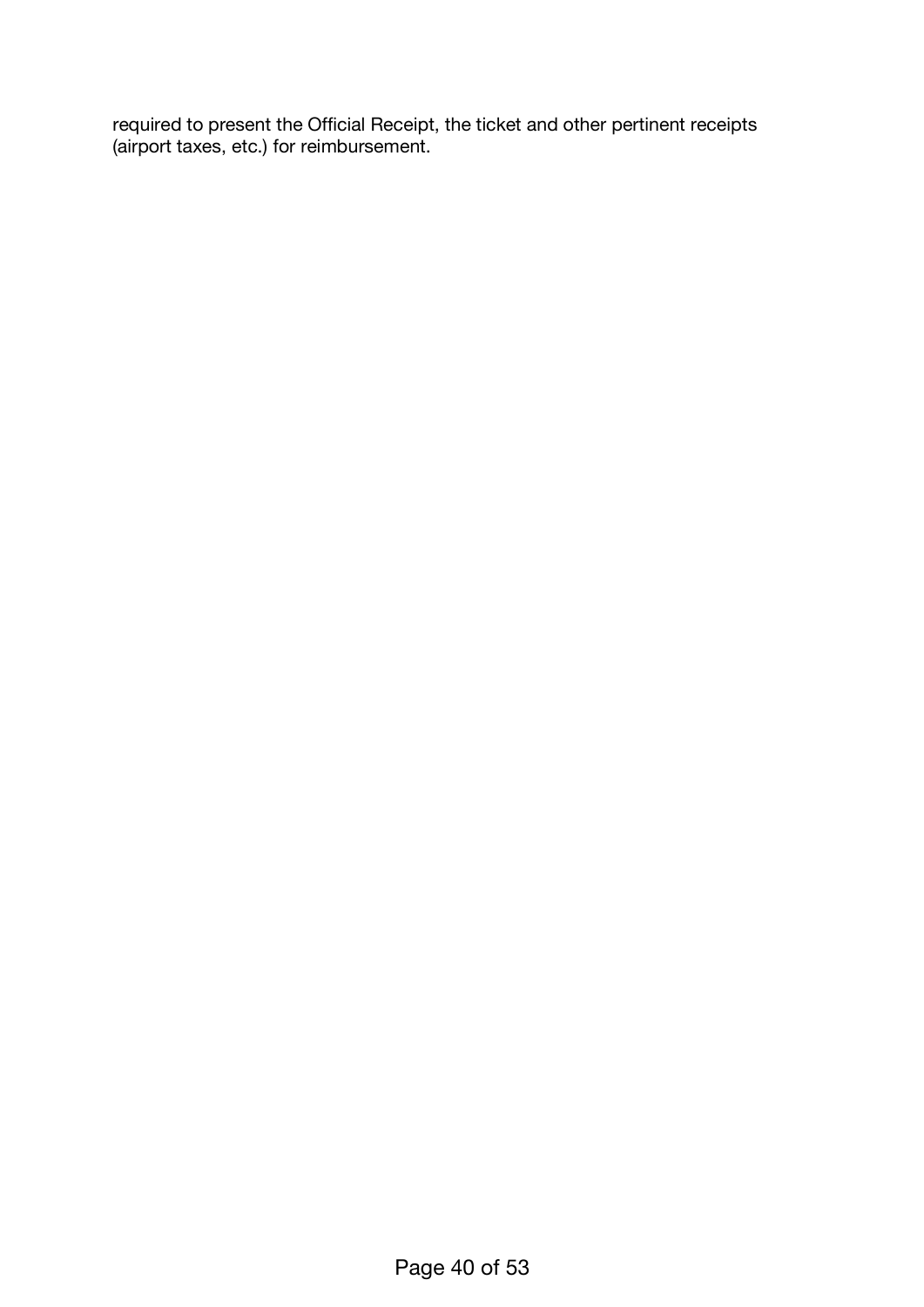# **15.7 ACTIVITIES OF THE YGAs DURING THE CONGRESS**

### **15.7.1**

During the Congress, the 10 best Young Gynaecologist Awardees present their papers at a special session. All other YGAs will present their papers in an Oral Free Communication session as allocated by the Local Organising Committee.

# **15.7.2**

They are encouraged to attend the General Assembly as observers. Although not encouraged, they may attend Council Meetings as the NS representative provided due notice of this has been lodged with the Secretariat in advance. As the YGA has already received subsidy to attend the Congress, he is not entitled to receive any other benefits for attending the Council Meeting. All YGAs are expected to be present at the Opening and Closing Ceremonies.

# **15.7.3**

YGAs will attend the President's Night without any charge. They will receive certificates of attendance during the President's night. Representatives of all the donors are invited to the ceremony so that they could be thanked personally for their support and could interact with the YGAs and assess how well their contribution has been spent. As the President's Night is meant to honour the YGAS and give them the opportunity to network with their peers and seniors, attendance by family members is not encouraged. However, spouses or parents of the YGA wishing to attend can write in to the Secretariat making a request to attend with the appropriate fee to be advised by the Secretariat. This arrangement will have a limit of 2 family members per YGA and will be subject to review at each Congress. Such family members permitted to attend will be seated at a separate table and not with the YGAs.

# **15.7.4**

YGAs will also attend the Congress Banquet without any charge. The winners of the 3 best YGA papers will be announced at the Banquet. Family members of the YGAs may attend this function by purchasing tickets from the Organiser.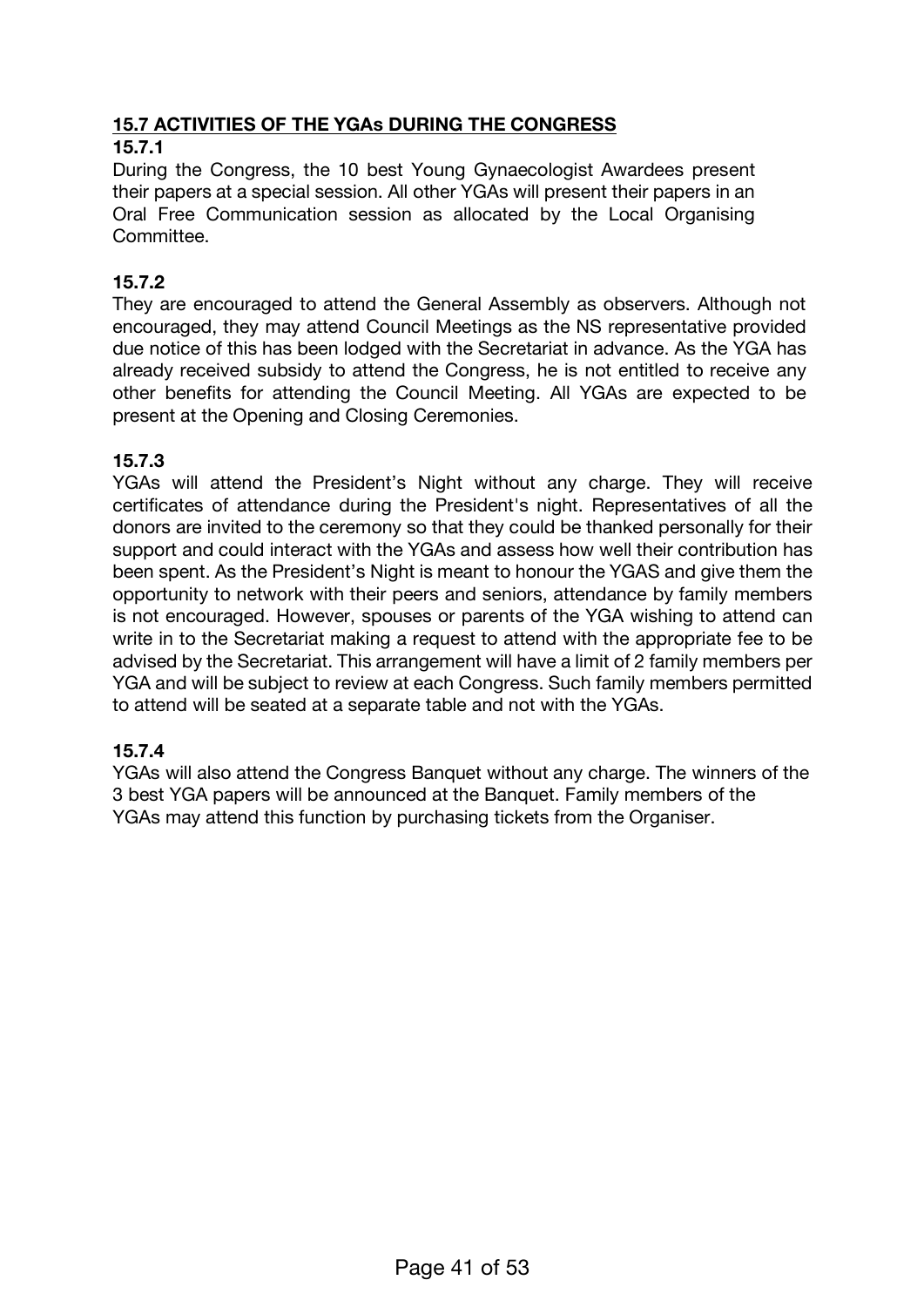# **16 COMMUNITY FELLOWSHIP PROGRAM**

The Community Fellowship Program (CFP) was first introduced at the AOFOG Congress in Kuching in 2015 and proved to be a runaway success. The aim of this Program is to expose YGAs to different health care systems and foster closer relationships among the future leaders of the AOFOG. The second CFP was held in conjunction with the AOFOG Congress 2017 in Hong Kong and proved to be equally successful in achieving these objectives.

#### **16.1 PROGRAM**

The content is decided by the Host National Society in consultation with the Executive Board of the AOFOG and will depend on location and available facilities. Specific time must be allocated for group activities among the participants. For reference, the CFP in 2015 focused on Rural Health while the CFP in 2017 focused on traditional Chinese Medicine and Tertiary healthcare. During the President's Night, the coordinator of the CFP will report on the Program and participating YGAs will share their experiences.

#### **16.2 DURATION**

3 – 7 days before the start of the main AOFOG Congress depending on the Program and at the discretion of the Host National Society. A duration of less than 3 days is deemed too short to achieve the objectives while a duration in excess of 7 days may prove to be too long for YGAs to be away from their home countries.

### **16.3 ELIGIBILTY**

One YGA from each member National Society. The Host National Society may at its discretion take more than 1 YGA from any member National Society. National Societies in arrears will be excluded from this Program.

#### **16.4 APPLICATIONS**

The AOFOG Secretariat will send out the call for **applications with supporting information one (1) year prior to the AOFOG Congress**. All applications will be made through the Secretariat which will in turn liaise with the Organizing Committee of the AOFOG Congress.

#### **16.5 TRAVEL**

As per the YGA Program, the return economy airfare will be covered by the AOFOG for YGAs from Developing countries while the YGAs from Developed countries will have their airfares covered by their respective NS. Airport transfer on arrival is the responsibility of the Host National Society.

#### **16.6 BOARD & LODGING**

Full board and lodging will be provided by the Host National Society for the duration of the CFP for ALL YGAs (from both Developing and Developed countries). The accommodation need not be lavish but must be clean and comfortable and befit the status of the YGAs.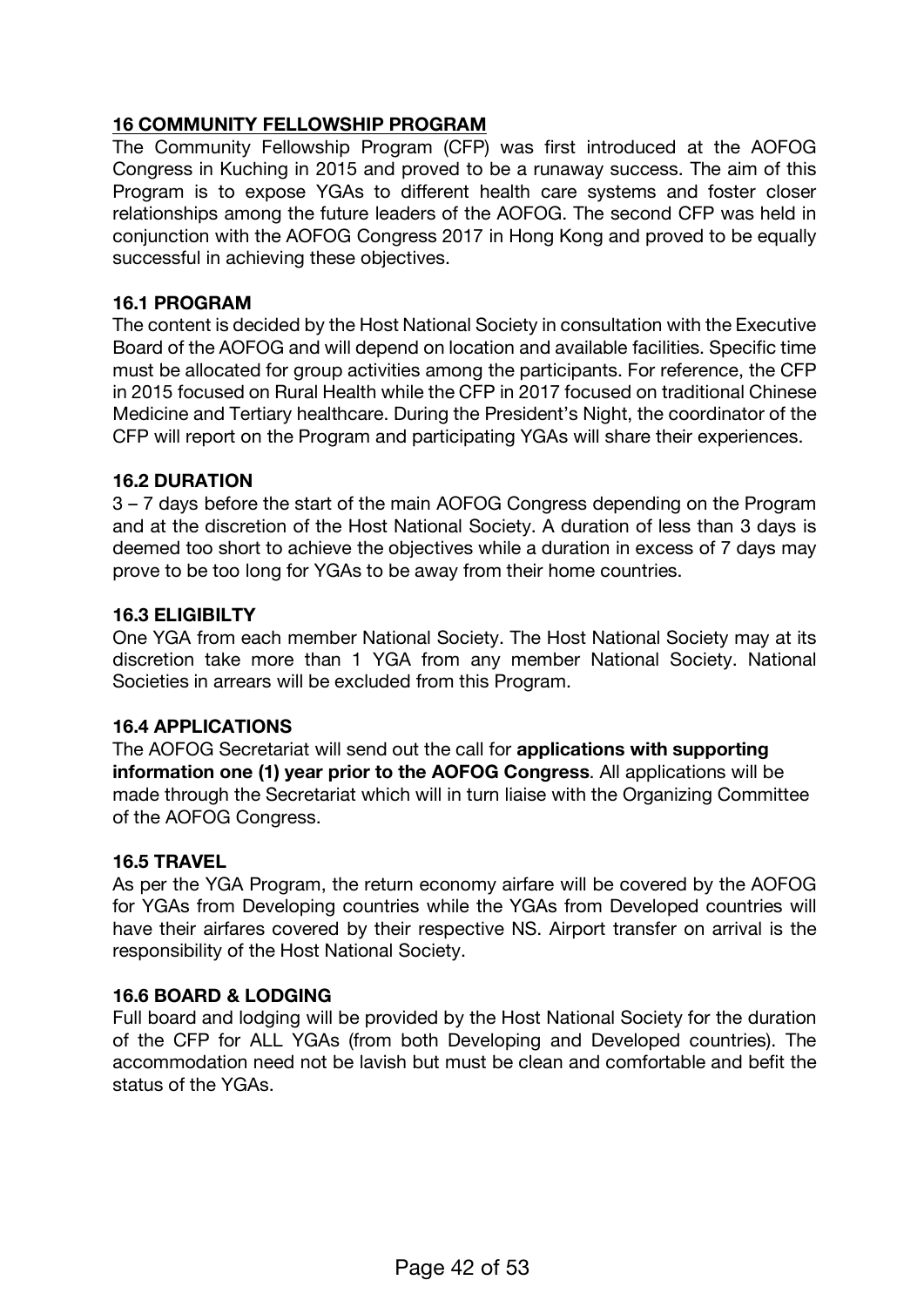# **17 AOFOG KSGO YOUNG GYNAE ONCOLOGIST PROGRAM**

### **17.1 BACKGROUND**

This Program was mooted by the Korean Society of Gynecologic Oncology (KSGO) in 2017 and spearheaded by Prof YT Kim who was at the time President of the KSGO and also the Chair of the AOFOG Oncology Subcommittee. The pilot Program ran from 3 – 8 November 2017 and was greatly appreciated by the 5 pioneer participants from Malaysia (2), Singapore, Laos and Indonesia. Following this success, it was decided to make this an annual Program.

### **17.2 OBJECTIVES**

To broaden the perspectives of young Gynecologists specializing in Oncology in member countries of the AOFOG.

To provide an opportunity to experience advanced Gynaecological Oncology treatment in centers of excellence.

To enable them to network with other professionals in the field of Gynaecological Oncology.

#### **17.3 PROGRAM CONTENT**

A one-week Program during which participants will make educational visits to major oncology centres in Seoul and thereafter have the privilege of attending the KSGO Fall Symposium and social events. Participants may be required to present a paper at the Symposium. The organisers reserve the right to vary the Program but the details of the Program and the participating centers will be published with the initial announcement.

#### **17.4 FUNDING**

The Program will be funded by the KSGO. AOFOG will provide assistance in promoting the Program and sending out the announcements.

### **17.5 ELIGIBILITY**

- 1. Gynecologists specialising in gynaecological oncology
- 2. Age 40 years or below on the  $1<sup>st</sup>$  of January in the year of the Program
- 3. Belong to a member National Society of AOFOG not in arrears for more than 3 years

#### **17.6 ENTITLEMENTS**

- 1. Return economy airfare
- 2. Complimentary Registration
- 3. Complimentary Accommodation
- 4. Participation in Social Events

# **17.7 SELECTION**

- 1. Up to 5 candidates will be selected
- 2. Preference will be given to lower resource countries
- 3. There should preferably be only 1 candidate from any one National Society
- 4. The selection will be done by KSGO and will be final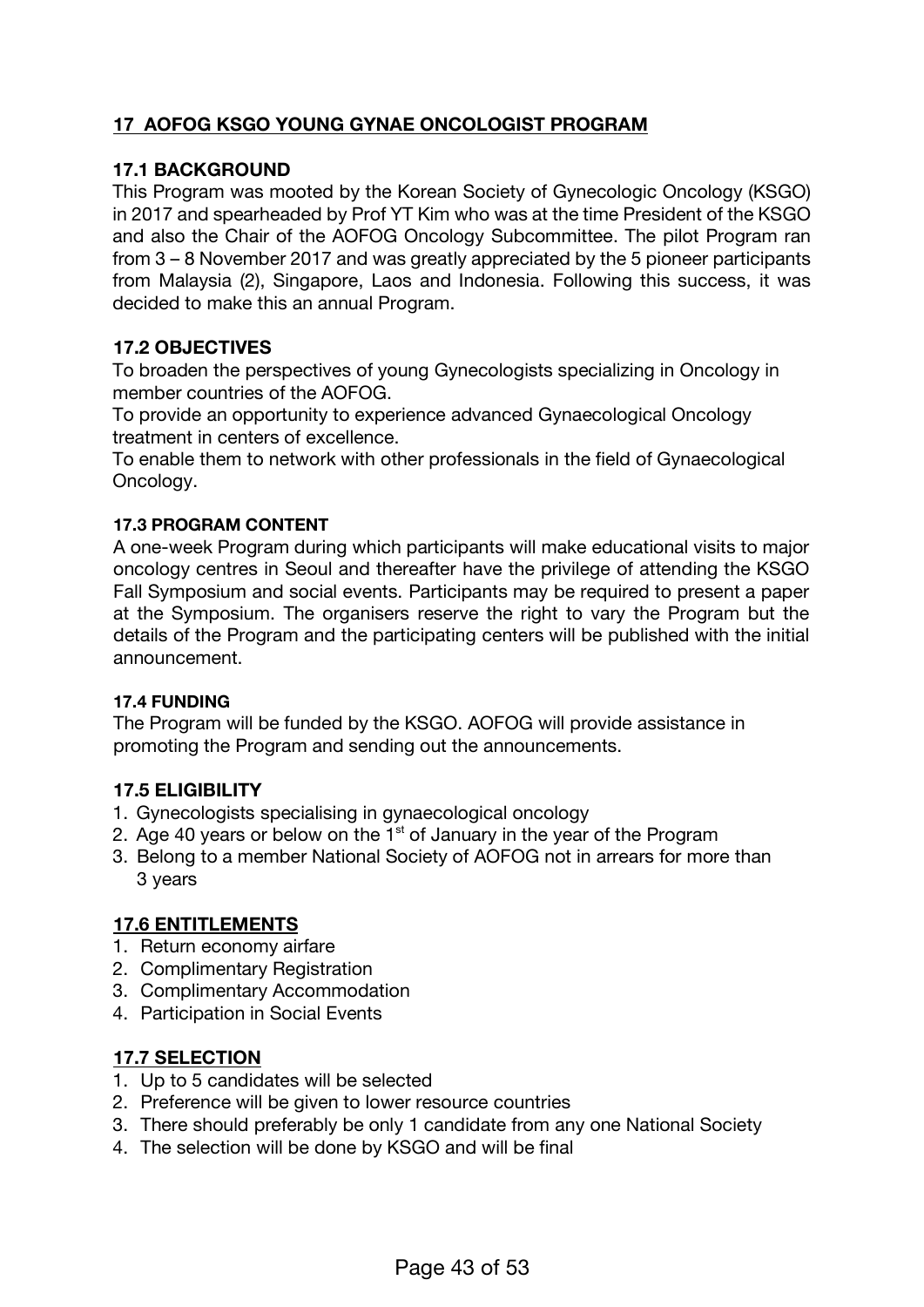# **17.8 ANNOUNCEMENT / FEEDBACK**

- 1. In the first week of May, the KSGO will send details of the Program to the AOFOG Secretariat with an appropriate application form specifying the required documents, closing date and address where the application should be sent.
- 2. The AOFOG Secretariat will then send out the Announcement to all National Societies by the second week of May with a specified closing date and application instructions.
- 3. All applications will be sent directly to the KSGO on the prescribed form.
- 4. KSGO will then notify the successful candidates and the AOFOG Secretariat.
- 5. Within 14 days of completion of the Program, ALL participants will be required to complete and submit a structured questionnaire to the AOFOG Secretariat which will then forward copies to the KSGO and the respective National Societies. Upon receipt of the completed questionnaire, the AOFOG Secretariat will then send each participant a Certificate of Participation in the Program.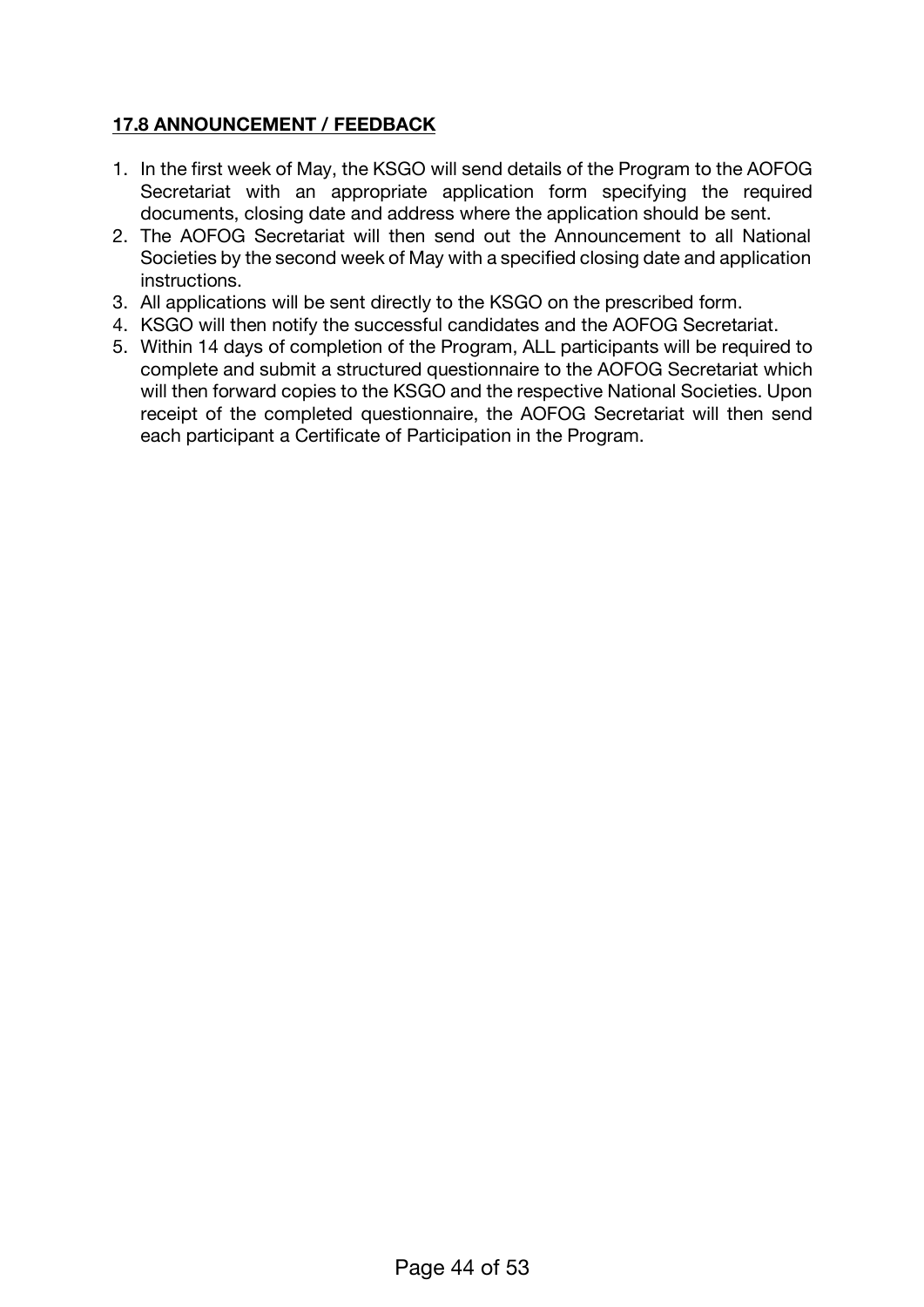#### **QUESTIONNAIRE AOFOG KSGO Young Gynae Oncologist Program**

| <b>NAME IN FULL</b>                    |                                                                                                                                               |
|----------------------------------------|-----------------------------------------------------------------------------------------------------------------------------------------------|
| <b>DATE OF BIRTH</b>                   | <b>GENDER</b>                                                                                                                                 |
| <b>CITY</b>                            | <b>STATE/PROVINCE</b>                                                                                                                         |
| <b>POSTAL CODE</b>                     | <b>COUNTRY</b>                                                                                                                                |
| <b>PHONE (MOBILE)</b>                  | <b>PHONE (WORK)</b>                                                                                                                           |
| <b>EMAIL</b>                           |                                                                                                                                               |
| <b>ORGANIZATION</b>                    |                                                                                                                                               |
| <b>TITLE</b>                           |                                                                                                                                               |
| <b>SPECIALISATION:</b>                 |                                                                                                                                               |
| <b>FIELD OF INTEREST:</b>              |                                                                                                                                               |
| WHY DID YOU APPLY FOR THIS PROGRAM?    |                                                                                                                                               |
|                                        |                                                                                                                                               |
|                                        |                                                                                                                                               |
| HOW DID YOU BENEFIT FROM THIS PROGRAM? |                                                                                                                                               |
|                                        |                                                                                                                                               |
|                                        |                                                                                                                                               |
|                                        |                                                                                                                                               |
|                                        | <b>WOULD YOU SUGGEST ANY IMPROVEMENTS FOR FUTURE PROGRAMS?</b>                                                                                |
|                                        |                                                                                                                                               |
|                                        |                                                                                                                                               |
|                                        |                                                                                                                                               |
|                                        | PLEASE DESCRIBE IN NOT LESS THAN 500 WORDS, HOW YOU WOULD PUT INTO<br>PRACTICE IN YOUR OWN COUNTRY SOME OF THE THINGS THAT YOU HAVE LEARNT BY |
| <b>ATTENDING THIS PROGRAM</b>          |                                                                                                                                               |
|                                        |                                                                                                                                               |
|                                        |                                                                                                                                               |
|                                        |                                                                                                                                               |
|                                        |                                                                                                                                               |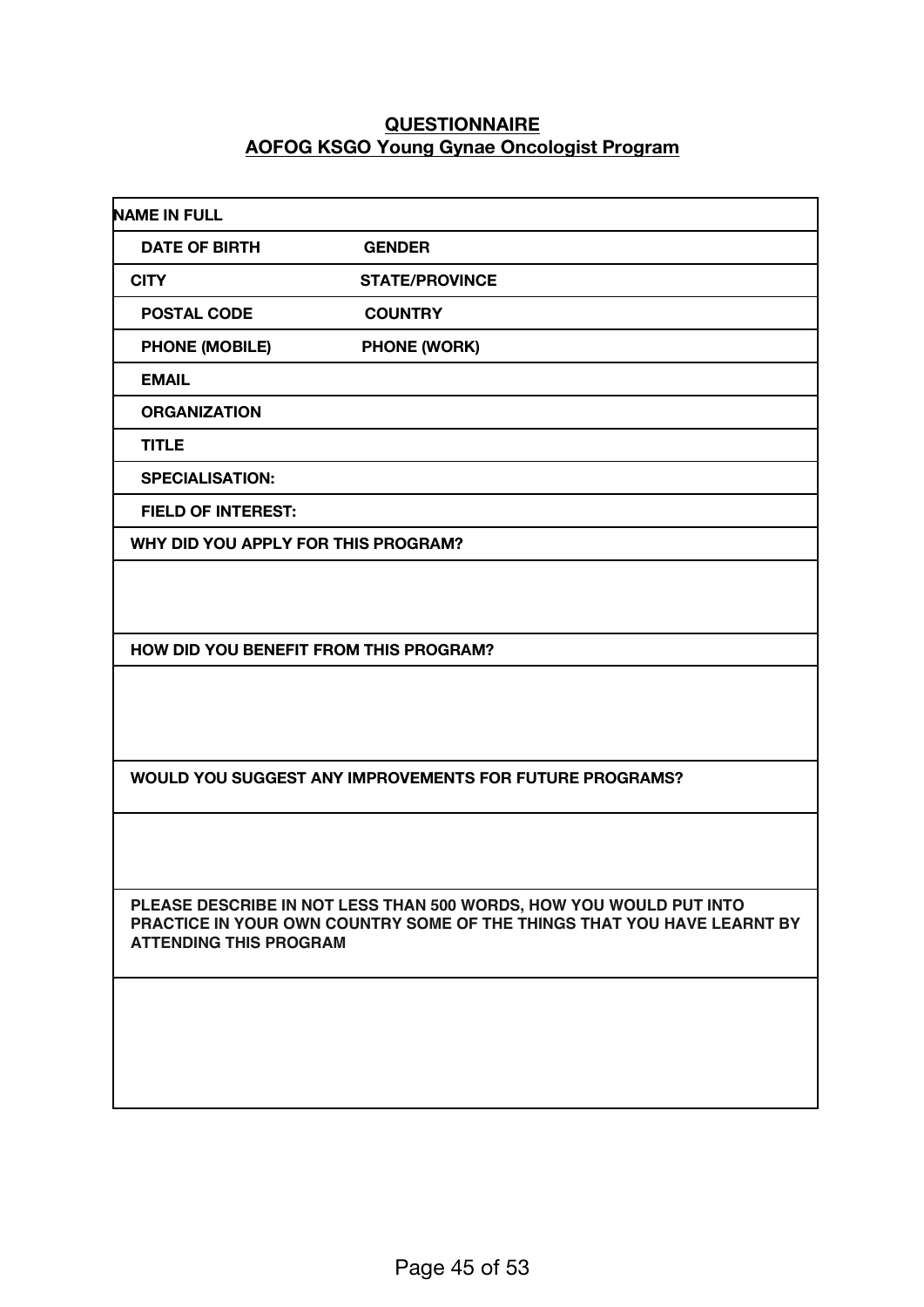# **18 AOFOG SPONSORED EDUCATIONAL PROGRAMS**

AOFOG provides partial sponsorship for a limited number of educational Programs organised in member countries in close collaboration with a Local Organiser (society, hospital or institution). These Programs may be in the form of Workshops, Symposia or Scientific Meetings.

### **18.1 WHO CAN APPLY?**

#### **18.1.1**

Any member National Society *in benefit*

### **18.1.2**

Any of the following standing Committees: Maternal Fetal Medicine Minimally Invasive Gynecologic Surgery **Oncology** Reproductive Endocrinology / Infertility Sexual & Reproductive Health **Ultrasound** Urogynaecology

# **18.2 HOW MUCH WILL BE APPROVED?**

#### **18.2.1**

The actual amount will vary according to the content and impact of the Program but will not exceed USD 5000 per event.

# **18.2.2**

AOFOG will have no financial or legal liability.

# **18.2.3**

The net profit from the Program will be divided equally between AOFOG and the Local Organiser.

#### **18.3 HOW DO I APPLY?**

Complete the application form\* and submit to the AOFOG Secretariat Attach a preliminary Program with proposed speakers and topics Attach a preliminary budget\* Attach announcements if any Applications should be submitted at least *3 months* prior to the planned event

# **18.4 ROLE OF AOFOG**

Consider all formal and complete applications received by the Secretariat Suggest changes to topics / speakers if necessary Final approval by the Executive Board which will also decide on the quantum Secretariat conveys decision to the applicant Permit the use of the AOFOG logo in brochures / announcements Disseminate announcements through on-line AOFOG resources (website/newsletter)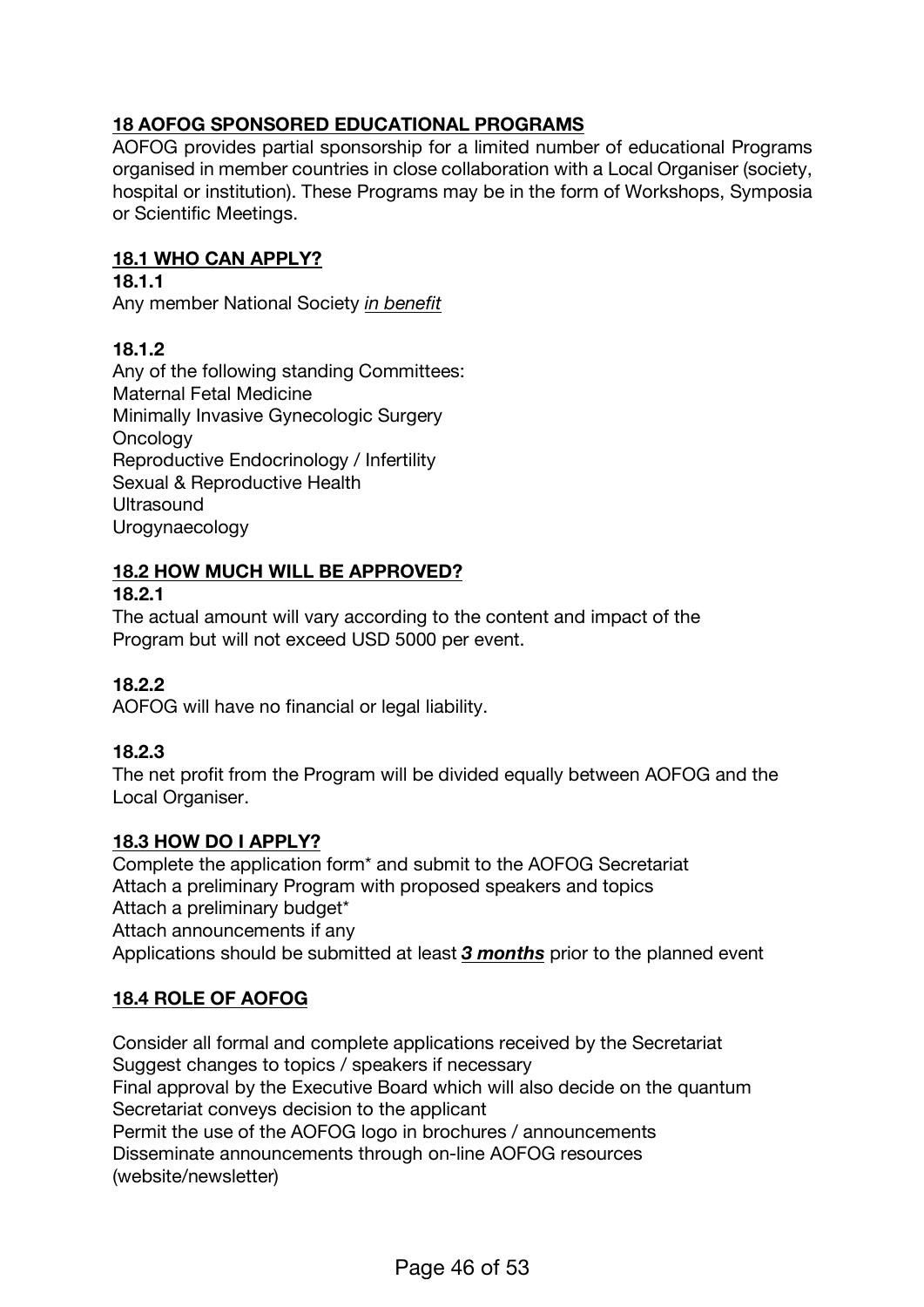Transfer 50% of the sponsorship (*Initial Award*) prior to the event *upon receipt of the Final Program*

Transfer the remaining 50% of the sponsorship (*Final Award*) after the event *upon receipt of the Final Report by the applicant*

# **18.5 ROLE OF AOFOG SPEAKERS**

Contribute to the AOFOG educational mission by sharing their expertise at the event

Promote AOFOG educational activities / AOFOG Congress whenever possible AOFOG will pay only the return economy class airfare for speakers from outside the host country, from the country of origin to the host venue by the most direct route

Travel expenses will be reimbursed directly to the speaker upon receipt of relevant Boarding passes and Receipts.

# **18.6 ROLE OF LOCAL ORGANISER / STANDING COMMITTEE**

Design the scientific Program according to local needs

Publicize the event and send announcement brochures to AOFOG Secretariat for dissemination

Overall organization of the event (venue, accommodation, speakers, transport etc.)

Incorporation of a 5 minute presentation on the AOFOG mission by an AOFOG speaker

Maintain a record of participants and conduct a post-event evaluation After the event, forward to the AOFOG Secretariat a Final Report which includes a (i) Financial Report\*,

(ii) copy of all printed materials (final Program, course materials etc.),

(iii) list of participants and

(iv) summary of the event evaluation.

*\*Forms for "Request for Funds", "Preliminary Budget", "Financial Report" are appended below.*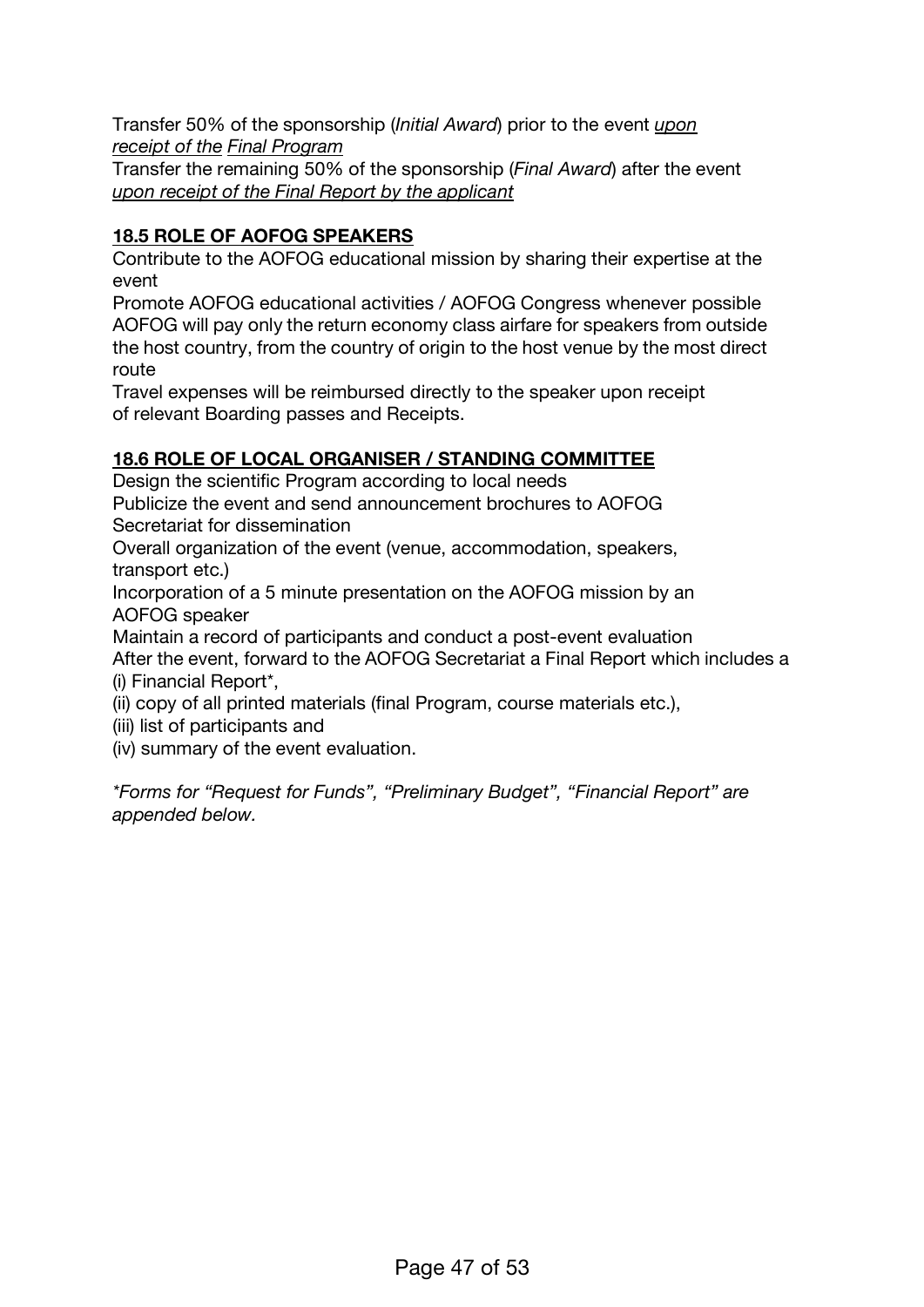# **AOFOG Meeting: Request for Funds**

| A. General                       |                                                                                         |
|----------------------------------|-----------------------------------------------------------------------------------------|
| National Society /<br>Committee: |                                                                                         |
| <b>Primary Contact Person</b>    |                                                                                         |
| Name                             |                                                                                         |
| <b>Address</b>                   |                                                                                         |
|                                  |                                                                                         |
|                                  |                                                                                         |
| Email                            |                                                                                         |
| <b>Title of Meeting</b>          |                                                                                         |
| <b>Dates</b>                     |                                                                                         |
| Venue                            |                                                                                         |
| Local Organiser                  |                                                                                         |
| Other sponsors                   |                                                                                         |
| <b>B. Scientific Program</b>     |                                                                                         |
| Suggested topics                 | Proposed AOFOG speakers (Please attach a copy<br>of the Preliminary Scientific Program) |
|                                  |                                                                                         |
|                                  |                                                                                         |
|                                  |                                                                                         |
|                                  |                                                                                         |
|                                  |                                                                                         |
| <b>C. Participants</b>           |                                                                                         |
| Category                         | Expected number                                                                         |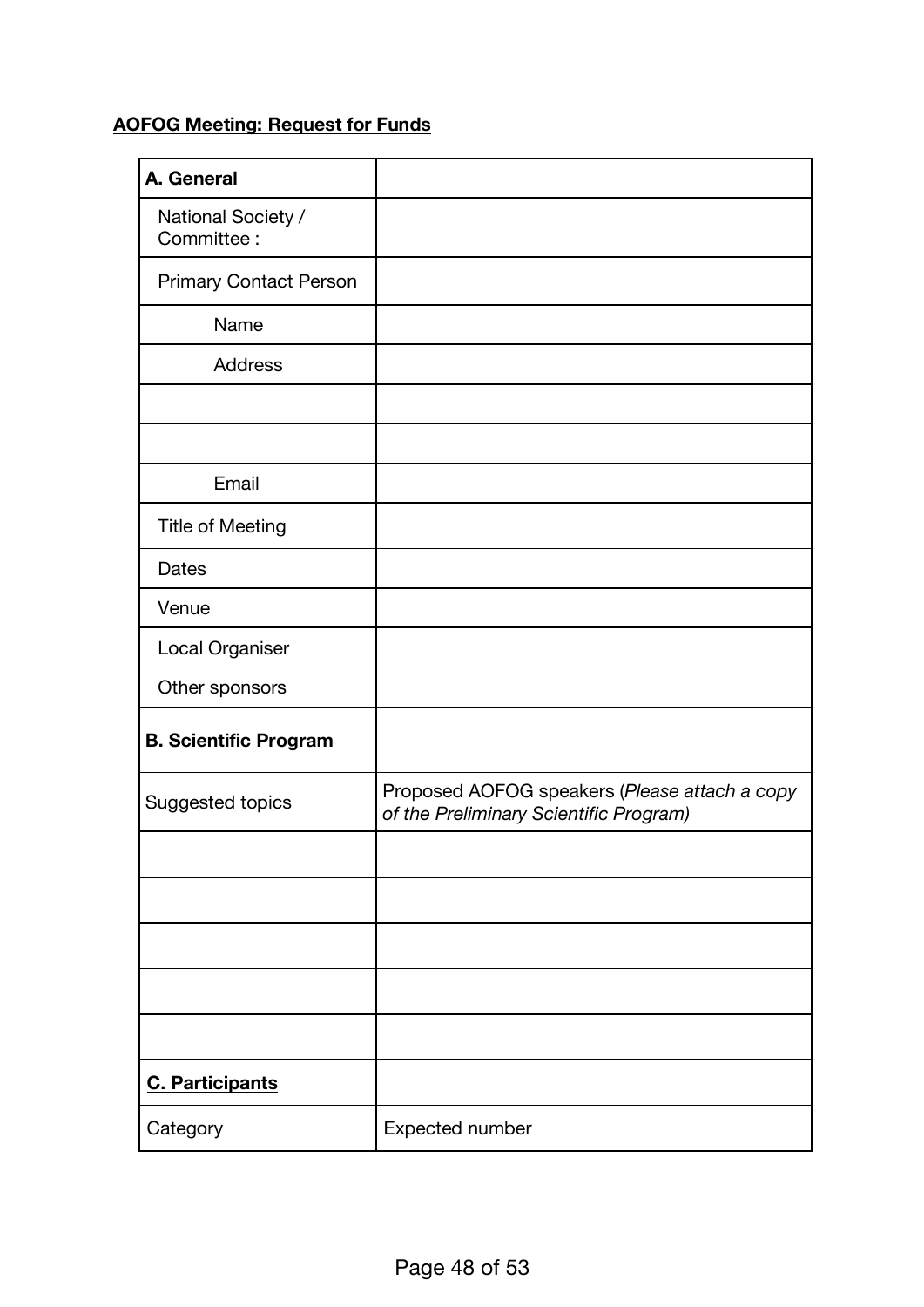| <b>Specialists</b>    |                                                    |
|-----------------------|----------------------------------------------------|
| <b>Trainees</b>       |                                                    |
| Paramaedical          |                                                    |
| D. Perceived benefits | (summary of the expected benefits to participants) |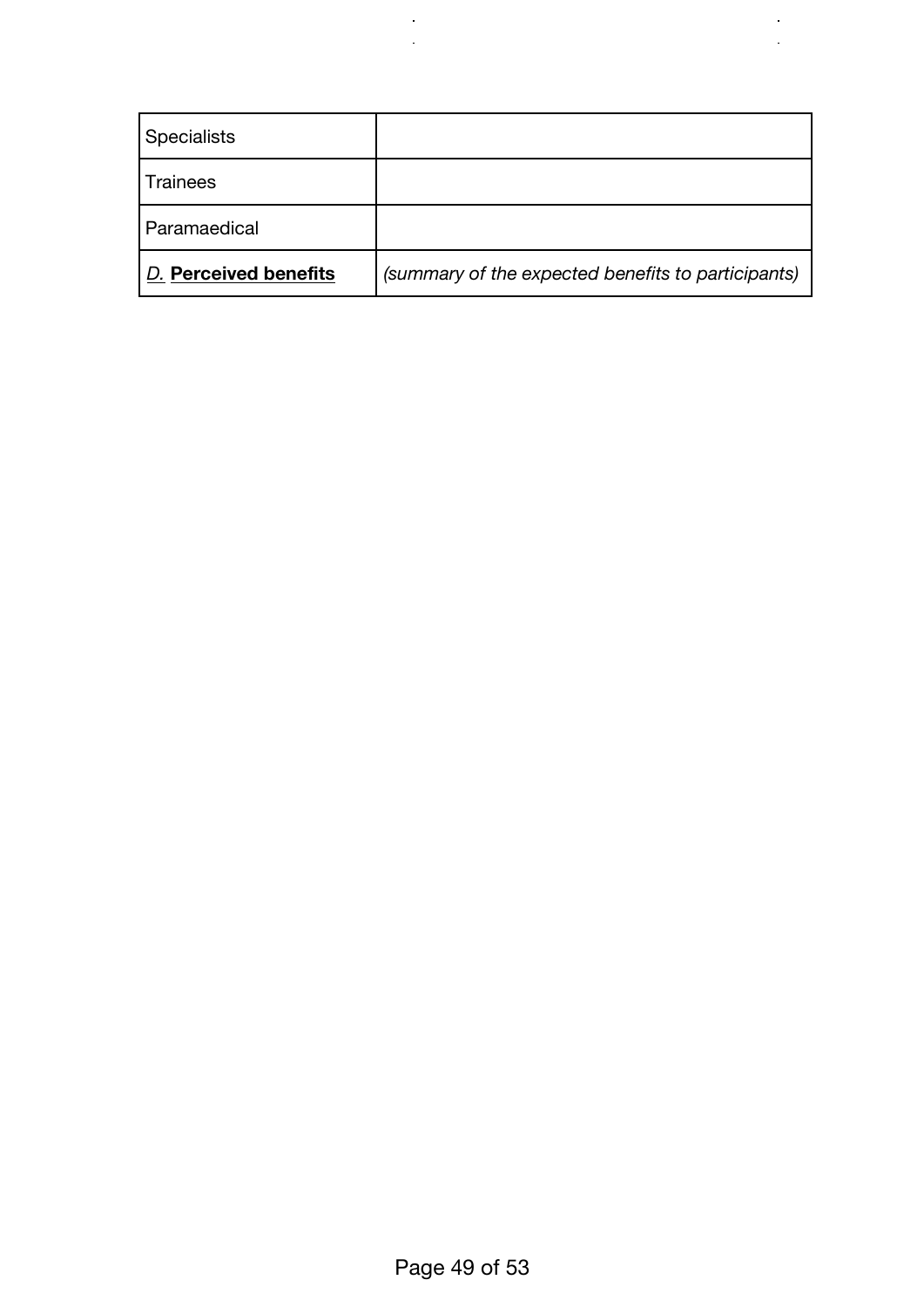# **AOFOG Meeting : Preliminary Budget (USD)**

### **INCOME**

AOFOG support :

Other sponsorship :

Registration Fees :

Exhibition :

**TOTAL :**

# **EXPENDITURE**

Venue :

Overseas Resource Persons

| Air-fare<br>Accommodation |  |  |
|---------------------------|--|--|
| Catering                  |  |  |
| Other (please specify)    |  |  |
| TOTAL                     |  |  |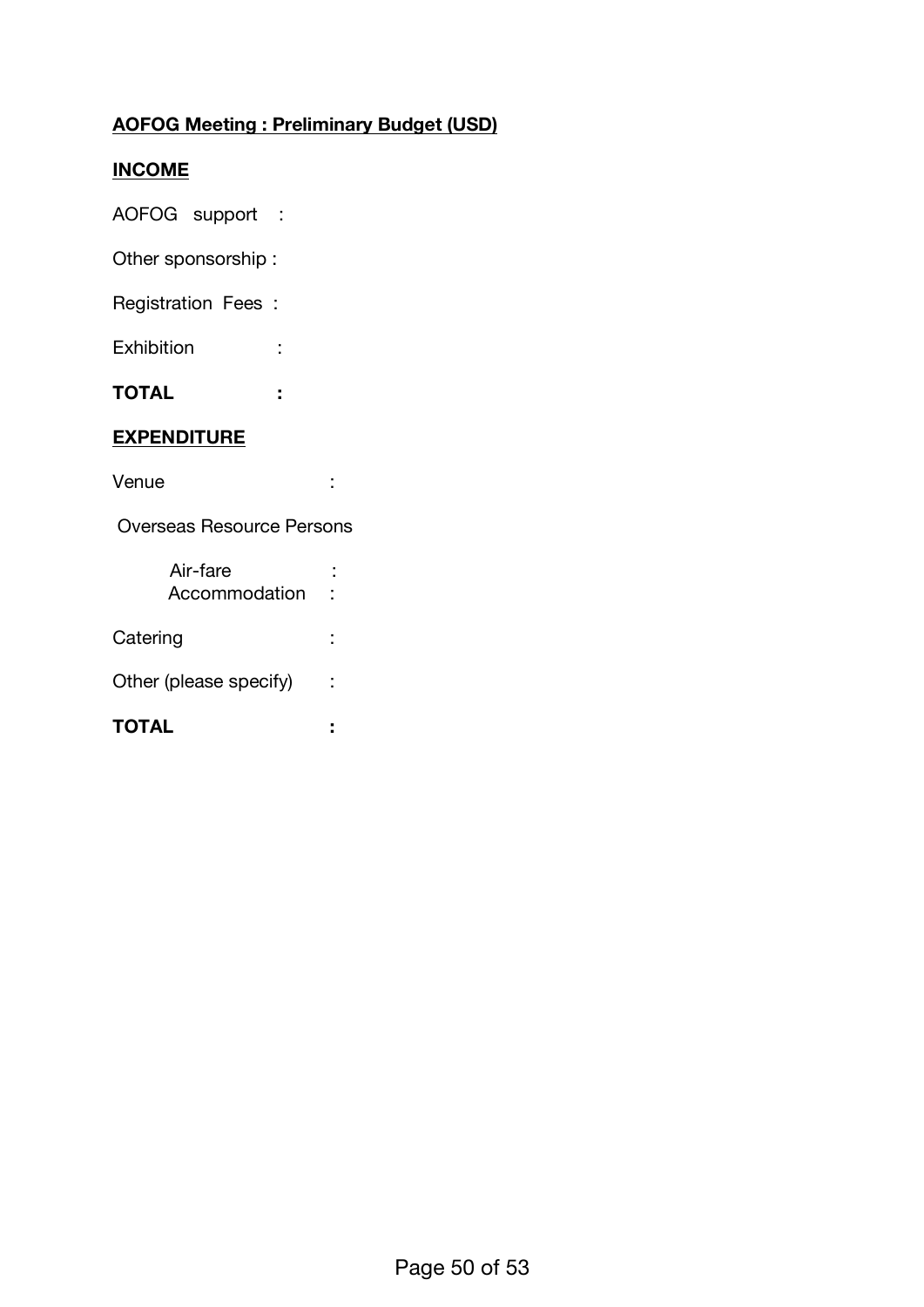# **AOFOG Meeting : Financial Report (USD)**

**INCOME**

AOFOG support : Other sponsorship : Registration Fees : Exhibition : **TOTAL :**

# **EXPENDITURE**

Venue : Overseas Resource Persons Air-fare : Accommodation : Catering the contract of the contract of the contract of the contract of the contract of the contract of the contract of the contract of the contract of the contract of the contract of the contract of the contract of the c Other (please specify) : **TOTAL :**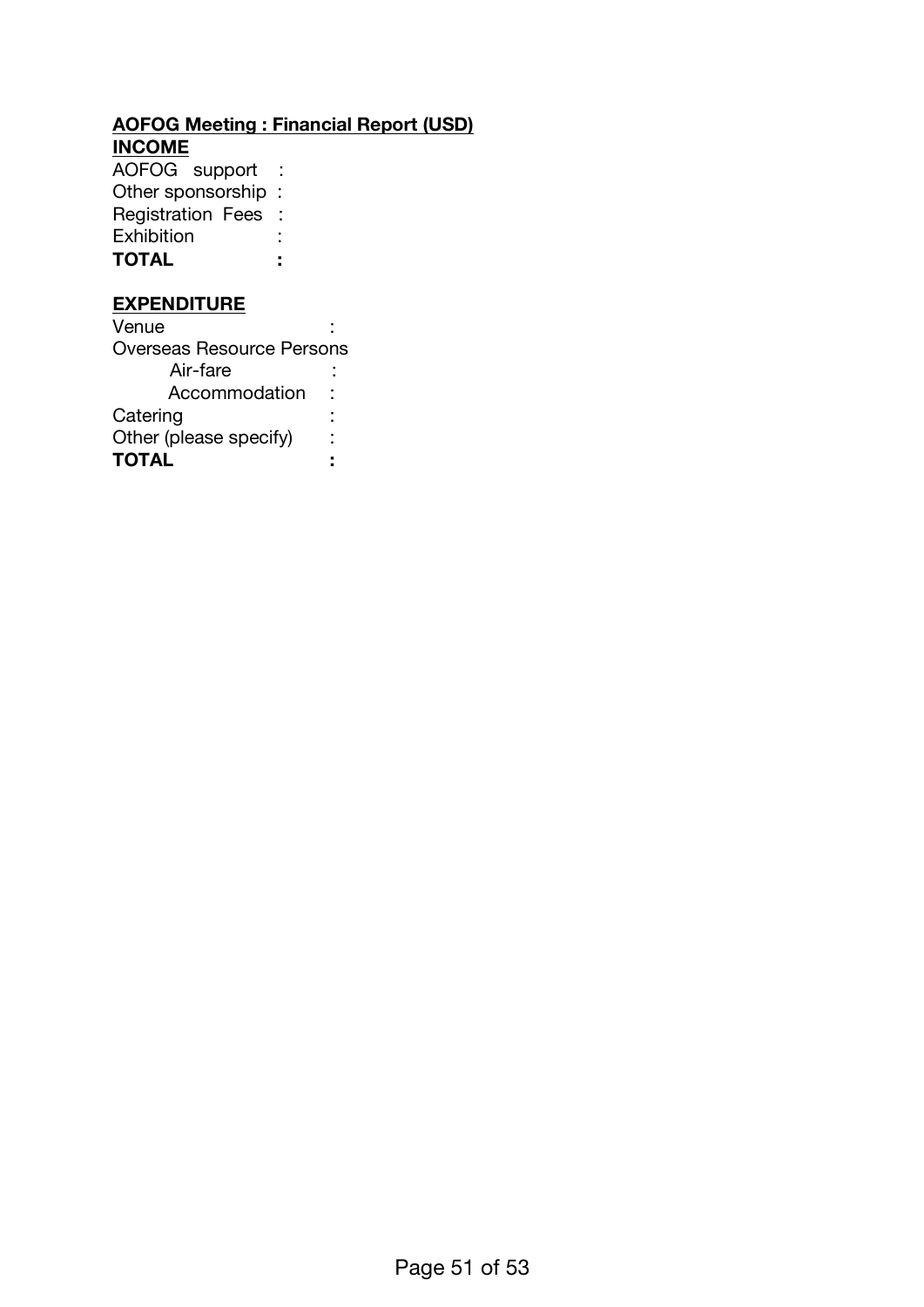### **19 PUBLICATION OF BOOKS**

From time to time, the AOFOG may decide to Publish a Book or Periodical.

#### **19.1 OBJECTIVES**

To disseminate scientific knowledge amongst AOFOG members To strengthen the bond between the AOFOG and its members To generate income

#### **19.2 TOPICS**

May cover a range of topics in Obstetrics & Gynaecology or may focus only on a single topic of special interest or importance.

#### **19.3 AUTHORS**

Multi authored publications compiled by a single editor or a board of editors Publication by an Author or a group of authors

#### **19.4 APPROVAL PROCESS**

Proposals should be sent to the AOFOG Secretariat and should outline the background, justification, topics, authors, time frame for completion and costing.

The Secretariat will forward the proposal to the Editor of the JOGR for an opinion The Executive Board will then consider the relevance and merits of the proposal including the cost implications

The final decision will then be conveyed to the applicant

#### **19.5 SCRUTINY**

The final draft of the book must be sent to the Secretariat for review. All publications must carry a disclaimer that the opinions expressed in the publication are those of the authors and not necessarily those of the AOFOG. The Executive Board will decide on the timing and venue for the launch of the successful publication.

#### **19.6 PUBLISHERS**

It is necessary to keep the cost of the publication as low as possible so that AOFOG members from low resource countries can afford to purchase them. To this end, the Executive Board will source for competitive quotes from publishers. In general, books published in India are of a good quality and reasonably priced and the preferred publisher in India is Jaypee Brothers Medical Publishers Pvt Ltd.

#### **19.7 ROYALTY**

The Executive Board will negotiate the royalty with the Publisher. In the past, Jaypee Brothers Medical Publishers Pvt Ltd have agreed a royalty of 15% of the sale price of each book to be remitted to the Federation Account on an annual basis.

Appropriate accounts will be maintained by the Secretariat.

At the present time, all royalties received will be retained by the AOFOG.

If royalties increase substantially, the Executive Board may at its